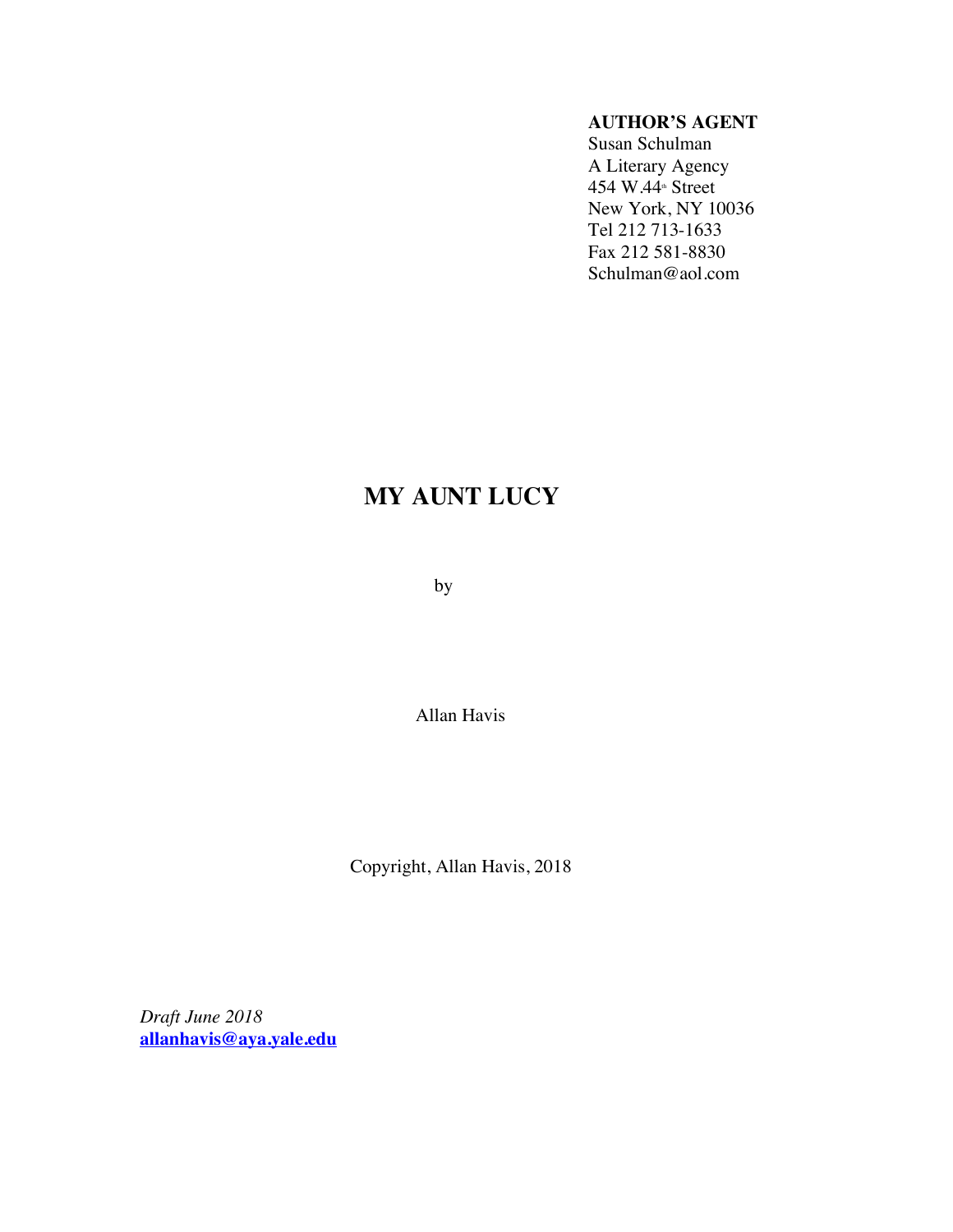## **CHARACTERS**

MITCHELL . . . . . . . High School Teacher & Vice Principal, age 48 AUNT LUCY . . . . . Mitchell's mother's sister, age 65 RITA . . . . . . . . . . . . Mitchell's girlfriend, age 42 CAITLIN . . . . . . . . Mitchell's daughter, age 17

The Youngblood family living room in north San Diego County, California

Time is December 2017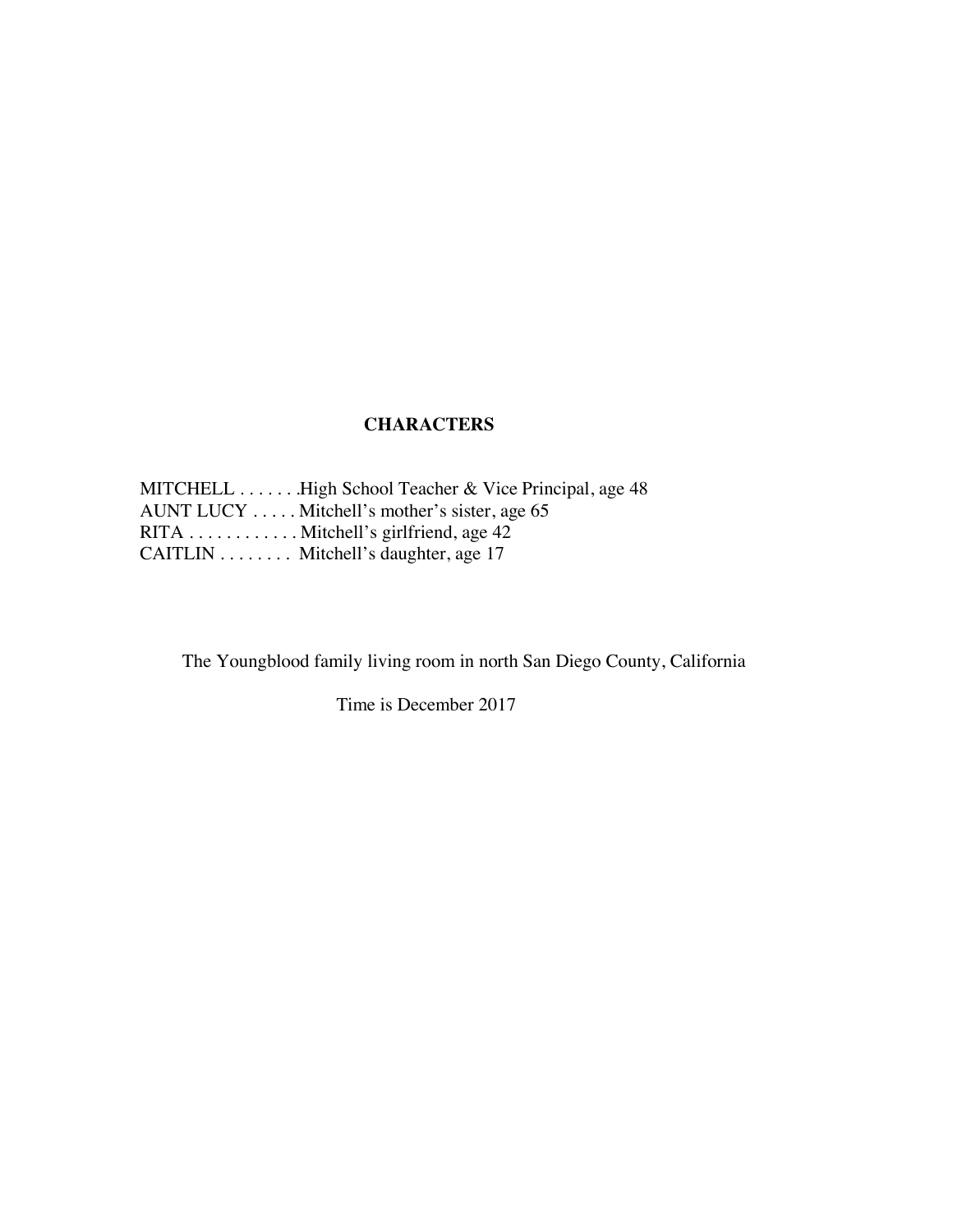SCENE ONE (Sunny Monday morning. Early December)

#### AUNT LUCY

Was that the doorbell? (Pause) I hate Jehovah Witnesses. Are they out here? You know they take hidden pictures of you. (Pause) Selling Girl Scout cookies? Samoas? (Pause) Mitchell? (Pause) It could be FedEx. (Pause) Could be UPS. (Pause) It could be a subpoena. (Pause) You do get deliveries to your door in North County? (Pause) Mitchell? (Pause) You know these California wildfires are coming down from Sonoma. (Pause) You know you fucking snore, Mitchell.

## **MITCHELL**

No.

#### AUNT LUCY

Louder than a lumber mill saw. (Pause) Are you saying that I snore?

#### **MITCHELL**

No.

## AUNT LUCY

What are you saying?

**MITCHELL** I'm not saying anything. I heard no noise last night.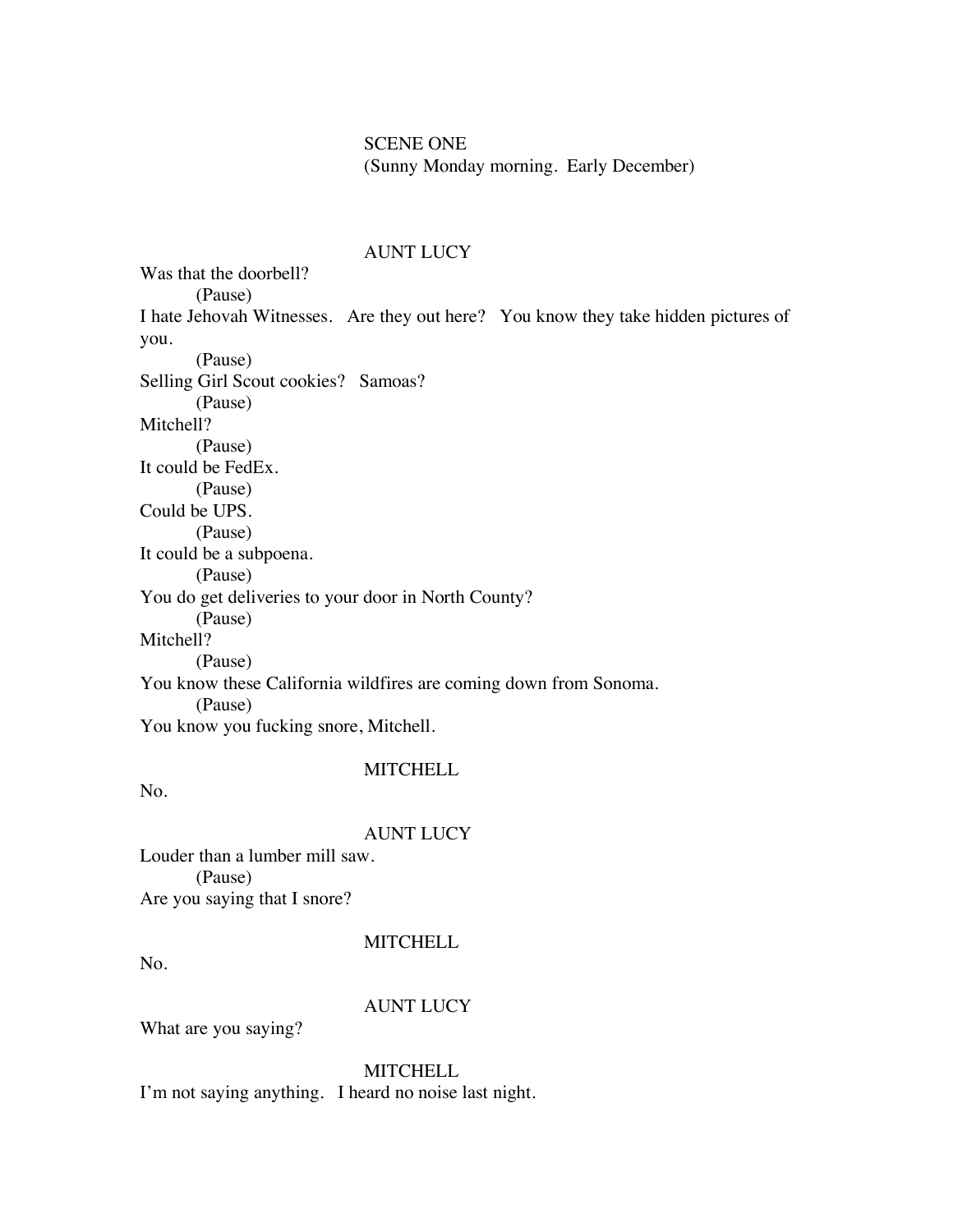Are you saying your dog snores?

## **MITCHELL**

I don't have the dog anymore.

## AUNT LUCY

You don't?

#### **MITCHELL**

My wife has custody of the dog.

## AUNT LUCY

Impossible. That dog slept with you. You loved that fucking Golden Retriever.

**MITCHELL** Would you please stop using the F bomb?

#### AUNT LUCY

What's the dog's name – Fluffy?

#### **MITCHELL**

She has a very good lawyer.

#### AUNT LUCY

And you don't?

#### **MITCHELL**

That's right. I got the turtle. The turtle died. I don't know how to feed a turtle.

#### AUNT LUCY

Why don't you have a good lawyer?

#### **MITCHELL**

You know.

#### AUNT LUCY

What do I know? That you have no fight in you? Or that you're too cheap to get the best legal representation? And you're paying Barbara's attorney's fees too? And why the hell did you move this far from the coast?

#### **MITCHELL**

It's an affordable rental and near the school.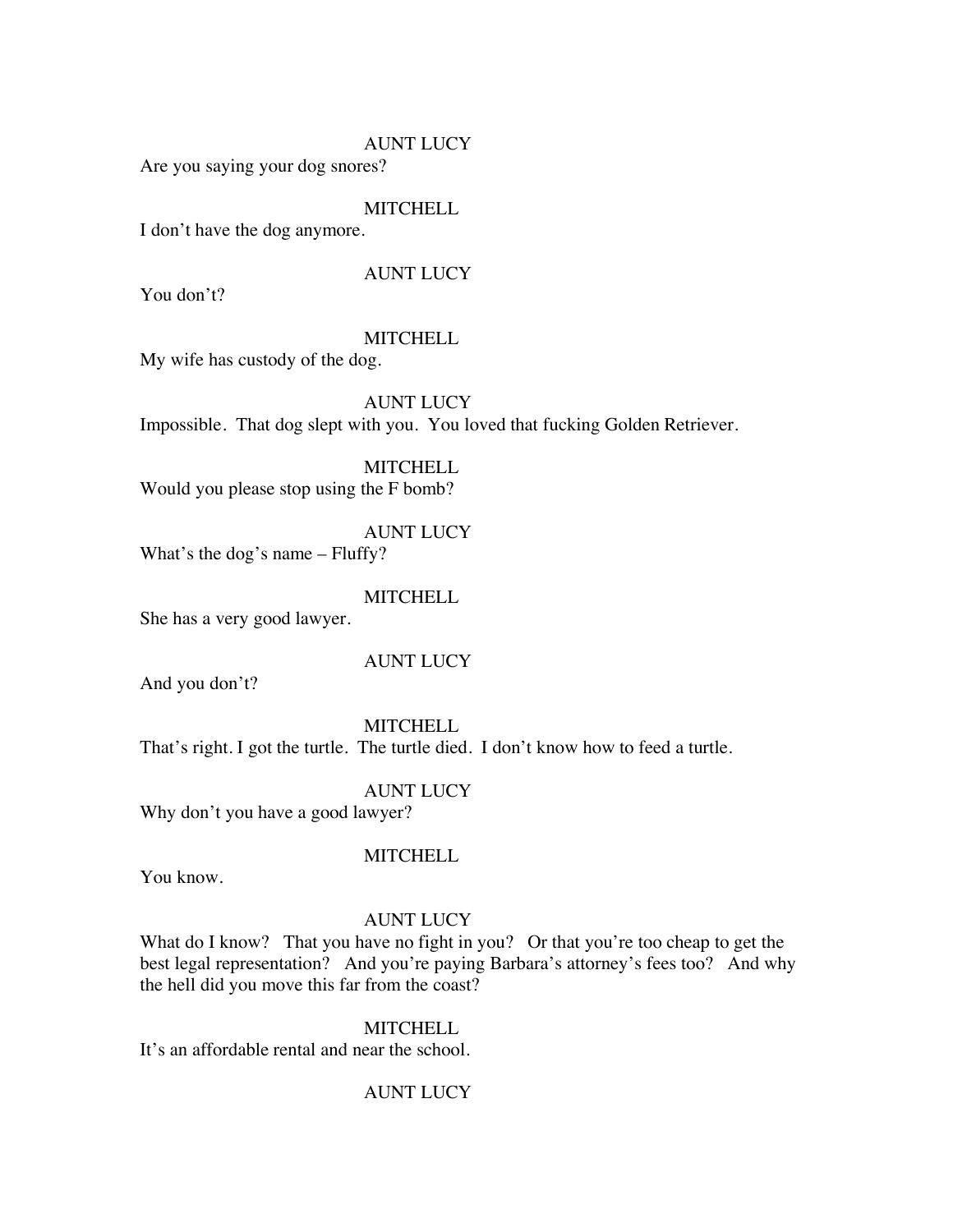But this is like the bible belt with all these putrid Jesus signs.

## **MITCHELL**

My high school doesn't teach Creationism – if that's any reassurance.

## AUNT LUCY

If your community doesn't really believe in science, they all might as well walk on all fours.

## **MITCHELL**

You're nothing like your sister, Lucy.

## AUNT LUCY

That's so true. Your mother was a saint and well educated.

## **MITCHELL**

I wish you were.

## AUNT LUCY

I am well educated.

## **MITCHELL**

I wish you were half a saint.

## AUNT LUCY

If wishes were fucking fishes.

## **MITCHELL**

If fishes were wishes.

## AUNT LUCY

I'm no saint, thank God.

## **MITCHELL**

Maybe you can try to be a lady until you make your flight.

## AUNT LUCY

I never wore a halo, Mitchell, never wore a G string either. But that doesn't mean I'm bad. And you'll never visit me in Ohio. I have to come here to maintain ties.

(Laughs)

Which car are you going to sell?

## **MITCHELL**

The Mercedes.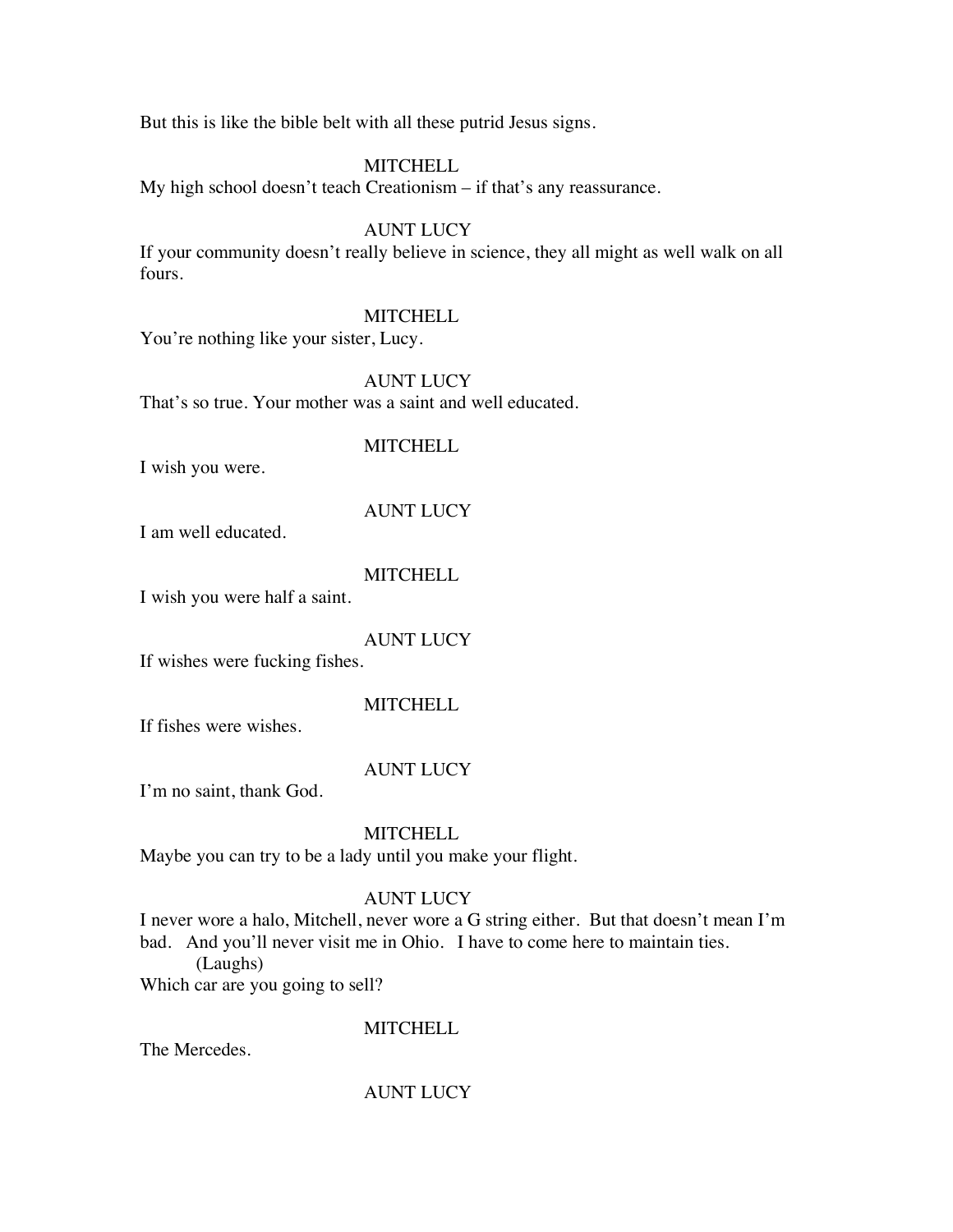And keep the Lexus? (Pause) Look, I'll get a plane the end of this week. Will that be okay?

**MITCHELL** 

Sure.

#### AUNT LUCY

These wildfires are getting kind of scary. Why the hell doesn't the county have more than two fire helicopters?

(Pause)

You think I've overstayed my welcome.

#### **MITCHELL**

Yes.

## AUNT LUCY

How rude.

#### **MITCHELL**

You used to like hotels.

## AUNT LUCY

I never liked hotels, Mitchell. Especially Marriott's – fucking Mormons. How did you convince my sister to move into Assisted Living?

#### **MITCHELL**

She needed bed checks and a nurse. Her condition wasn't getting better.

#### AUNT LUCY

But a Jewish facility?

**MITCHELL** 

She liked Jews. She like playing Mah Jong.

AUNT LUCY

(Watching him review papers at the dining room table) More headaches?

#### **MITCHELL**

It's the biggest invoice I received. Burials are as expensive as weddings.

#### AUNT LUCY

Take your time with each payment.

#### **MITCHELL**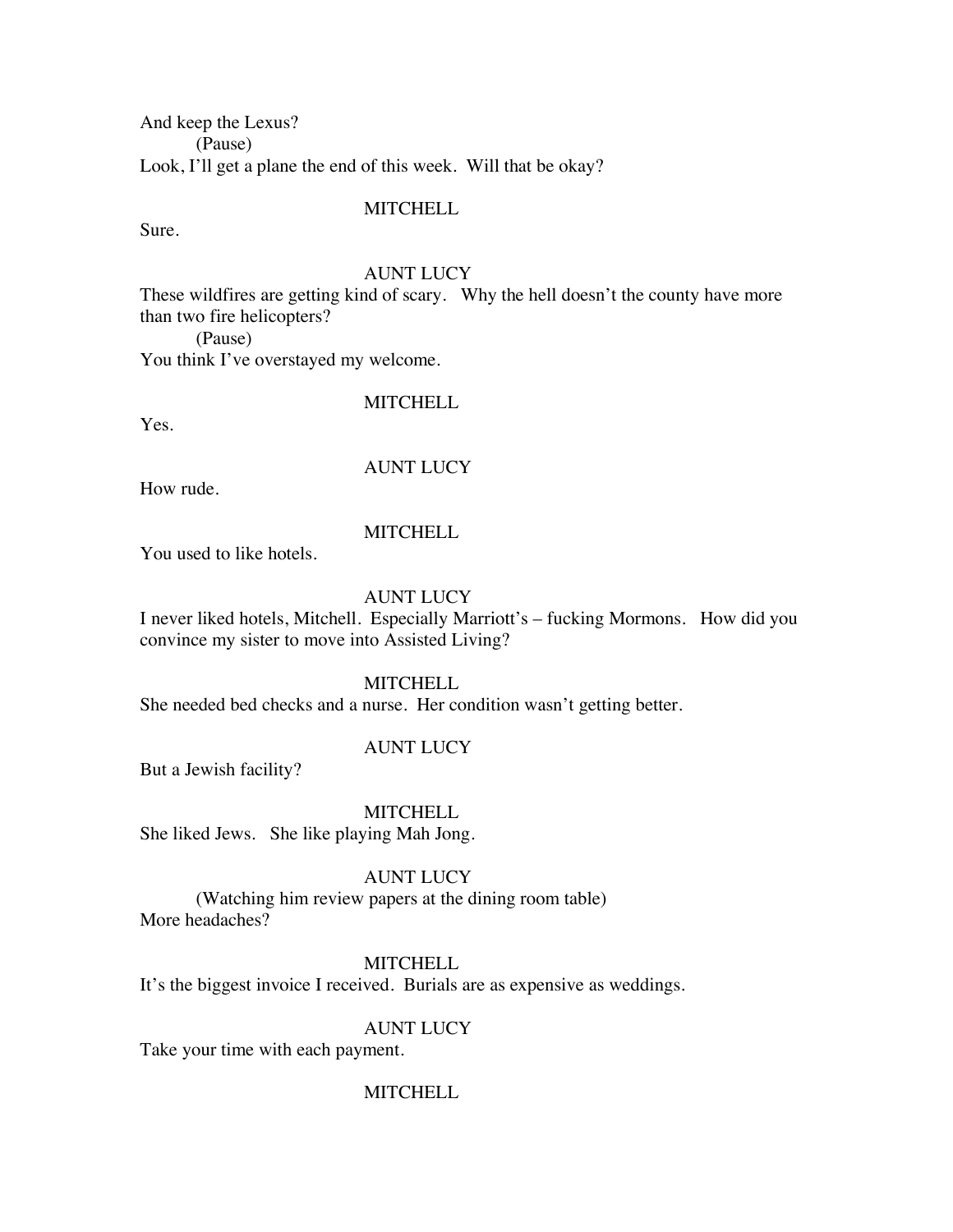Yes.

## AUNT LUCY

Catholic mortuaries are notorious for late billing. How are you holding up, nephew?

## **MITCHELL**

I'm okay. Mourning takes time. She's better off now.

## AUNT LUCY

You don't believe in heaven.

## **MITCHELL**

Of course not. But Mom did. She thought there would be WiFi when she arrived.

## AUNT LUCY

You don't believe in a fucking white Jesus.

## **MITCHELL**

Lucy  $\dots$ 

## AUNT LUCY

*Aunt* Lucy. Jesus was *dark skinned, irresistibly handsome, highly sexual and a troublemaker.*

(pause)

Everyone knows this but the Vatican and the cretin Republican Party. Jesus lived in the fucking desert and he was good building things with his hands. Everyone in Bethlehem and Nazareth was dark skinned. He didn't live in Montana, for Christsake.

#### **MITCHELL**

When are you going back to Columbus?

## AUNT LUCY

It's still snowing in Columbus, Mitch. I don't love snow and I don't love Buckeye.

## **MITCHELL**

Who's watching your home?

## AUNT LUCY

A neighbor. Frederico. I call him Fred. Fred with the five inch tumor in his head. Fred Head. I dated him for a year. Mitchell. He's a few years younger than me but loved my personality and loved giving me oral sex. That's what he said. We went to bed on the first night. I never gave him oral sex, Mitchell.

## **MITCHELL**

I don't need details.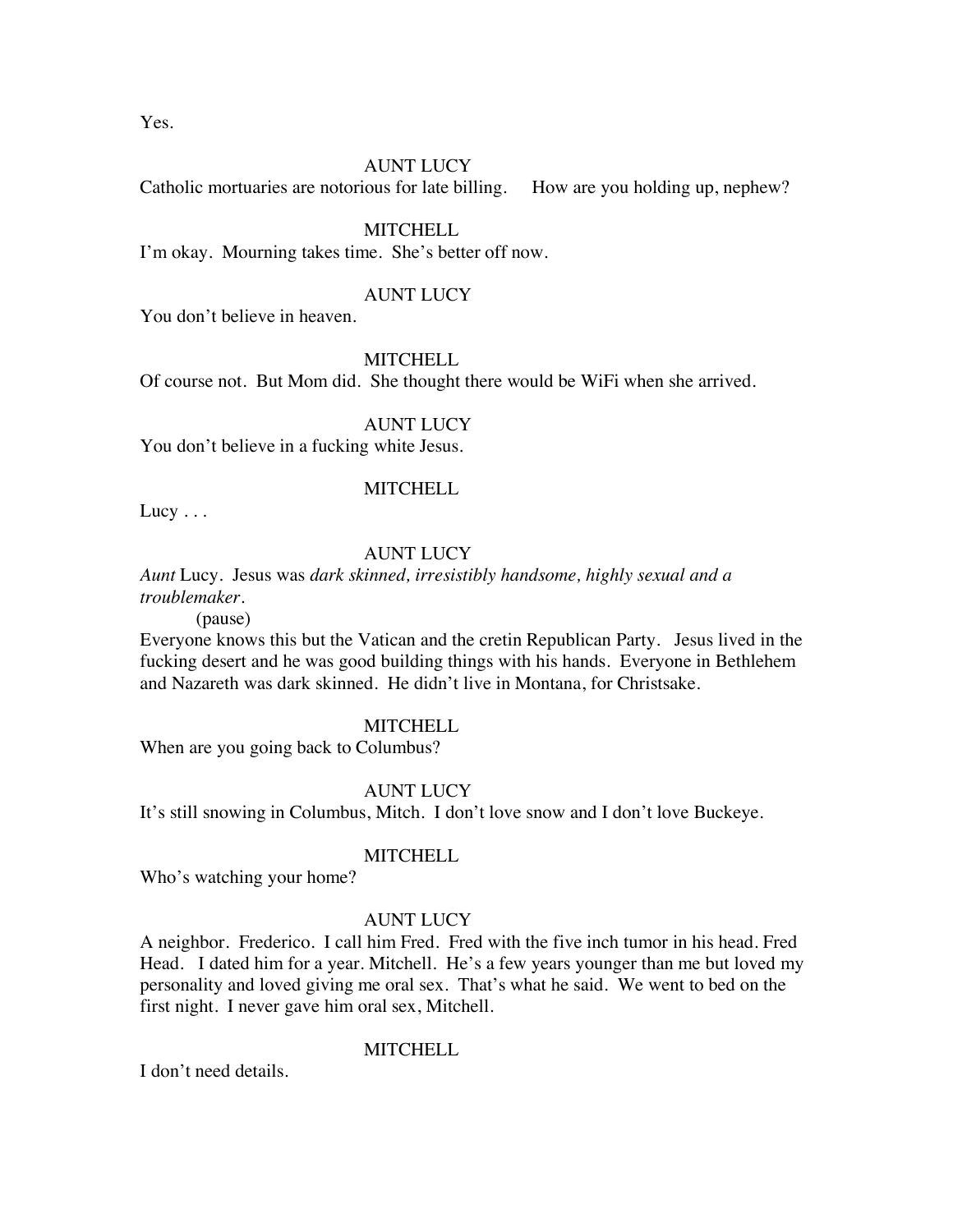Do you think it's mean that I call him Fred Head? He's keeping my house warm so the pipes don't freeze. He's a pipe guy, Mitchell. Fred bought a diamond ring and proposed. I told him that I don't last in a marriage. Told him that I was married four times. And my husbands either die or lose all their money or become seriously ill. He didn't care about my past. And he didn't care about dying or losing his money. Fred's the epitome of Ohio. I even told him that I was a white collar crook.

#### **MITCHELL**

Why did you lie to him?

AUNT LUCY

I didn't lie.

**MITCHELL** 

What?

## AUNT LUCY

I was once charged with embezzlement.

#### **MITCHELL**

Embezzlement?

#### AUNT LUCY

No big deal. More of a colossal misunderstanding.

What?

## **MITCHELL**

#### AUNT LUCY

I was the senior bookkeeper for a non-profit. A very famous philanthropy. The organization meant well. We did good work for the public. But Mitchell, you must know that sometimes a little voice goes off inside our heads late at night.

What little voice?

## AUNT LUCY

MITCHELL

"I deserve a gift. I am underpaid. The 1% controls 99% of American wealth." (Pause)

You know the story.

#### **MITCHELL**

I don't know the story.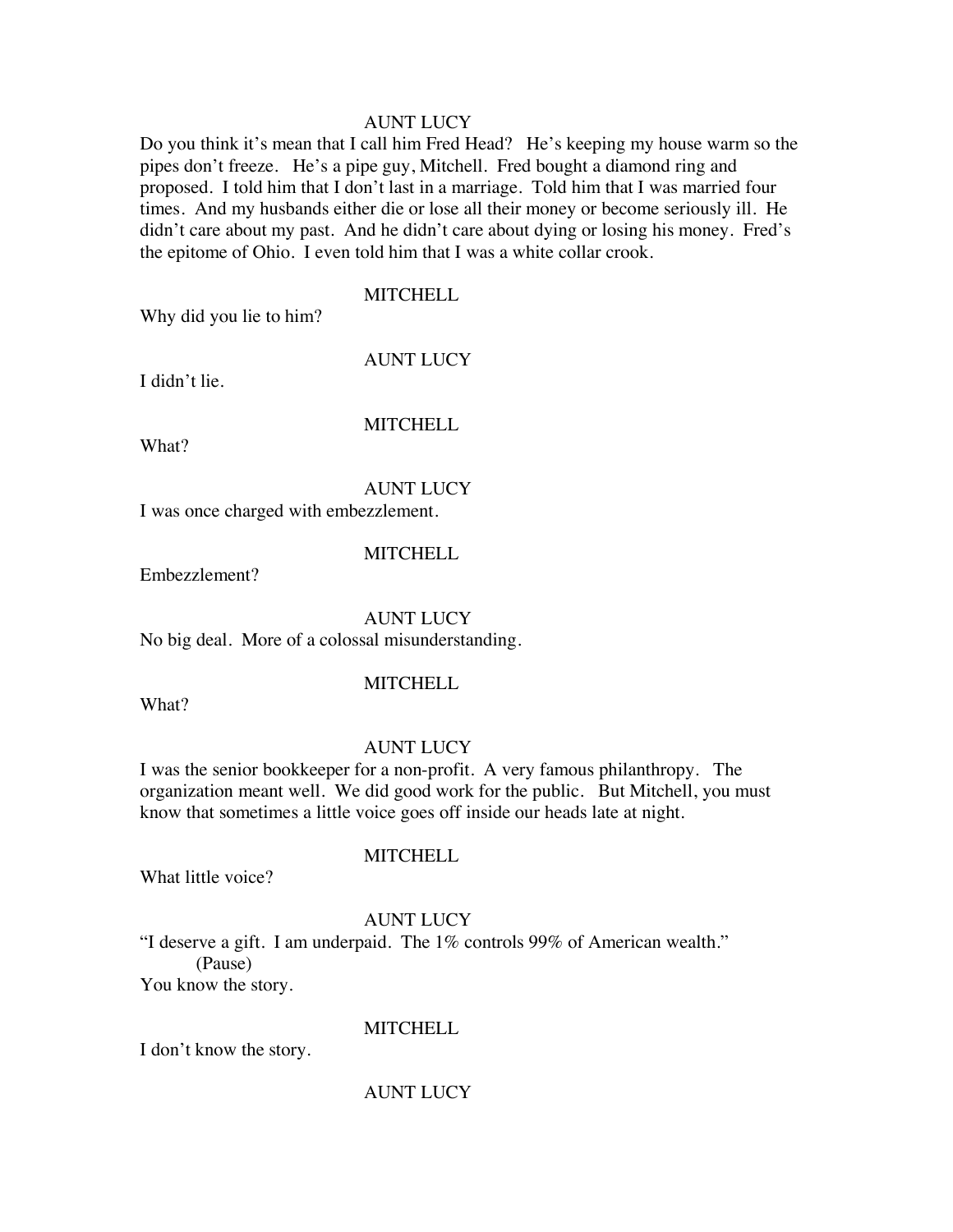Since the funeral, you really are in a state of shock. And you've lost a lot of weight.

## **MITCHELL**

Have you been drinking?

## AUNT LUCY

Sweetie, I'm a sophisticate and I drink before 5pm, but you look at me like I'm the paragon of debauchery. No one uses the word paragon anymore, have you noticed? (She picks up a book off the coffee table)

Are you reading Walker Percy now?

## **MITCHELL**

I like him, yes.

## AUNT LUCY

He's too Catholic for me.

## **MITCHELL**

He has other virtues.

## AUNT LUCY

I only know *The Moviegoer*.

## **MITCHELL**

Great novel. Glad you read it.

## AUNT LUCY

His father committed suicide.

## **MITCHELL**

I know.

## AUNT LUCY

Like your father. When you were 13.

## **MITCHELL**

Yes.

## AUNT LUCY

If you like these fucking Catholic novelists, why not stick with Graham Greene?

## **MITCHELL**

Greene's not just a Catholic novelist.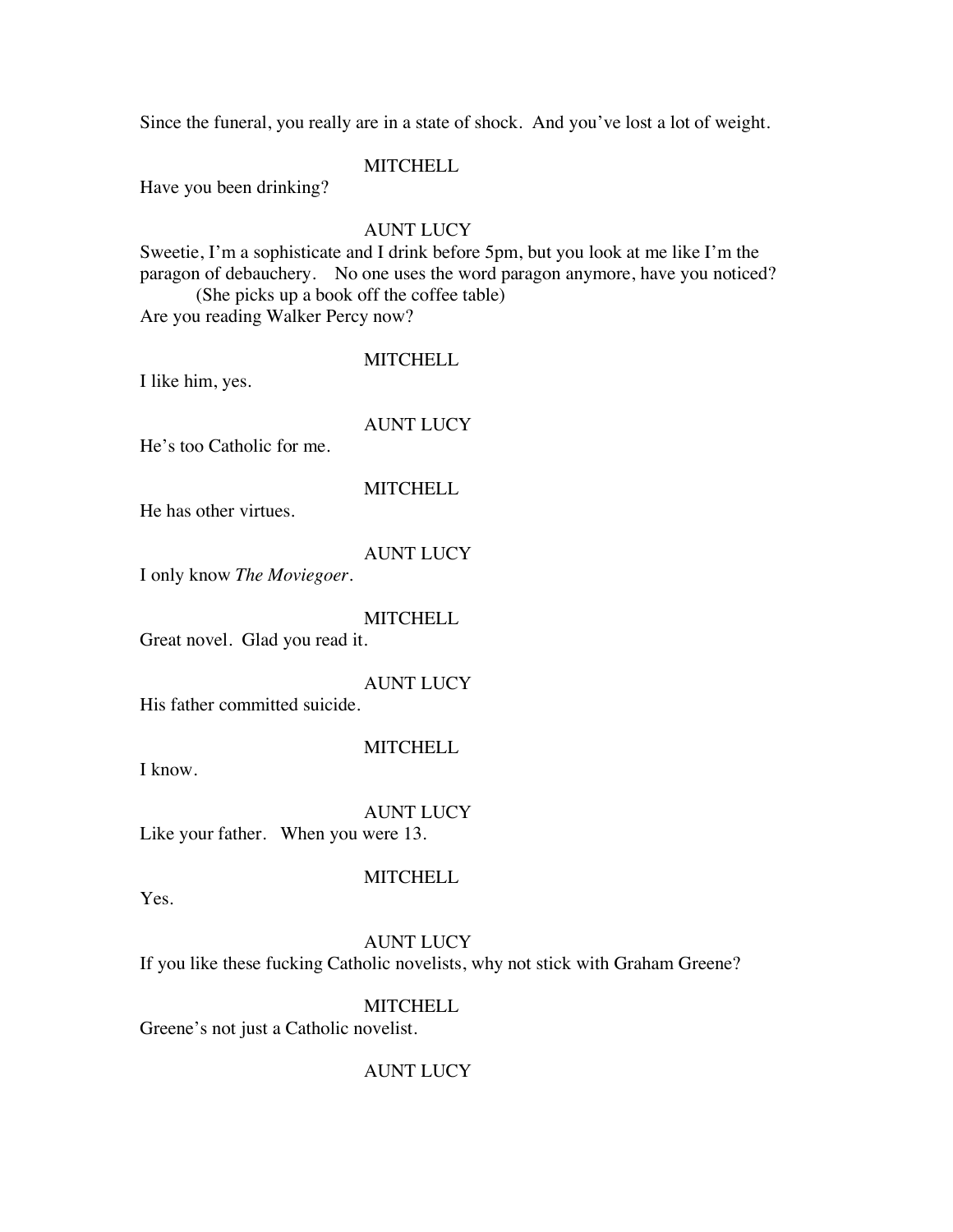Well, more than Philip Roth or Cynthia Ozick, for Christsakes. And of the two, I really can't stand Ozick, sweetie. She has no sense of humor whatsoever! At least Roth tells a good joke now and then.

#### **MITCHELL**

Were you charged with embezzlement?

## AUNT LUCY

Not exactly charged. I was brought in for questioning. And being charged doesn't mean being indicted. Big distinction. I hired a witty Irish lawyer. The case was dropped. I won a settlement to boot. I love Irish lawyers.

(Laughing)

Vermont has the most embezzlement cases. Followed by D.C. and West Virginia. And it pays to be falsely accused when you can slam back a defamation of character suit.

#### **MITCHELL**

I never know when you're joking.

#### AUNT LUCY

Darling, I'm not joking.

#### **MITCHELL**

You are joking.

#### AUNT LUCY

You'll know when I'm joking when you see my eye brows knit and link together like Frida Kahlo. There's a thin line between stealing and daydreaming. A thinner line between joking and truth telling. A thinner line between clean and dirty money. I have trouble with my financial liquidity.

#### **MITCHELL**

Do I need to loan you money again?

#### AUNT LUCY

Only if it will make you happy, darling. Do I make you happy?

(He frowns)

I paid you back two years ago. With interest. And if you forget a future debt, as many good people do, a loan isn't a loan but paying it forward.

#### **MITCHELL**

You know I'm saddled with spousal and child support.

#### AUNT LUCY

Of course I know. Your shoulders stoop like Kung Fu Panda.

#### MITCHELL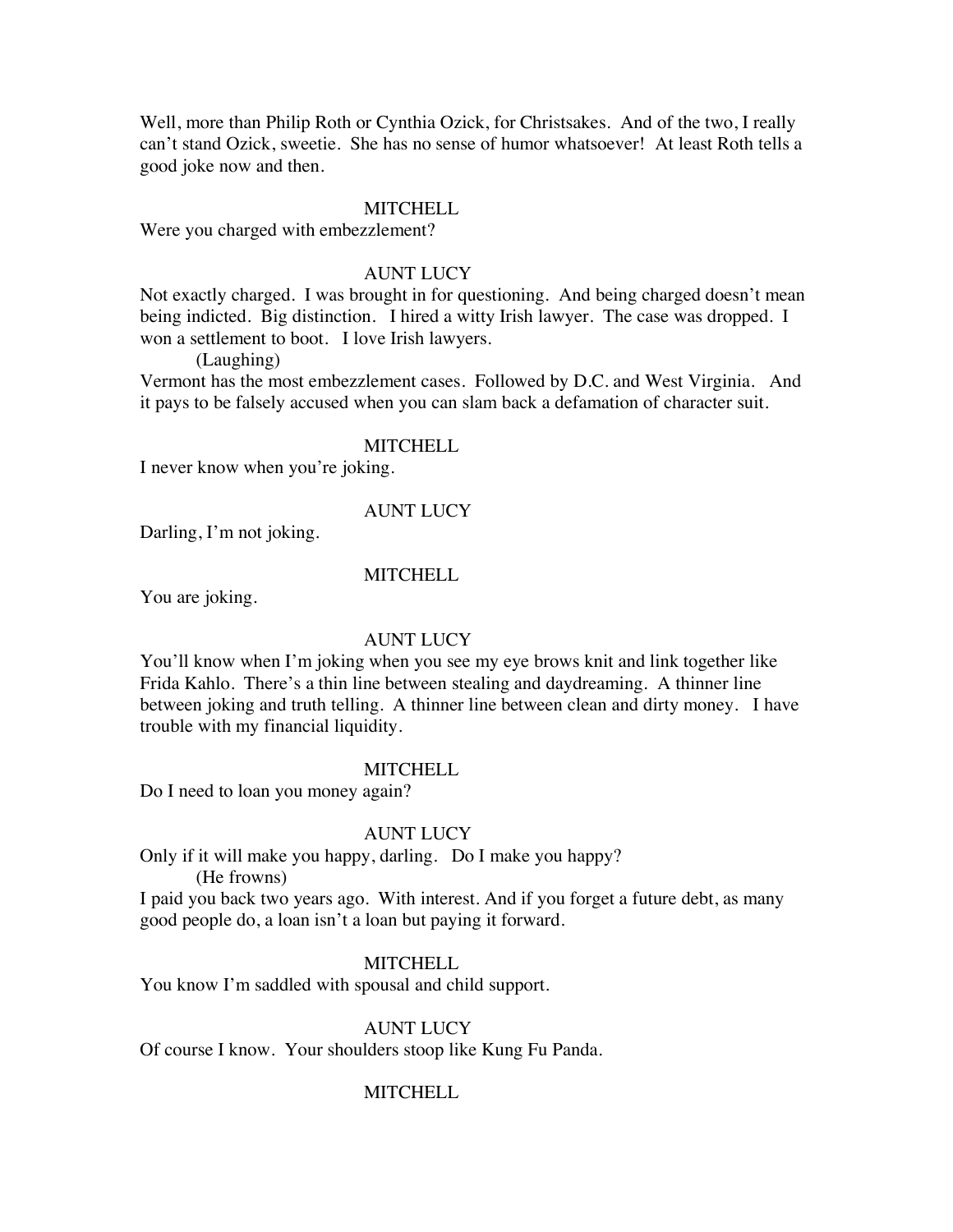You don't know, Aunt Lucy. I'm getting crushed.

## AUNT LUCY

But in time Barbara – that sexy succubus from Secaucus - will marry some jackass and be off your fucking back. For a Jersey girl in her early 50s, she's attractive, Mitch, and always at spin class to keep her ass tighter than a drum. I'm sure she's blowing guys every weekend.

Don't say that.

# **MITCHELL**

AUNT LUCY

Don't say that she's played around or that her ass is tight?

## **MITCHELL**

It's insulting.

## AUNT LUCY

Insulting? To her? To your family?

## **MITCHELL**

To everyone.

## AUNT LUCY

Marriage isn't a natural state for healthy adults. It's an instrument of torture from the Middle Ages. You just think it's the only way to be legit with children and with heirs. And soon the GOP will take away the marriage tax deduction but will remove the estate tax. What more is there to think about? We're really fucking wildebeests on the plains of the great Serengeti.

(Rita enters with her own key to the house)

## AUNT LUCY

Good morning, Rosa.

Rita.

## RITA

AUNT LUCY

Good morning, Rita.

RITA

Good morning, Lucy.

AUNT LUCY

Aunt Lucy.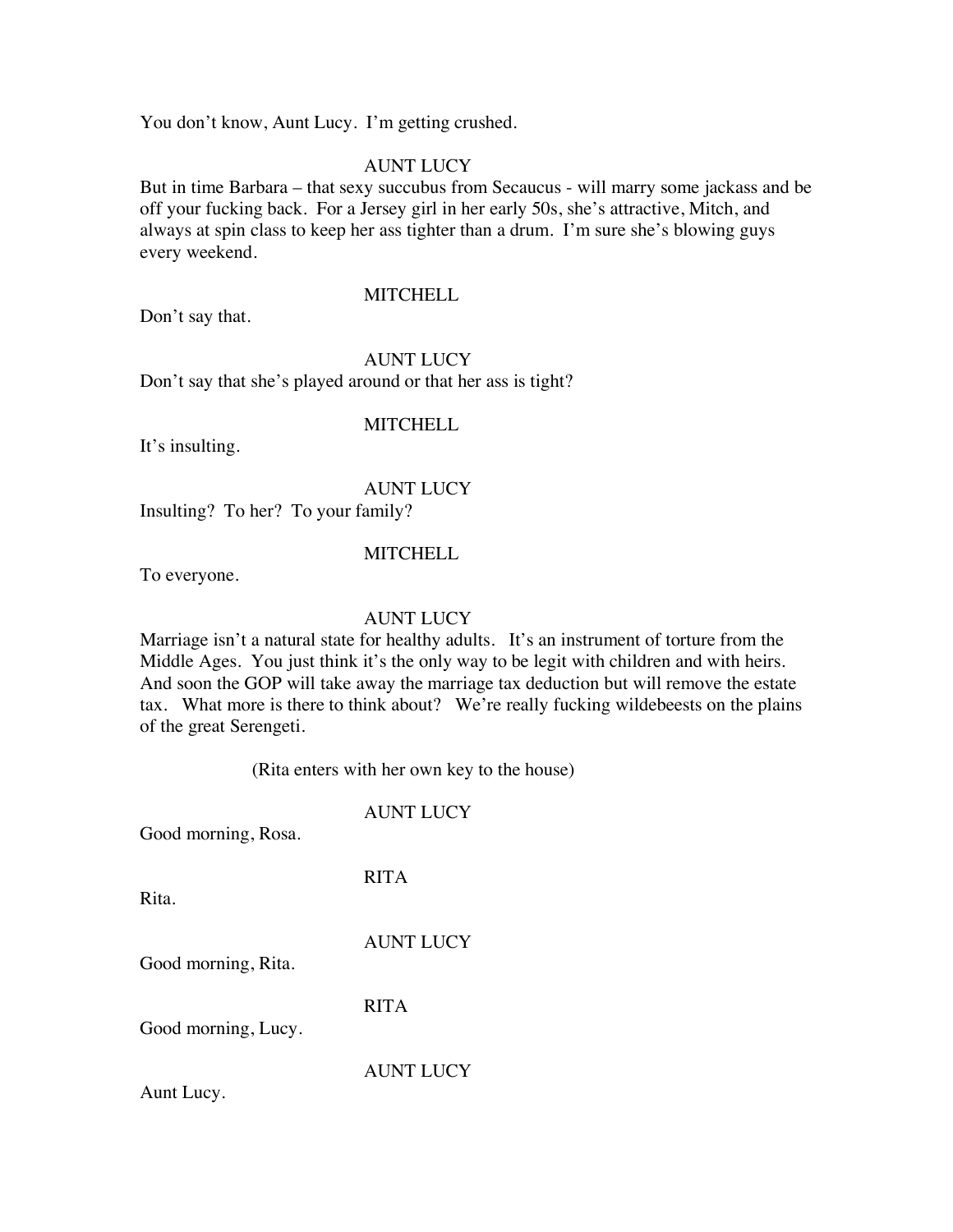(awkward silence) What are your thoughts on marriage? (silence) You're up early.

## RITA

The wildfires are spreading according to my phone. (Smiles stiffly) Struggling with insomnia.

#### AUNT LUCY

(Looking at Mitch) Whose fault is that?

RITA We spend several nights apart. It's easier that way.

AUNT LUCY

I won't comment. I might drop an F bomb. I like what you've done to your hair.

## RITA

Color or the cut?

## AUNT LUCY

It looks thicker. I thought you did a fucking weave or surgical transplant.

## RITA

Oh Lucy, you're a laugh riot.

#### **MITCHELL**

Yes.

#### RITA

Nothing like Mitch's mother.

## AUNT LUCY

Do you have children, Rita?

## RITA

Yes. They're grown.

#### AUNT LUCY

Do you miss them?

## RITA

No. I see them every other month.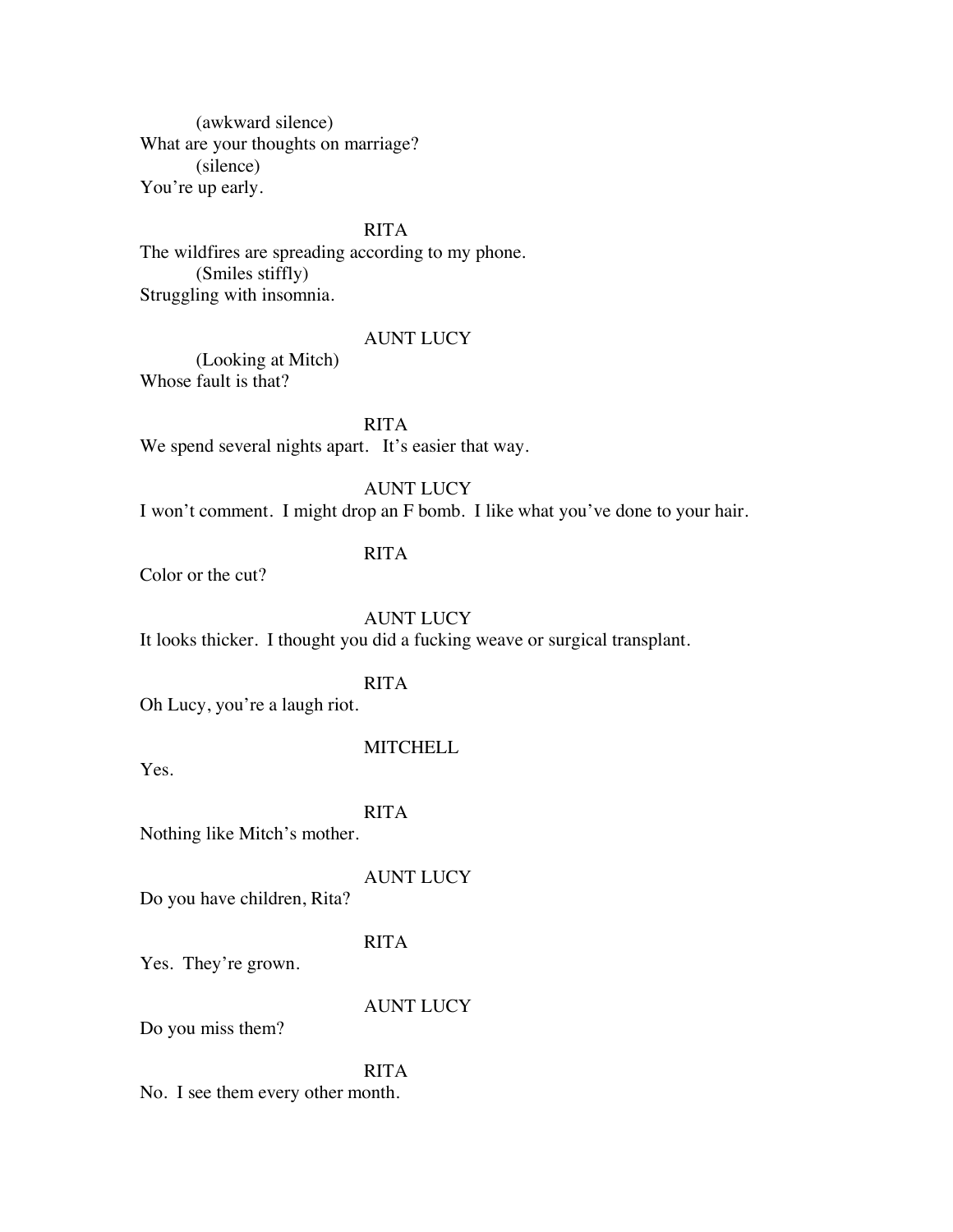Mitch misses his daughter.

## RITA

I know. And she needs a much better role model.

## AUNT LUCY

Don't we all?

## RITA

Caitlin's mother stopped going to AA three years ago. Poor Mitchell.

## AUNT LUCY

Yes, poor Mitchell. He's a nurturing male with an extra Y chromosome, and there are only 5% in captivity.

## **MITCHELL**

You're talking as if I'm not in the room.

#### AUNT LUCY

We're talking a very slight population base, Rita. That's why he's such a good high school teacher.

RITA

Actually he's the new the vice principal of the school, Lucy.

## AUNT LUCY

Really?

## **MITCHELL**

Yes. Two months ago.

#### AUNT LUCY

Climbing up in the world, are you?

## **MITCHELL**

Administration pays more. Every nickel counts.

## AUNT LUCY

You're going to get a lovely inheritance, Mitchell. You can probably quit the school and start a bed and breakfast in Carmel near Clint Eastwood's mansion.

#### RITA

Is that right?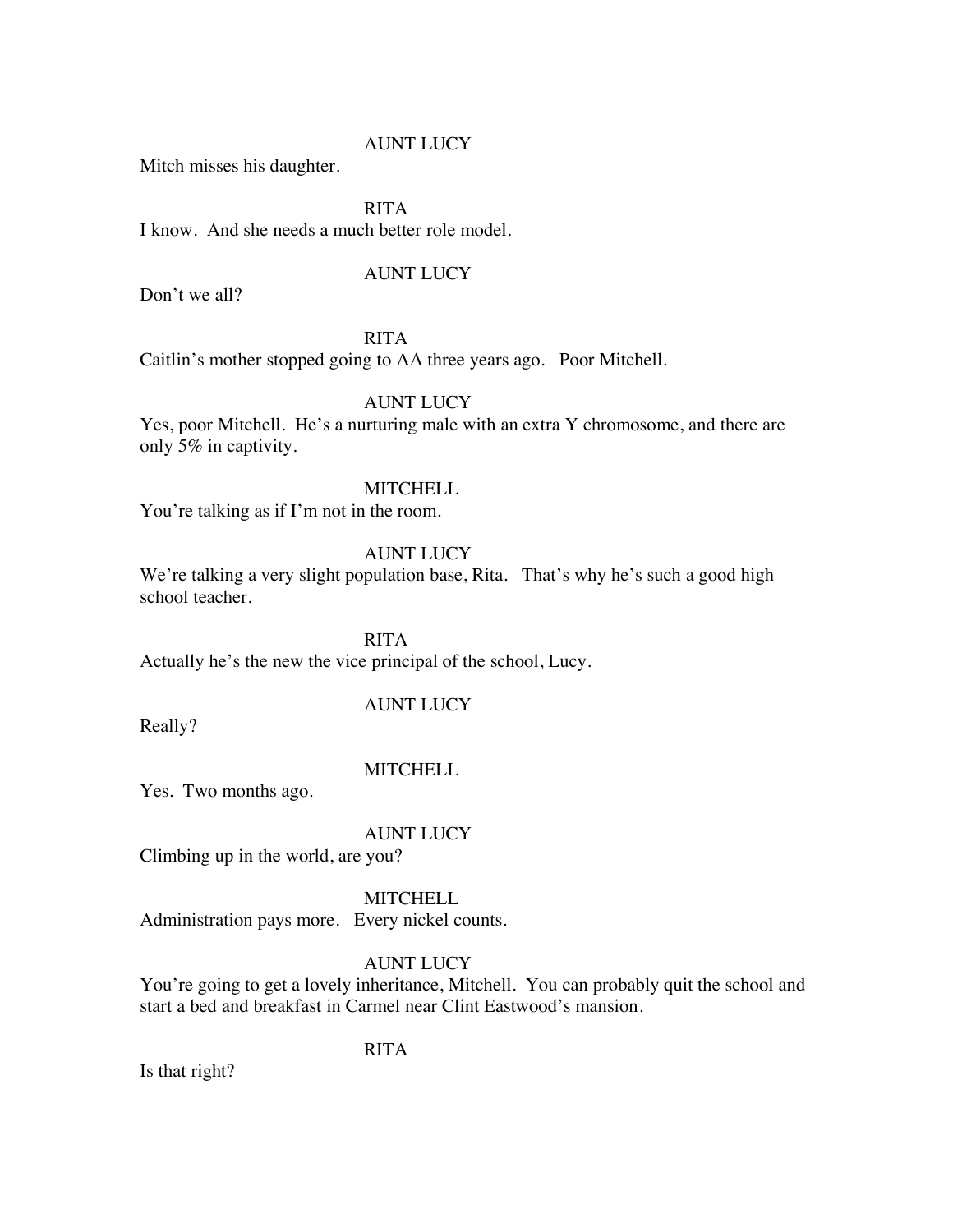My sister liked to buy high end foreclosures and she had keen sense.

#### RITA

Yes, Mitchell told me all about her run of real estate success with her savings from teaching public school.

(Pause)

And did you ever keep a job?

#### AUNT LUCY

Of course I did. I worked for years as an executive bookkeeper for corporations and the non-profit sector. I've had business associates who were embezzlers. Sometimes I even enabled them because of my deep empathy for others.

RITA

Embezzlement is a Federal crime, Aunt Lucy.

#### AUNT LUCY

Yes, so true. But the FBI doesn't really care about embezzlement. Google it, Rita. (Laughing gently)

Do you think I was an accessory to an embezzler?

#### **MITCH**

No.

#### AUNT LUCY

Well, I get a little buzz from it. These are old friends who made out okay.

#### MITCHELL

How can you be so cavalier?

#### AUNT LUCY

I don't mean to be *cavalier*, darling.

#### **MITCHELL**

You can be locked up years.

#### AUNT LUCY

Maybe. Maybe not. Their crimes are not mine. Your mother knew that I gave away money to the poor.

#### **MITCHELL**

She never told me.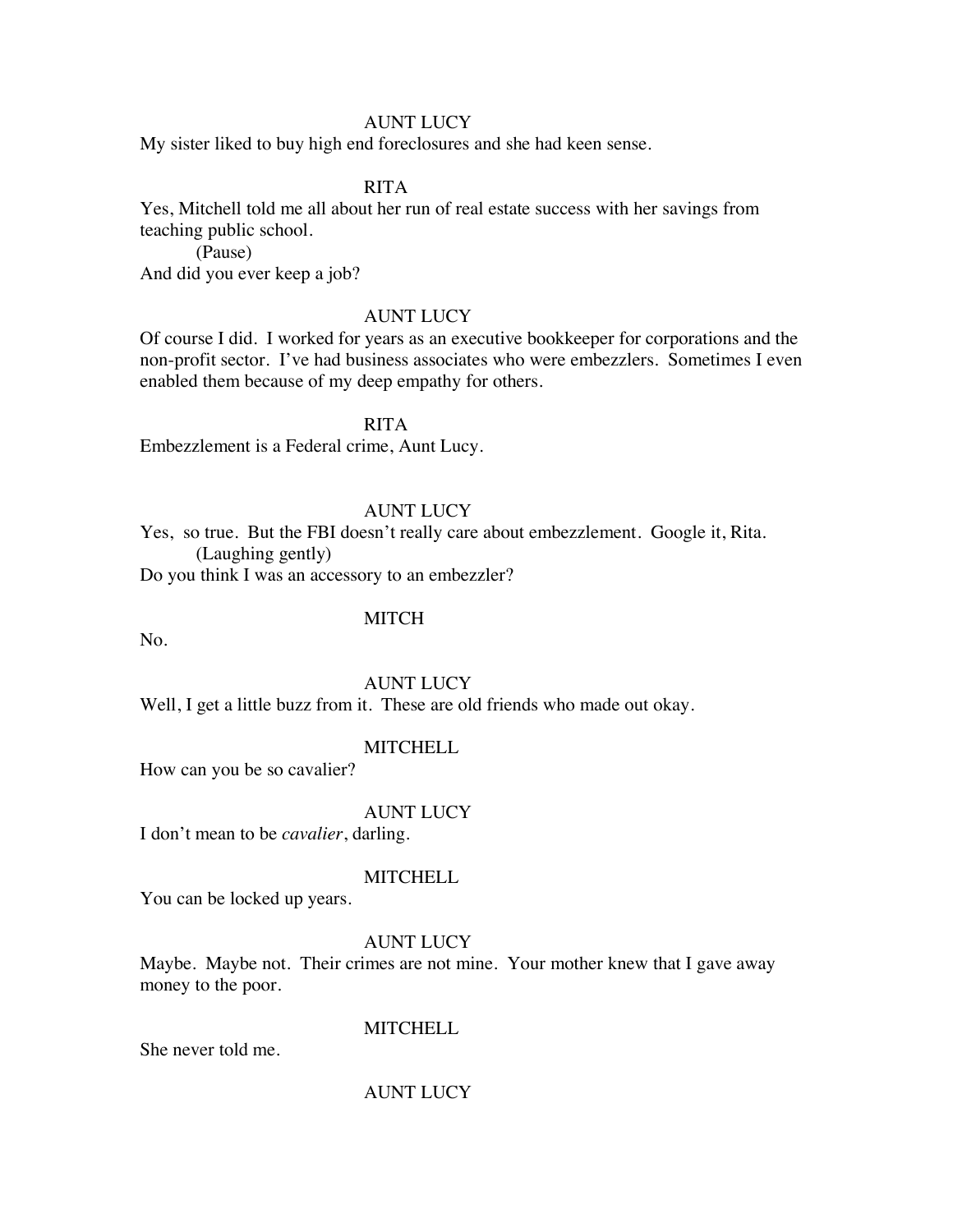She once said to me that she wished she had my sense of daring.

#### **MITCHELL**

My mother never said that.

#### AUNT LUCY

She said to me on three separate occasions, Mitchell. The first being on her wedding day. She also said to me when she took sick three years ago that she loved me. And I kissed her with tears in my eyes.

(Silence)

You do realize that most companies don't press charges even when the FBI gets involved because - in the end - the inside crime news story is too embarrassing to their stockholders and to their subsidiaries. Most female embezzlers don't see jail time. Companies just try to get the cash back discreetly. And they have insurance policies for these kinds of losses.

#### RITA

Have you made a science of this?

## AUNT LUCY

I'm very good with company payrolls, Rita. Most embezzlers are women. Nearly 65%. It's a trend.

## RITA

Unbelievable.

#### AUNT LUCY

Yes. Unbelievable. Alfred Hitchcock built two films on the idea of a woman embezzler. Janet Leigh as Marion in *Psycho* and Tippi Hedren as Marnie in *Marnie.* 

(Pause)

Isn't that strange?

(Pause)

Most embezzlers begin in their 40s

Most are married with good families.

Nearly all are white.

Nearly all – if caught and charged - are first-time offenders with clean histories.

Most have terminated from a job through no fault of their own.

Money loss is related to the job position.

Average embezzlement by middle executives is \$60,000

Directors and Managers average \$200,000.

Vice Presidents often rake in \$500,000.

My girlfriend Gladys had a higher average. She surpassed VP.

Gladys fit the national profile. Married with a good family.

#### RITA

How much did Gladys steal?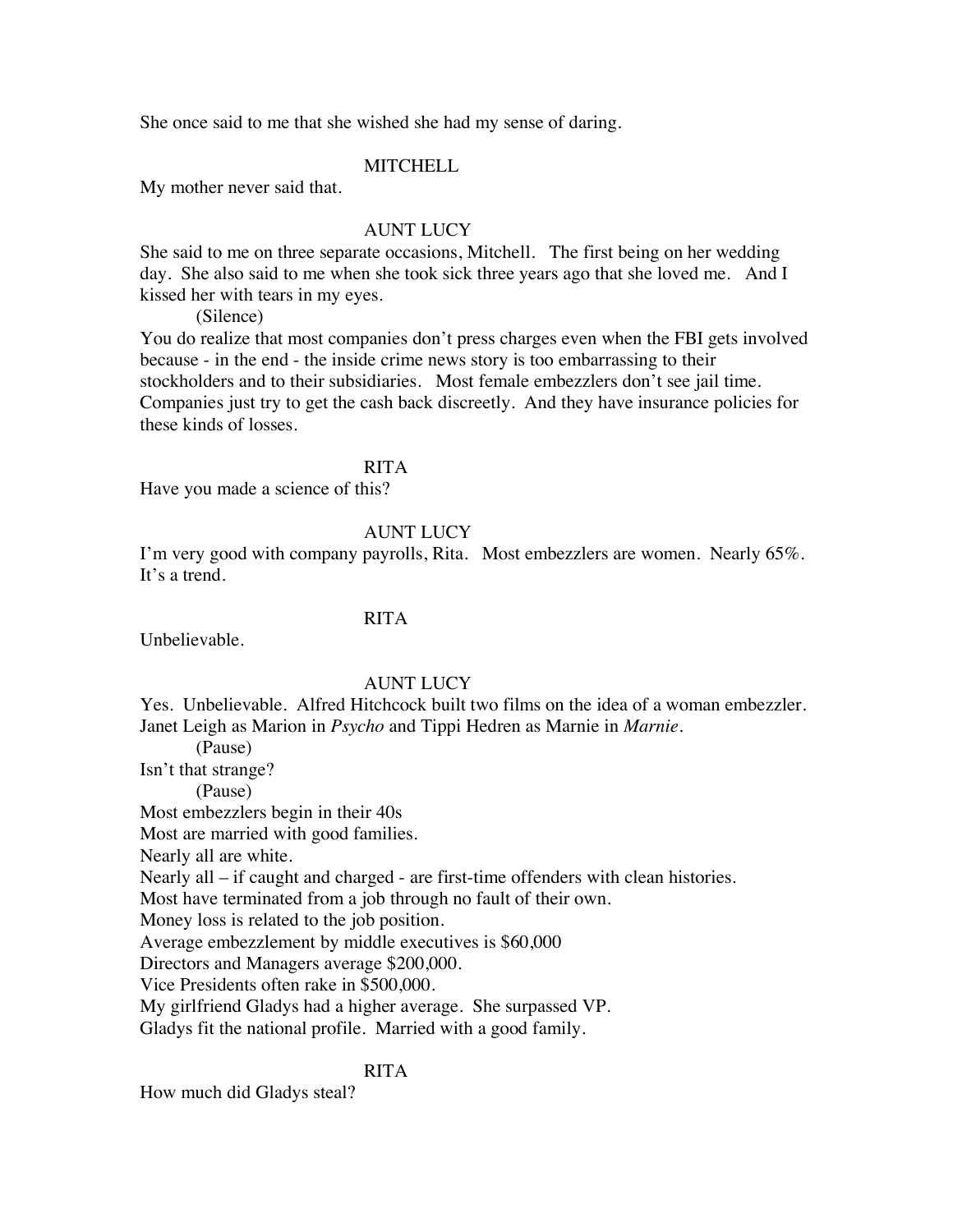About a million.

## RITA

Mitch?

## **MITCHELL**

I don't know this Gladys.

RITA How the heck do you steal a million dollars?

## AUNT LUCY

With rolling airport luggage and a ticket to Phoenix, Arizona.

#### **MITCHELL**

What did she do with the cash eventually?

## AUNT LUCY

I told her to park it in pharmaceutical stocks. U.S. and internationally exchanges. She likes a good dividend. Very happy with Pfizer, Merck and GlaxoSmithKline.

#### **MITCHELL**

The government can seize her accounts.

AUNT LUCY

They're not in her name. How stupid do you think Gladys is?

#### **MITCHELL**

Gladys is not you, Aunt Lucy?

## RITA

Mitchell . . .

## AUNT LUCY

Gladys has Tourette's and she has a great defense if she ever gets caught.

## RITA

Mitchell said that you had moved around a lot.

## AUNT LUCY

Restless people are highly intelligent people, Rita. Do have a look at my LinkedIn profile. I got a MBA from Pace University.

## RITA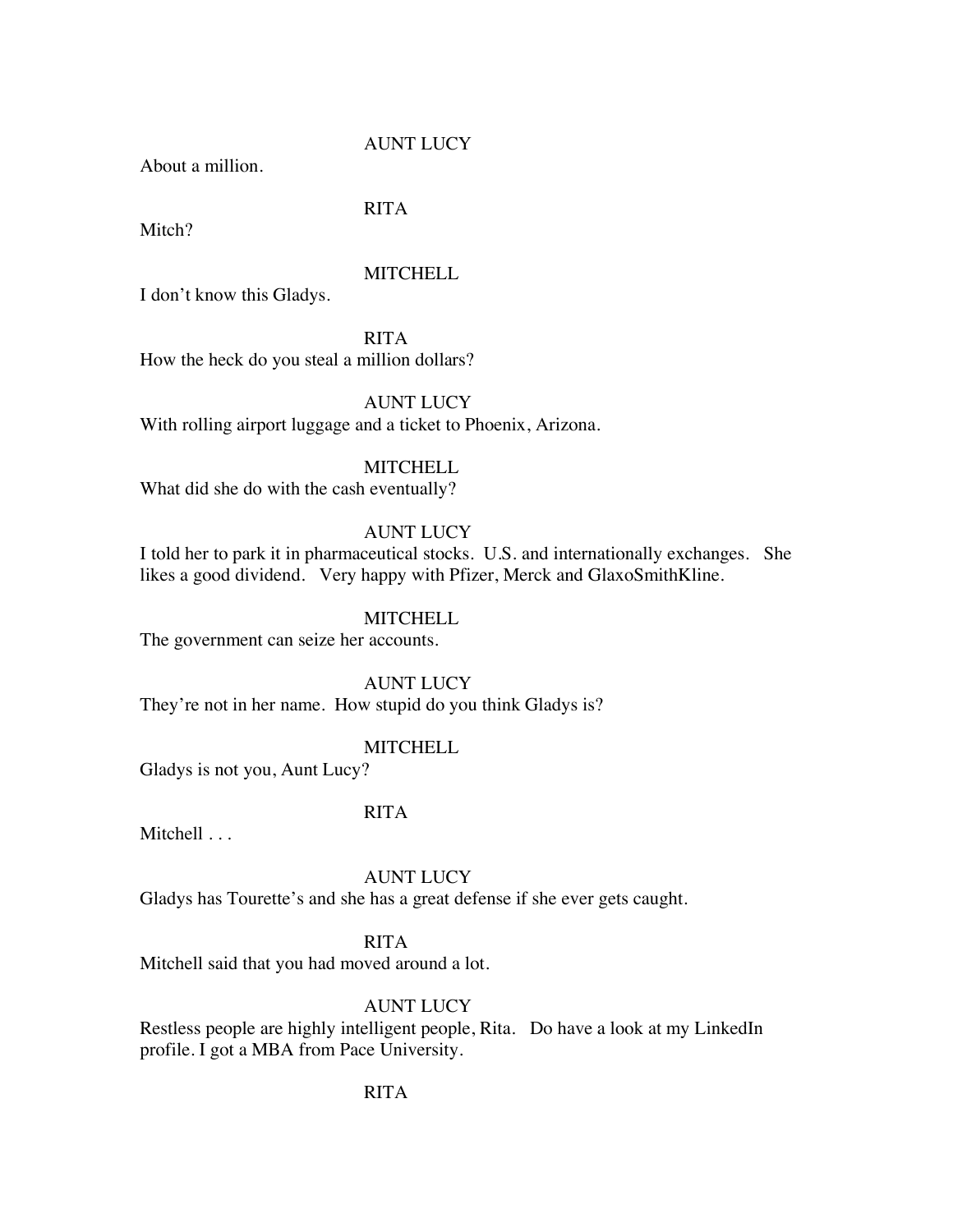Impressive, Aunt Lucy.

#### AUNT LUCY

I speak three languages and can read five.

#### RITA

I can get by with some American sign language. (She gestures with her hands playfully, maybe even tries to flip the middle finger)

#### AUNT LUCY

I wrote restaurant reviews for the Chicago Tribune and the Cleveland Plain Dealer. I taught Bikram yoga to geriatrics in Nova Scotia.

#### RITA

Yoga in Nova Scotia? That's the icing on the cake. (Crossing to Mitchell) Mitch said you married into money and had a string of ...

#### **MITCHELL**

I never said that, Rita.

## RITA

Yes you did, honey. On your second glass of wine.

#### AUNT LUCY

Mitchell hardly knows me. I have a niece Tabitha from my first marriage who also thought that I was a gold digger. How's that for an obsolete label? Such an uncouth projection . . . .and in our age of celebrity sex offenders. Why are famous men in need of women to watch them masturbate? To cheer them across the finish line?

(Pause)

I tried to convince my niece that of all the male heroes in the western world – living or dead – wearing tights - none is more important to me than Robin Hood.

#### **MITCHELL**

I never heard of a "Tabitha".

#### AUNT LUCY

Maybe she goes by the name of Tabby Sue. I don't know anymore. Tabitha sounds like a witch's daughter from Salem. You met her about 20 years ago when I was in the hospital, darling.

#### MITCHELL

You were in the hospital?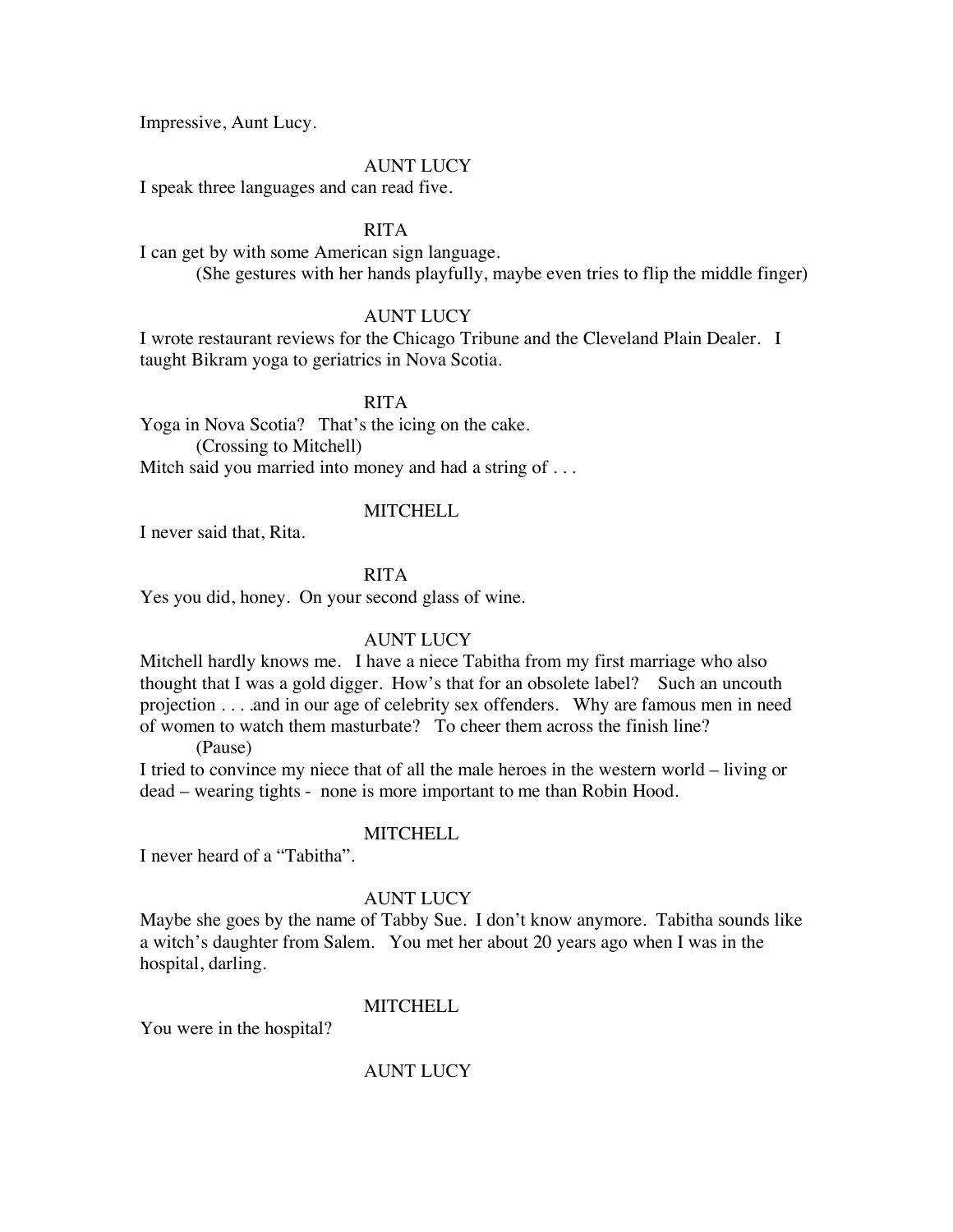A hysterectomy - yes. Your mother was with me for ten days. You flew in for a few days and said you had a history teachers' conference in Columbus.

#### **MITCHELL**

If you say so.

#### AUNT LUCY

We have to give to the homeless, Mitchell. Every day you see someone on the streets, empty your pockets. They aren't to blame.

(Pause)

Have you reviewed Ruth's insurance policies?

#### **MITCHELL**

She had no policies.

### AUNT LUCY

She did, Mitch. You're just in a fog. I helped her leverage her estate to lessen the tax burden. Upon her death, her beneficiaries will get a little bit of cash. Don't you remember her attorney sending you a Crummey letter each year? For Irrevocable Life Insurance Trusts, a Crummey Letter is required for purposes of gifting.

(She lights a cigarette and looks for something that will serve as an ashtray) You know, the annual exclusion used to be \$10,000.

#### **MITCHELL**

Am I the only insurance beneficiary?

#### AUNT LUCY

Of course not. I'm listed too. She wanted me to have cigarette money. You're probably getting \$750,000. My share is \$75,000. It's a 10 to 1 ratio because that's your mother's madness at me. The insurance plus her condo sale will give you a nice boost in less than a year.

#### **MITCHELL**

That's quite something. I'm stunned.

#### AUNT LUCY

Don't quit your job just yet.

#### **MITCHELL**

I wasn't thinking that.

AUNT LUCY Money is the root of all evil. We shouldn't worship cash.

#### **MITCHELL**

I agree.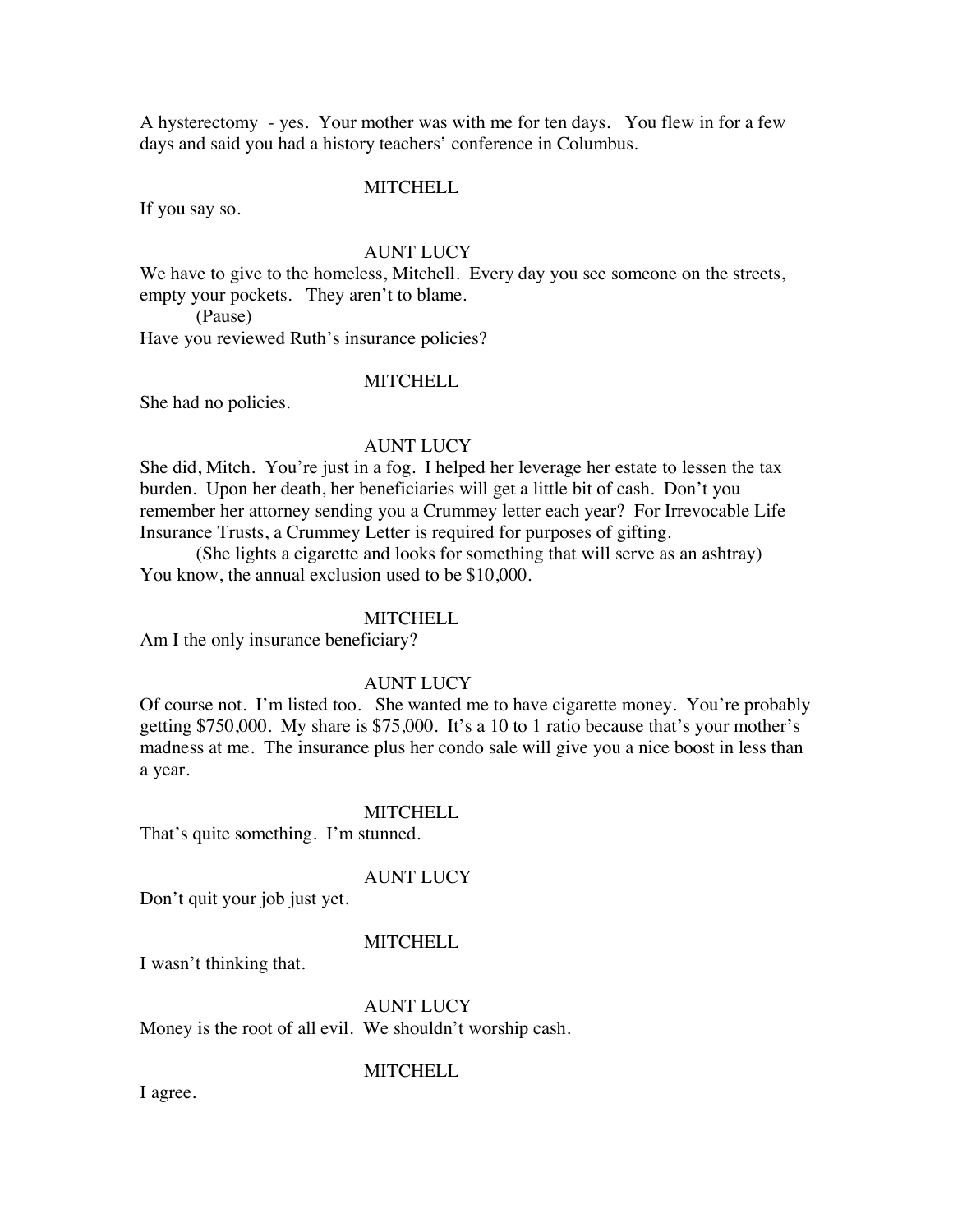(To Rita) Do you agree? (Pause) Rita darling?

RITA

We all need money to live. But yes - we shouldn't worship money.

#### AUNT LUCY

(To Mitchell) Did you hear that?

(Laughing)

We live in a country under one God and that God is money. I divide the world into cat and dog people. I'm a cat person. If you look at a cat, you know the cat is always thinking. If you look at a dog, the dog is just happy.

(To Rita)

You're nothing like Barbara who's such a bitch on wheels.

#### RITA

Thank you.

#### AUNT LUCY

You've met her, Rita?

#### RITA

No.

#### AUNT LUCY

You really should meet her. You'll know so much more about Mitchell. Doesn't Barbara do late night car commercials on TV?

**MITCH** 

Let's not talk about Barbara. Do you think you can manage that Aunt Lucy?

#### AUNT LUCY

Okay. Fuck Barbara.

**MITCHELL** 

Rita knows everything she needs to be happy with me.

## AUNT LUCY

Isn't honesty better than dishonesty?

#### RITA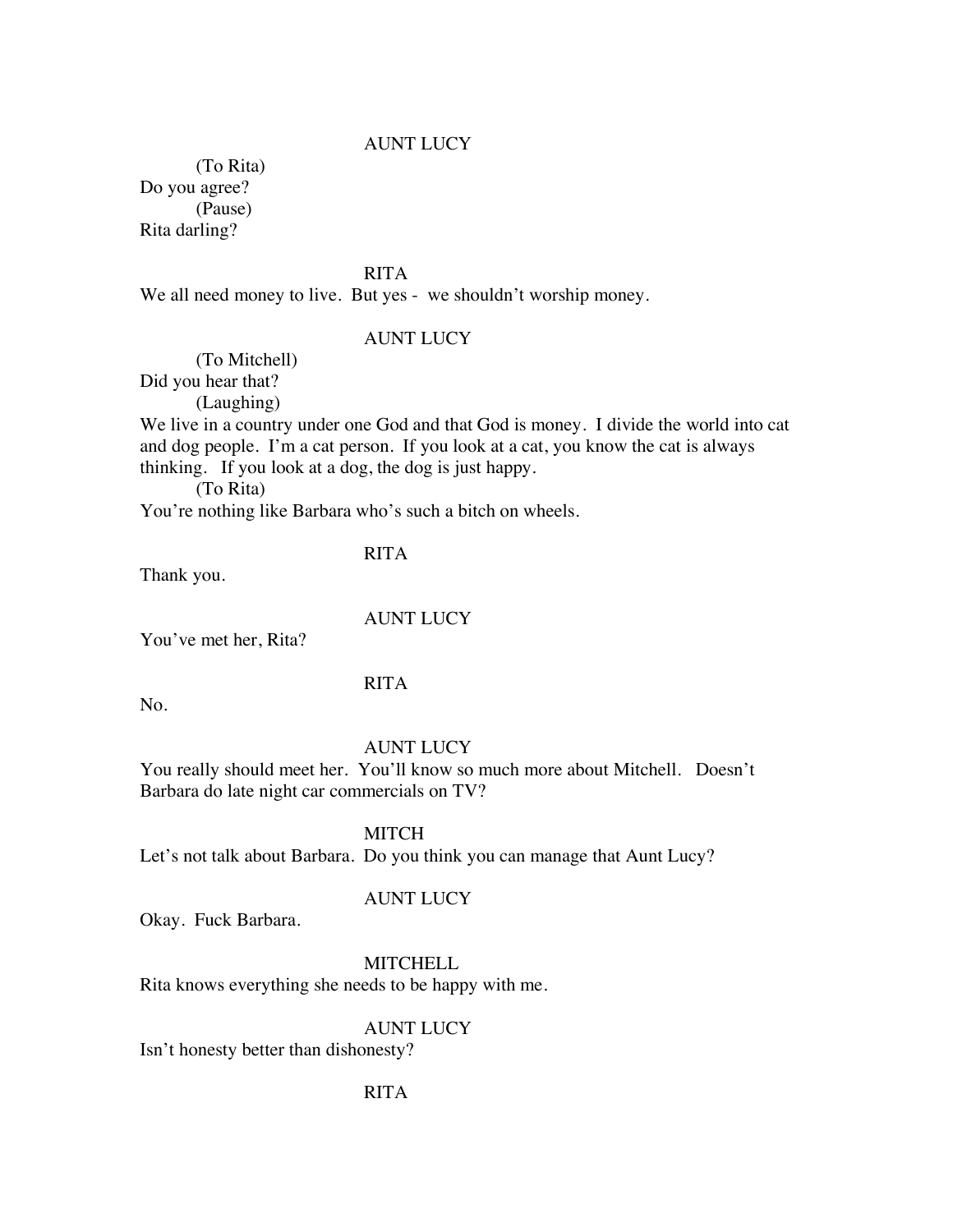I'm an advocate for honesty, Aunt Lucy.

## **MITCHELL**

Aunt Lucy's a celebrity in her own right and that's her justification for crossing into gutter obnoxiousness.

## RITA

A celebrity?

## **MITCHELL**

She's on YouTube.

## AUNT LUCY

I made Emily's List in Ohio.

#### **MITCHELL**

That's true.

AUNT LUCY You know what Emily's List is, Rita?

## **MITCHELL**

It's a big political action committee by Democrats for running women candidates.

## RITA

Yes, I know.

#### AUNT LUCY

I ran for office in Columbus. Had a campaign chest over 8 million dollars.

**MITCHELL** 

One of seven city council seats. Her first husband had nominated her.

#### AUNT LUCY

I lost by 250 votes. Heartbreaking.

## **MITCHELL**

She went door to door shaking hands.

## AUNT LUCY

Voter fraud.

## **MITCHELL**

Not proven. (checks wristwatch) Oh shit, I'm late for a school meeting.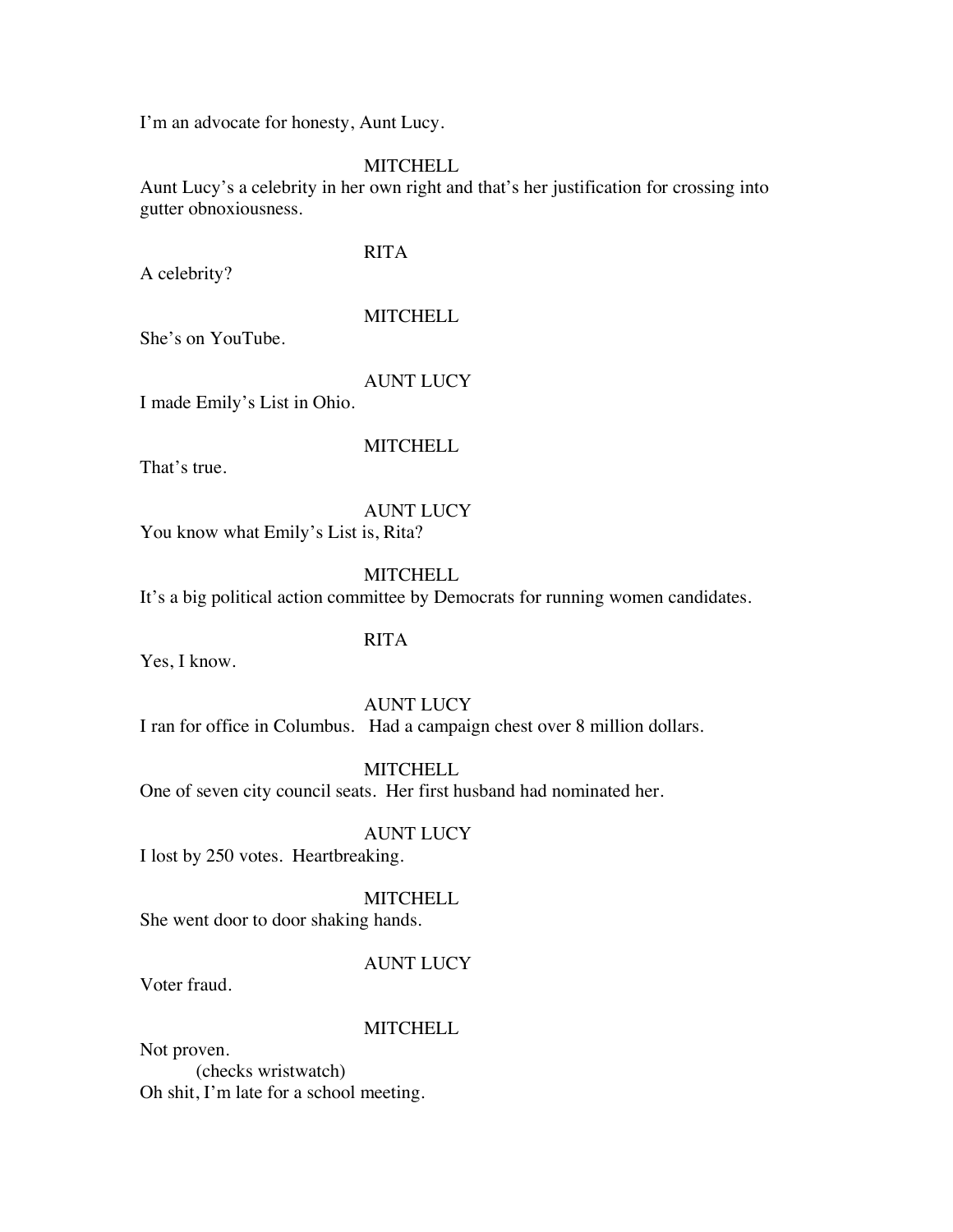(approaches Rita, kisses her, and grabs his sport jacket draped over the chair) I'll see you before dinner.

RITA

Sure.

#### AUNT LUCY

No kiss for auntie? (Mitchell blows her a kiss and exits)

## RITA

He'll get a speeding ticket.

## AUNT LUCY

My second husband - a filthy Scientologist who once had an affair with John Travolta came out against me on public radio. That cost 5,000 votes.

## RITA

How horrible . . .

#### AUNT LUCY

And Lester was a popular architect before he retired. I took revenge on him the old fashion way.

#### RITA

How did you get into politics?

#### AUNT LUCY

Funny question, Rita. Can I tell you the truth?

## RITA

Please do.

#### AUNT LUCY

In 1983 I met the young owner of the New Jersey Generals, a new franchise in the shitty U.S. Football League. He was visiting Ohio for a real estate venture and I was working for the Hyatt Corporation. I was also a volunteer for Planned Parenthood. Although he was married at the time, we had sex in the hotel suite before dinner. Lousy sex. Brutal sex. The worst bundle of flesh in North America.

(Pause)

I'm talking about Donald J. Trump.

#### RITA

You slept with Trump?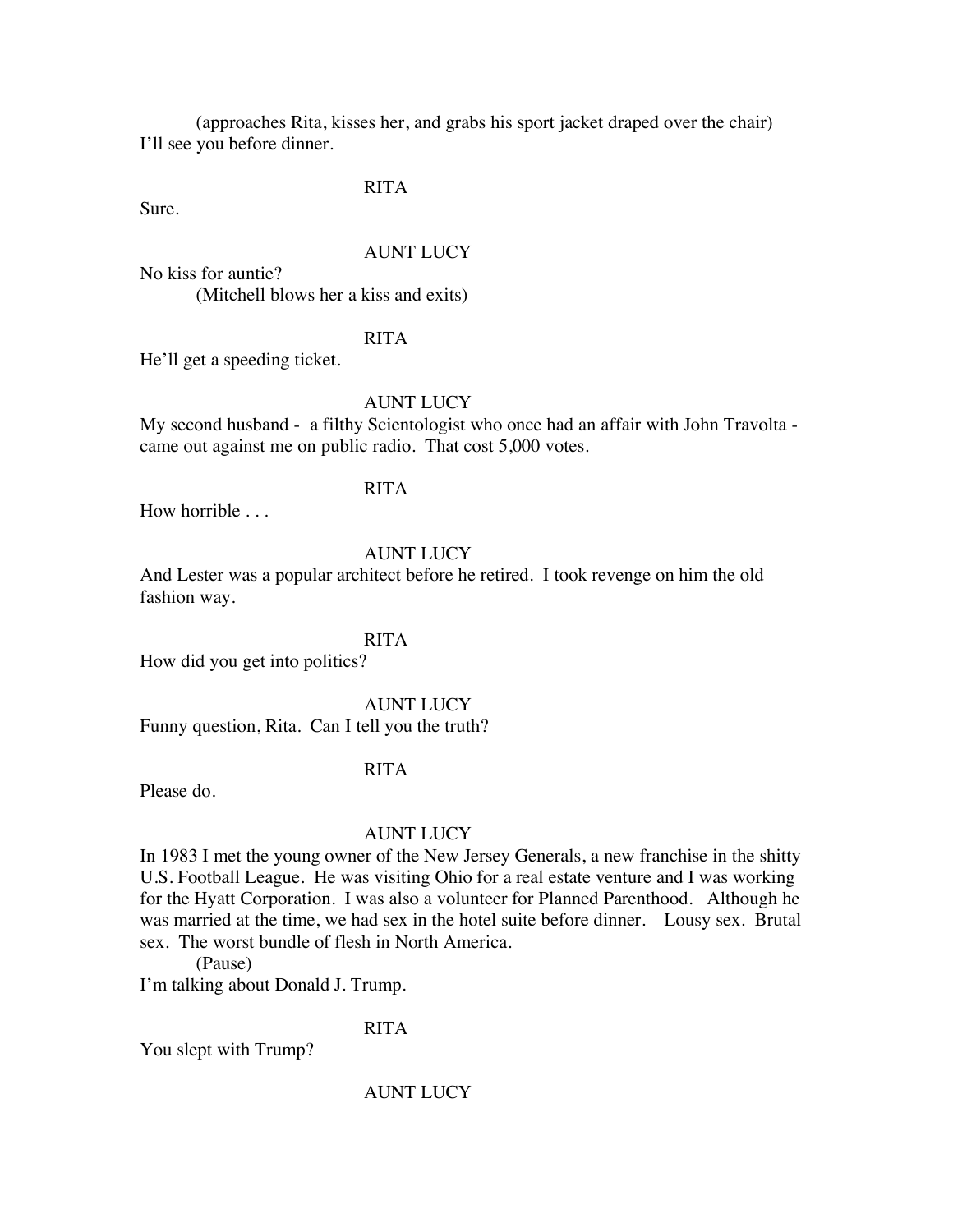No. It was the afternoon. Less than 20 minutes. And he was like a big furry grizzly bear with a little penis. He kept his socks on. He urinated on the hotel mattress too. It was a terrible experience but he made connections for me in Democratic Party. And he exacted revenge against my ex-husband. Trump fired Lester's architecture firm 60 days into the job. And then Trump sued Lester.

#### RITA

Does Mitch know this story?

#### AUNT LUCY

No. It will upset him. He doesn't like Trump. Mitchell is liberal.

## RITA

It upsets me.

#### AUNT LUCY

Oh, come on. At your age, you must have sex with your share of assholes, pigs and idiots.

## RITA

Not my lifestyle.

AUNT LUCY

What is your lifestyle?

RITA Conservative. Prudent. Dignified.

AUNT LUCY Good for you, Rita. RITA

A good match for Mitch.

AUNT LUCY

Were you married before?

Yes.

AUNT LUCY

Was divorce painful?

RITA

RITA

Yes.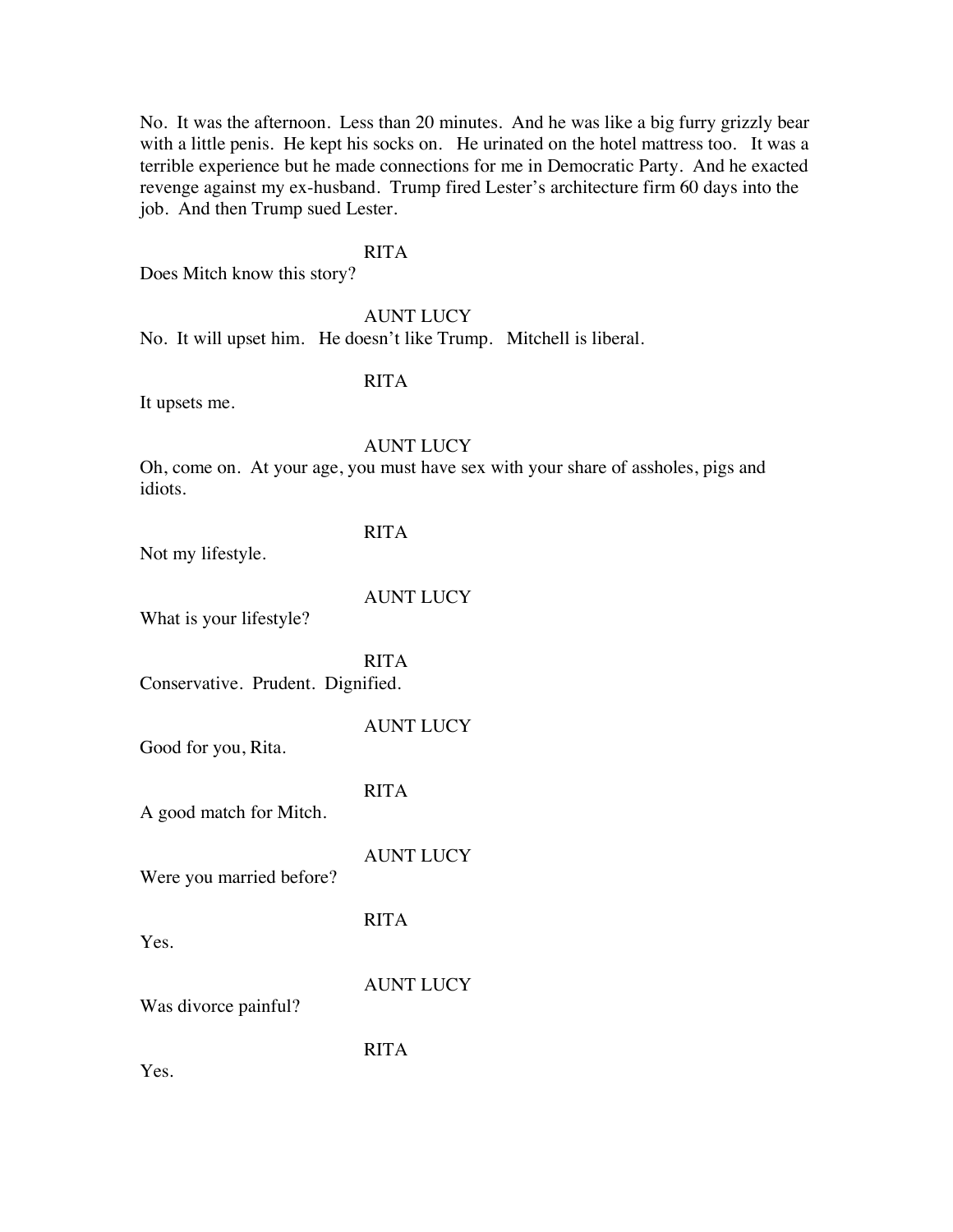With grown kids?

RITA If we had young kids, the marriage might have been glued for a longer time.

## AUNT LUCY

It's all about glue, Rita.

RITA

Yes. We all need some strong glue, Aunt Lucy.

End of Scene

## SCENE TWO

(Later that Monday afternoon. Caitlin is stretched out on the sofa while Aunt Lucy plays solitaire on the table by the arm chair)

AUNT LUCY Hadn't seen you since you were in pig tails.

#### CAITLIN

Time is funny.

AUNT LUCY At the cemetery you looked so old and experienced.

#### CAITLIN

You too, Aunt Lucy.

AUNT LUCY

I meant that in a good way.

#### CAITLIN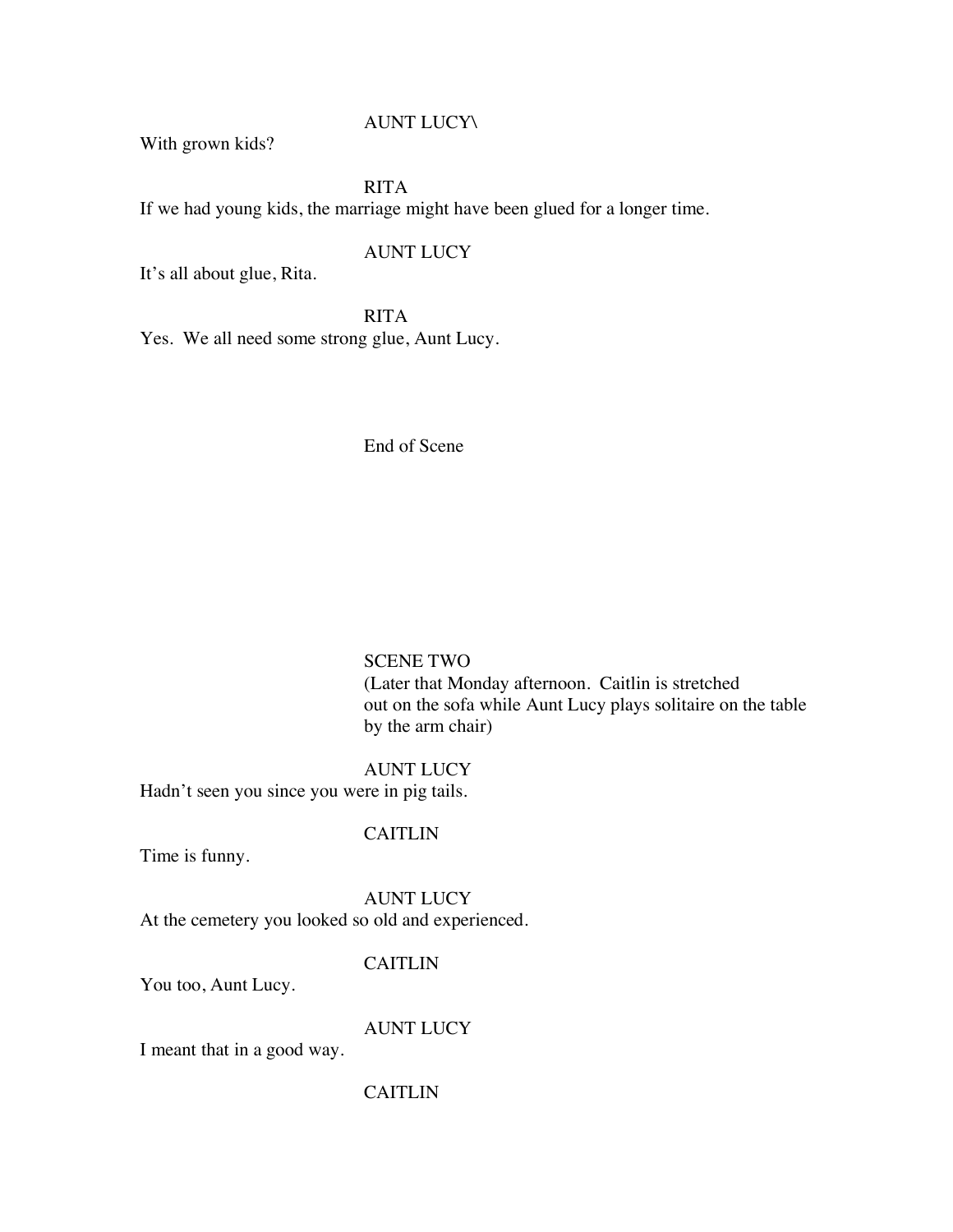So did I.

(pause) Do you miss Grandma?

#### AUNT LUCY

I do. Sometimes I thought your grandmother and I were twins – even when we got different haircuts. Aren't you supposed to be in school?

#### CAITLIN

I took a few more days off due to mourning and respect for Grandma.

## AUNT LUCY

Your Dad will be pissed to know you're not back in class.

#### CAITLIN

(Ignoring the question) I wish I had a sister.

#### AUNT LUCY

Do you?

## **CAITLIN**

A younger sister. A sweet young thing who would look up to me. I would probably set a better example if I knew someone was trying to be "me".

(Pause)

Want to see my new tattoo?

#### AUNT LUCY

I don't like tattoos.

## CAITLIN

Why? Everyone's got one.

#### AUNT LUCY

Makes people look like branded cattle.

## **CAITLIN**

Hell, we are cattle. (lifts jean leg and shows a Chinese letter tattoo)

## AUNT LUCY

I can't read Japanese.

CAITLIN

It's Mandarin.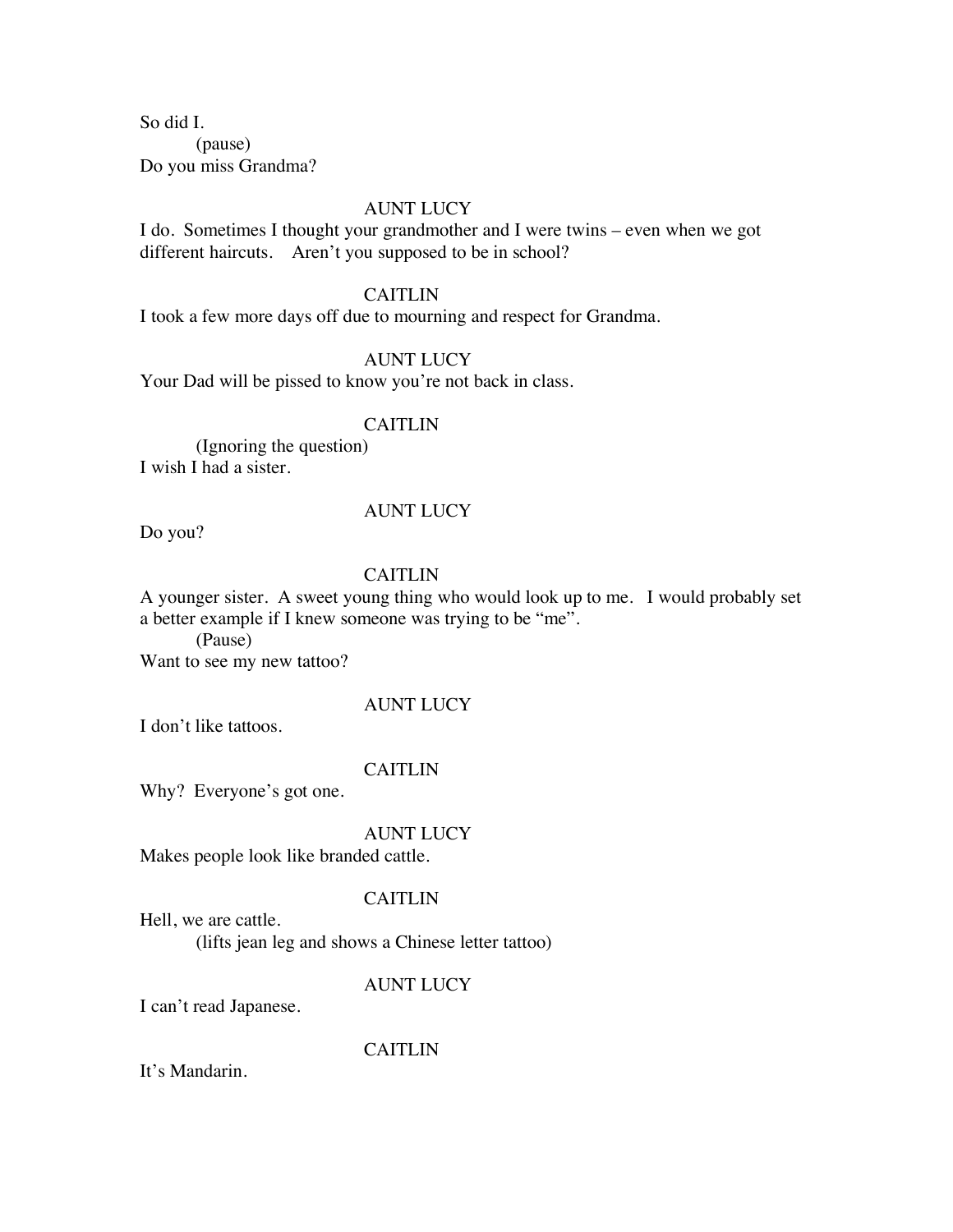Oh. Marvelous. (Pause) Is that the new one?

Number three.

And number one?

CAITLIN

AUNT LUCY

CAITLIN

My tramp stamp.

AUNT LUCY

Don't you have to be 18?

#### CAITLIN

Yes. But I have a phony I.D.

AUNT LUCY That works? It's easy for anyone to see.

## CAITLIN

My parents don't really care.

#### AUNT LUCY

They care.

#### CAITLIN

I haven't been home in 10 days.

#### AUNT LUCY

Even with the funeral? Where do you sleep? (Pause) Does a tramp stamp mean you like back door sex?

#### CAITLIN

Beats me.

(dryly ironic) What's back door sex?

## AUNT LUCY

When guys don't have time to kiss you hello. (Pause) Does your mother know where you are?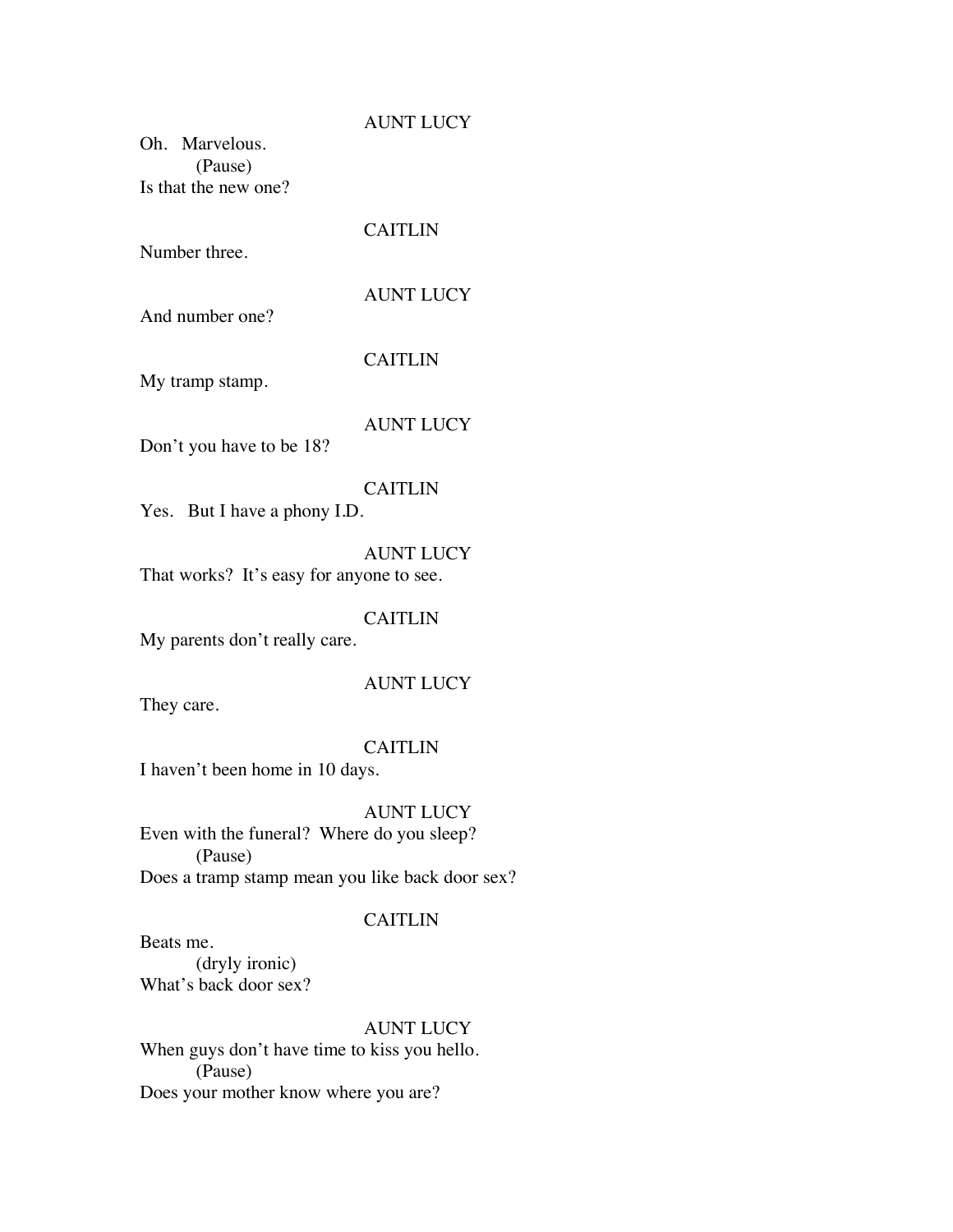#### CAITLIN

Why are you asking me?

## AUNT LUCY

Because your father said that you avoid him like the plague.

## CAITLIN

Of course not. I see him all the time.

#### AUNT LUCY

Did you have a blow out?

## **CAITLIN**

Kind of. With both of them.

AUNT LUCY

I don't love your mother as much I should.

## CAITLIN

She took a new lover. This time a very *masculine* woman. Over 180 pounds and drives an 18 wheel truck.

## AUNT LUCY

How fashionable.

#### CAITLIN

The bitch is five years older than me.

#### AUNT LUCY

Oh, Caitlin . . . I'm so sorry.

## CAITLIN

They met online. Isn't that a hysterical?

#### AUNT LUCY

Did Barbara tell you?

#### CAITLIN

I just know. I also know Barbara's passwords.

(Pause)

They met over drinks at Olive Garden and went to the bitch's apartment for a long night of pilates with bungee cords.

(takes out a cigarette)

Bungee cords are dangerous, Aunt Lucy. You know, bungee jumping.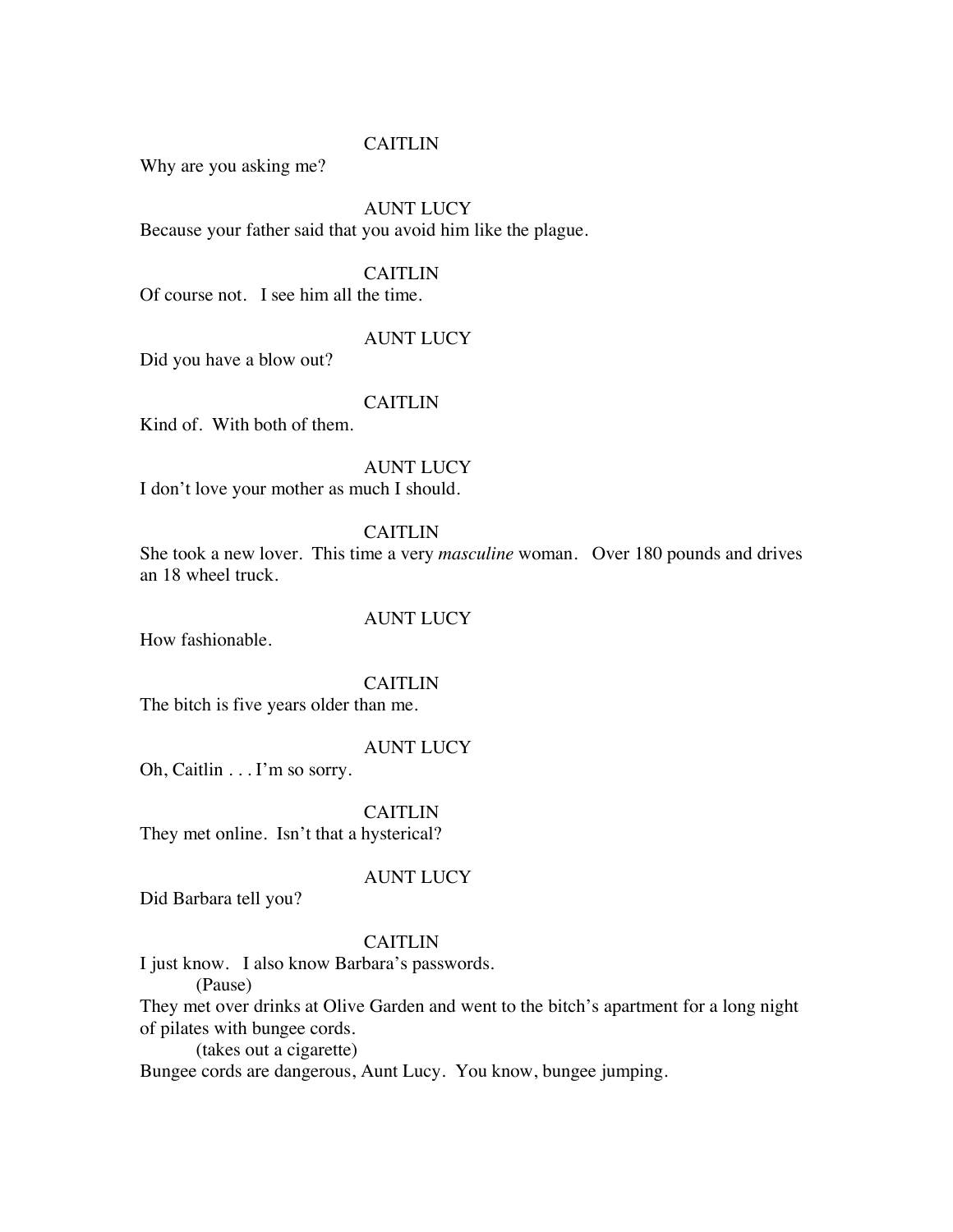Are you on medication?

#### CAITLIN

You mean prescriptions?

### AUNT LUCY

Yes.

## CAITLIN

No. Not anymore. I was on Abilify. Made me fat and sad. (Pause)

I watched the movie *Rosemary's Baby* last night for the thirteenth time. (looks for lighter inside her purse)

It's very creepy. Mia Farrow's is completely believable. You remind me of Ruth Gordon. The actress.

## AUNT LUCY

Isn't she dead? (Ironic) That's quite a compliment.

#### CAITLIN

I wrote my high school English thesis on the Satanic Cult influences within and outside the movie. Anton LaVey was never credited for working on the film or appearing in the "Devil fucking Rosemary" scene. But he had something to do with the movie curse.

#### AUNT LUCY

I never watch horror films, Caitlin.

#### CAITLIN

Why?

#### AUNT LUCY

They mess with my orgasms.

## **CAITLIN**

Do you still get orgasms at your age?

#### AUNT LUCY

Yes, sweetie.

#### CAITLIN

Good for you!

*Rosemary's Baby* isn't a horror film. It's an American prophesy. The film predicted Trump.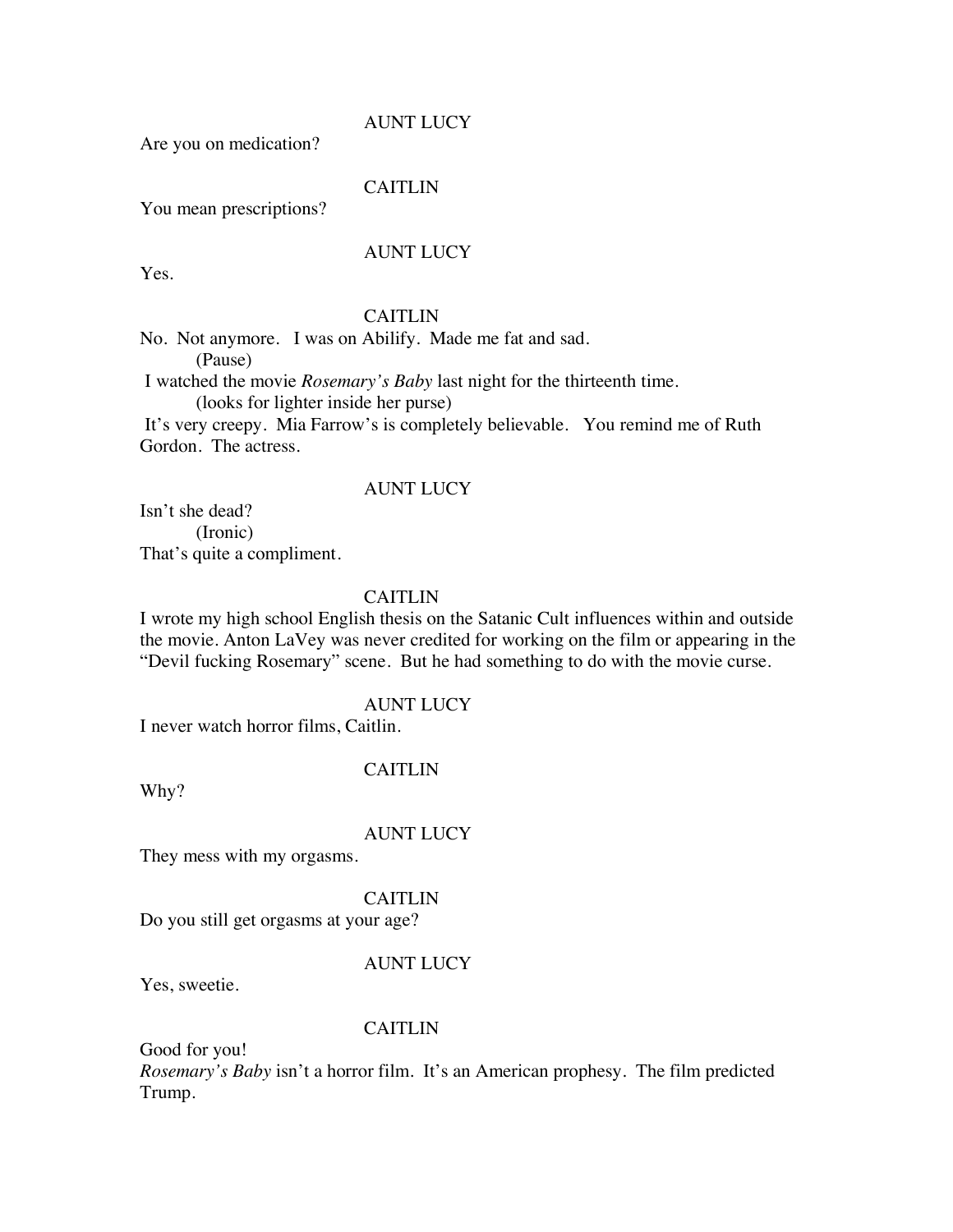That's so clever of you to say. (Takes a cigarette from her pack) There are no prophesies, sweetie. Do you still smoke weed?

## CAITLIN

| Yes.                                               |                  |
|----------------------------------------------------|------------------|
| Do you have some?                                  | <b>AUNT LUCY</b> |
| Are you gonna bust me?                             | <b>CAITLIN</b>   |
| No, I just want to get high.                       | <b>AUNT LUCY</b> |
| You get high?                                      | <b>CAITLIN</b>   |
| Sometimes.                                         | <b>AUNT LUCY</b> |
| Now?                                               | <b>CAITLIN</b>   |
| Why not, pumpkin?                                  | <b>AUNT LUCY</b> |
| Well, we just had a funeral.                       | <b>CAITLIN</b>   |
| (Taking out a rolled joint)<br>We need an ashtray. |                  |
| This glass is fine.                                | <b>AUNT LUCY</b> |
| It's medical weed.                                 | <b>CAITLIN</b>   |
| Great. I've got to ward off glaucoma.              | <b>AUNT LUCY</b> |

## CAITLIN

(Lighting up)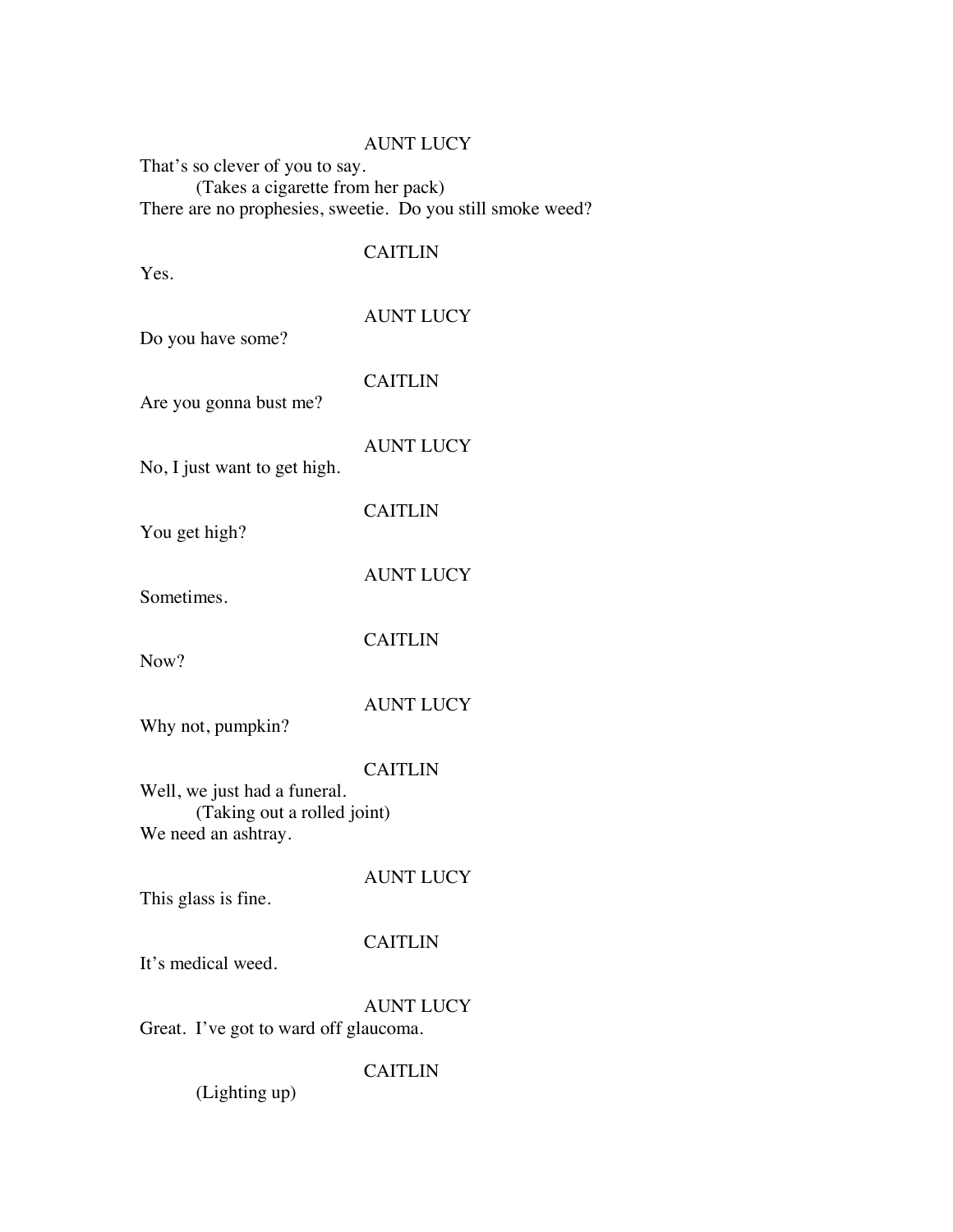So LaVey owned an ugly Victorian house on San Francisco's California Street, which he painted black. It was his new headquarters. All the neighbors were pissed off.

#### AUNT LUCY

I would be pissed.

## CAITLIN

Here.

#### AUNT LUCY

(Takes a long drag and coughs) Oh boy. This is talky talk marijuana. I'm going gas 100 words a minute.

#### CAITLIN

(Laughing) Great, Aunt Lucy.

(Taking the joint back)

So LaVey adopted the motto of occultist Aleister Crowley, "Do as thou wilt shall be the whole of the Law" and put this fucking idea into his church.

#### AUNT LUCY

Crowley?

#### **CAITLIN**

Good grass?

AUNT LUCY

Hope we got some chocolate cookies in the pantry.

CAITLIN

So LaVey made up shitty rituals involving lots of naked women for High Black Mass.

#### AUNT LUCY

Maybe you're spending too much of your energy looking into weird stuff.

#### CAITLIN

Charles Manson's in the news. The fucker is dead.

#### AUNT LUCY

Well, good that he's dead.

## CAITLIN

Dying in prison must be one of the worst things in the universe, Aunt Lucy. (Pause) I missed my period.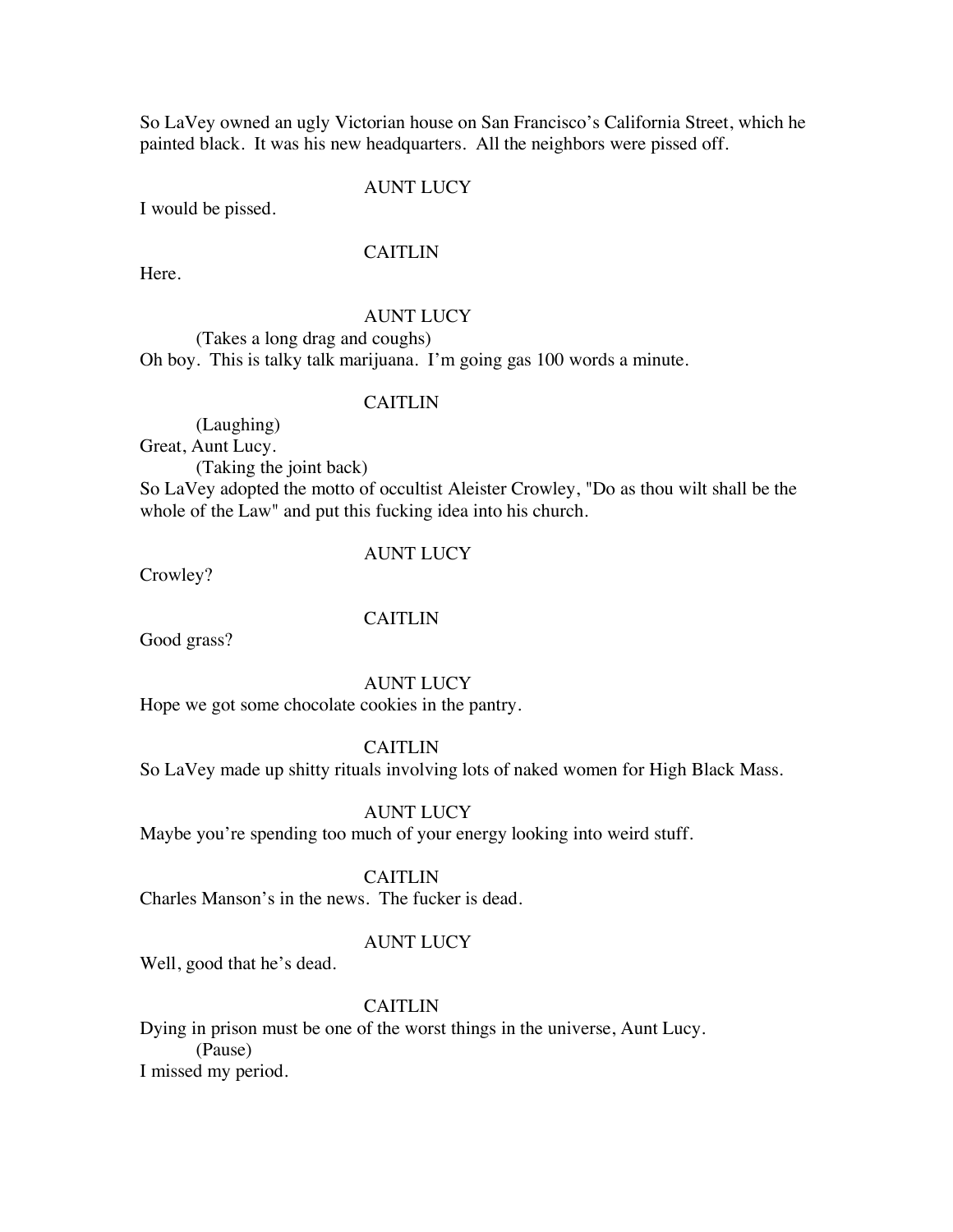| That happens.                                            | <b>AUNT LUCY</b> |
|----------------------------------------------------------|------------------|
| But $\ldots$                                             | <b>CAITLIN</b>   |
| Are you                                                  | <b>AUNT LUCY</b> |
| So I went to $CVS$                                       | <b>CAITLIN</b>   |
| And you tested at home?                                  | <b>AUNT LUCY</b> |
| Yeah.                                                    | <b>CAITLIN</b>   |
| Am I the only one who knows?                             | <b>AUNT LUCY</b> |
| No. I told my best friend. Patty.                        | <b>CAITLIN</b>   |
| What about the boy?                                      | <b>AUNT LUCY</b> |
| What about the boy?                                      | <b>CAITLIN</b>   |
| Shouldn't he know?                                       | <b>AUNT LUCY</b> |
| He's a fucking jerk. I wouldn't tell him my zodiac sign. | <b>CAITLIN</b>   |
| Not fair, Caitlin.                                       | <b>AUNT LUCY</b> |
| Who cares? He stopped texting me 5 weeks ago.            | <b>CAITLIN</b>   |
|                                                          | <b>AUNT LUCY</b> |

Does Barbara know?

## CAITLIN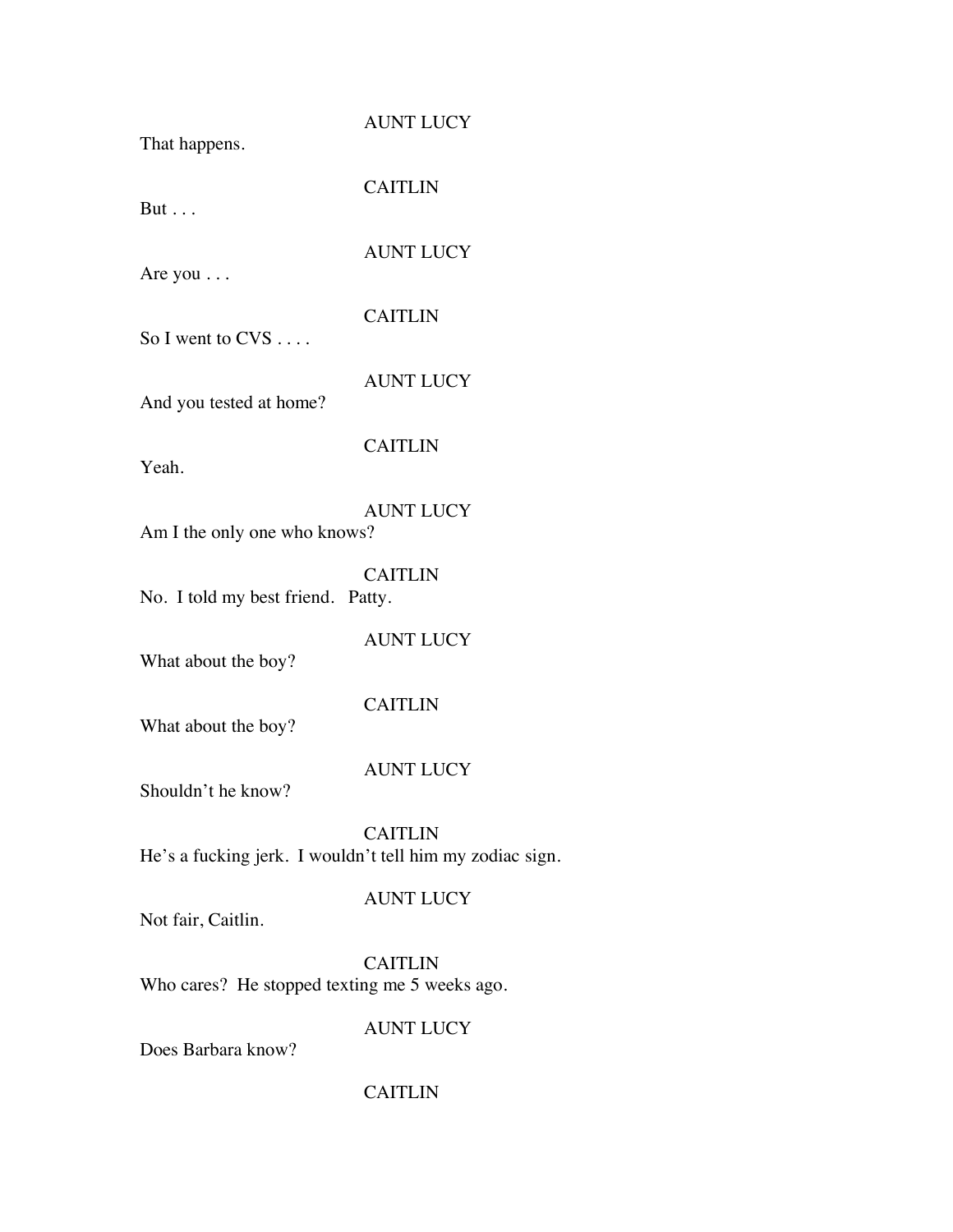Barbara knows everything and knows nothing. (Pause) Of course not.

## AUNT LUCY

What are you going to do, darling?

## CAITLIN

About my mother?

## AUNT LUCY

About the pregnancy?

## CAITLIN

I don't know. Maybe just get drunk and fall down a flight of stairs.

AUNT LUCY What is your zodiac sign? CAITLIN

Guess.

AUNT LUCY

**CAITLIN** 

Aries.

Good guess.

AUNT LUCY

You want the baby?

CAITLIN

Why not? I hate school. (Pause) You were never pregnant.

I had three abortions.

AUNT LUCY

## CAITLIN

No shit, Aunt Lucy?

## AUNT LUCY

And very ambivalent about the last one. You'll ruin your life, Caitlin. Go see Planned Parenthood for counselling.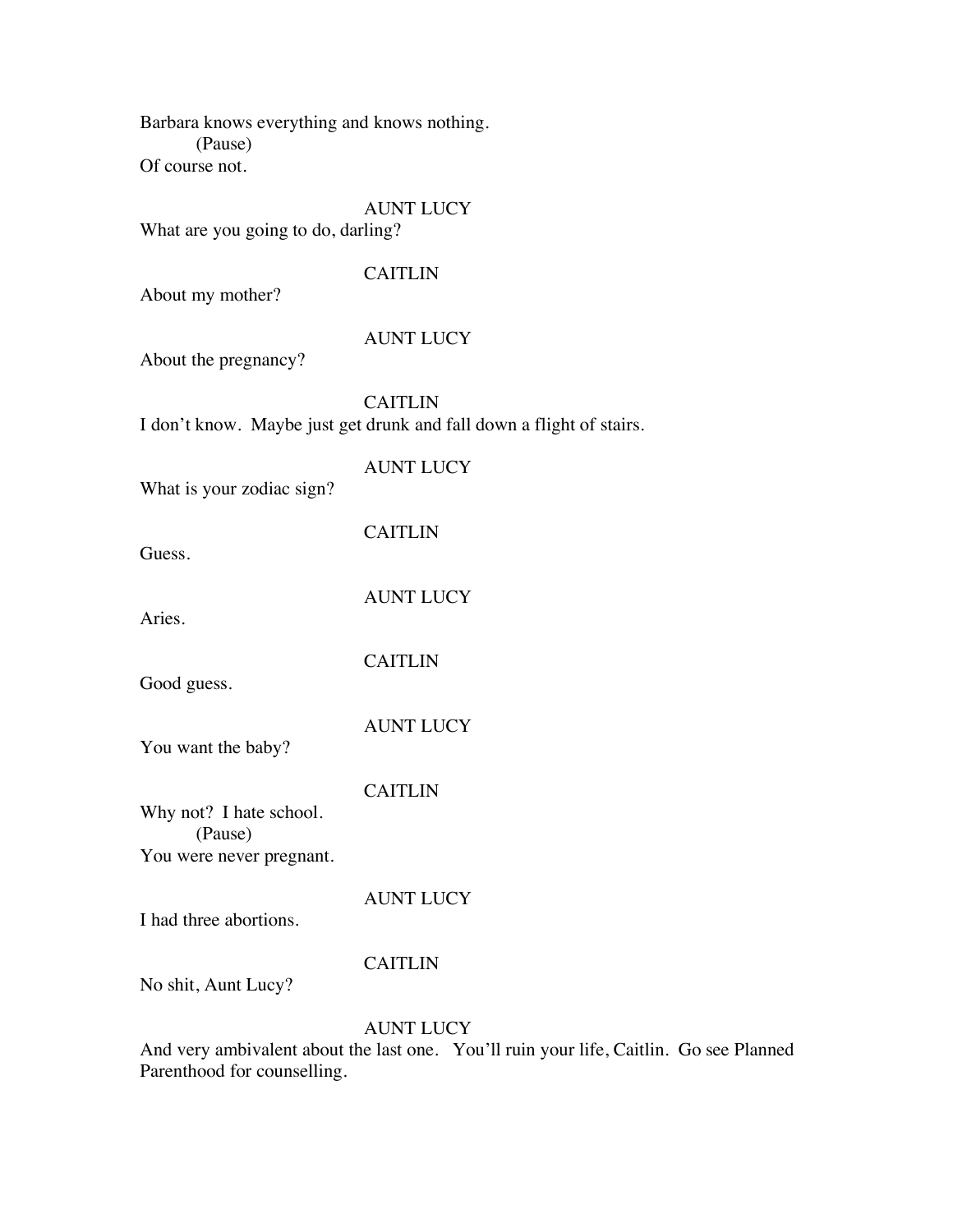**CAITLIN** Mom wasn't married when she conceived me.

AUNT LUCY

So?

## CAITLIN

CAITLIN

I just thought you should know that.

## AUNT LUCY

Thank you for telling me.

Men are such dicks.

## AUNT LUCY

Your dad isn't one.

## CAITLIN

Oh, yes he is.

(Rita with a bag of groceries enters the living room and senses that Caitlin and Aunt Lucy were smoking)

## RITA

Well, that's quite an aroma.

AUNT LUCY

Did you just go shopping?

## RITA

Yes.

## AUNT LUCY

Are you cooking dinner tonight?

RITA That was the general idea, yes. Where's Mitchell?

## CAITLIN

What do you see in my father?

RITA I actually love your father. We fit. Emotionally. That's so important.

## CAITLIN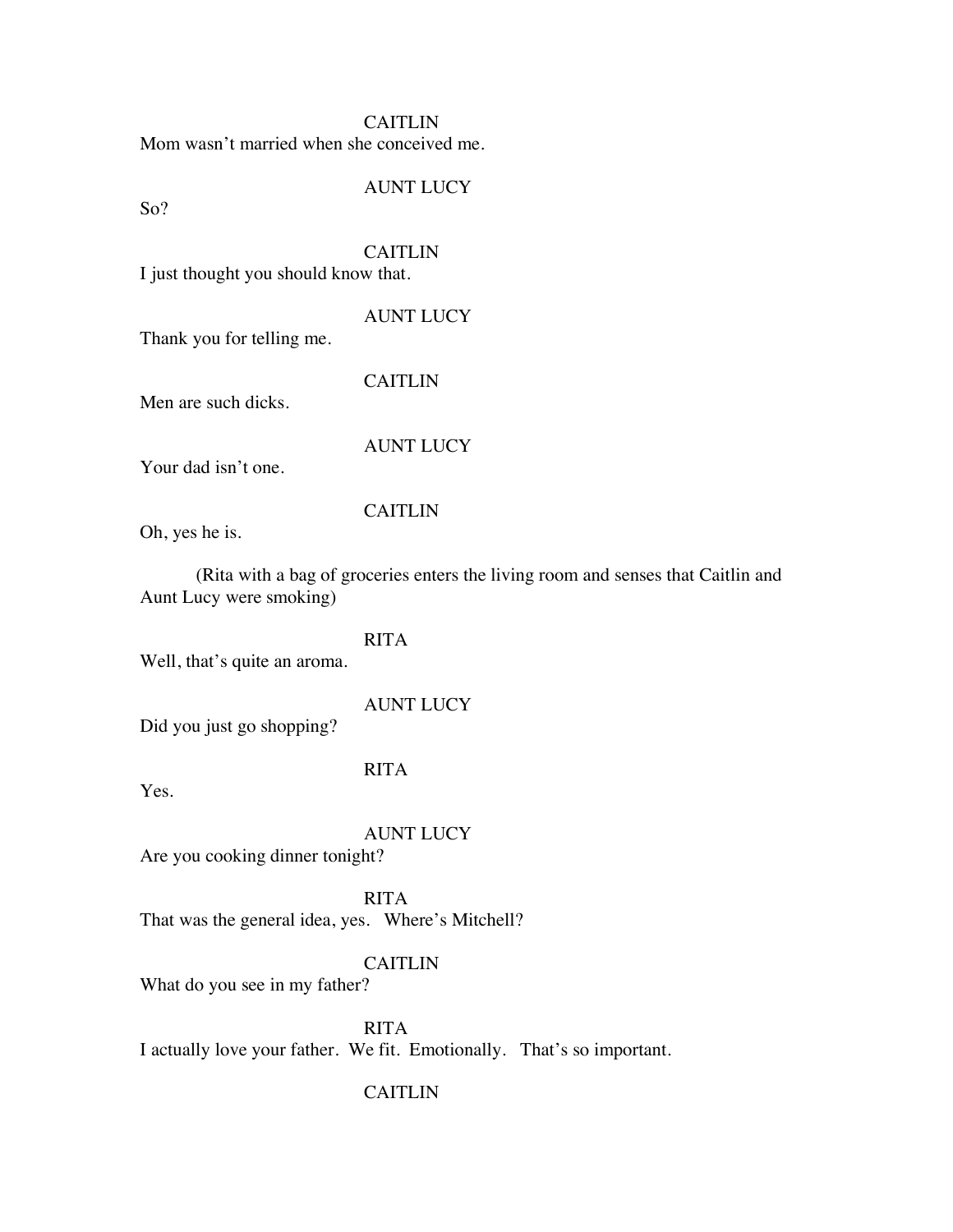You fit?

## RITA

That's what I just said.

#### CAITLIN

Do you think he loves you?

RITA I do. And thank you for asking, Caitlin. Are you two high?

## CAITLIN

Yes.

RITA How nice. Marijuana – despite the California laws – is a gateway drug.

#### CAITLIN

Want to get high, Rita?

#### RITA

No. I've asthma.

## CAITLIN

This cures asthma. (Smiling) Can I tell you about my last boyfriend?

#### RITA

I don't need to know your personal secrets, Caitlin. Tell them to your Dad.

## AUNT LUCY

Rita, Mitchell is fixing the sprinkler outside. A project which can rupture all the toilets in the house. A simple warning – go now if you need to. And he might be at the hardware store for parts.

His name's Lloyd.

## CAITLIN

RITA

Whose name?

CAITLIN

The guy I'm seeing.

RITA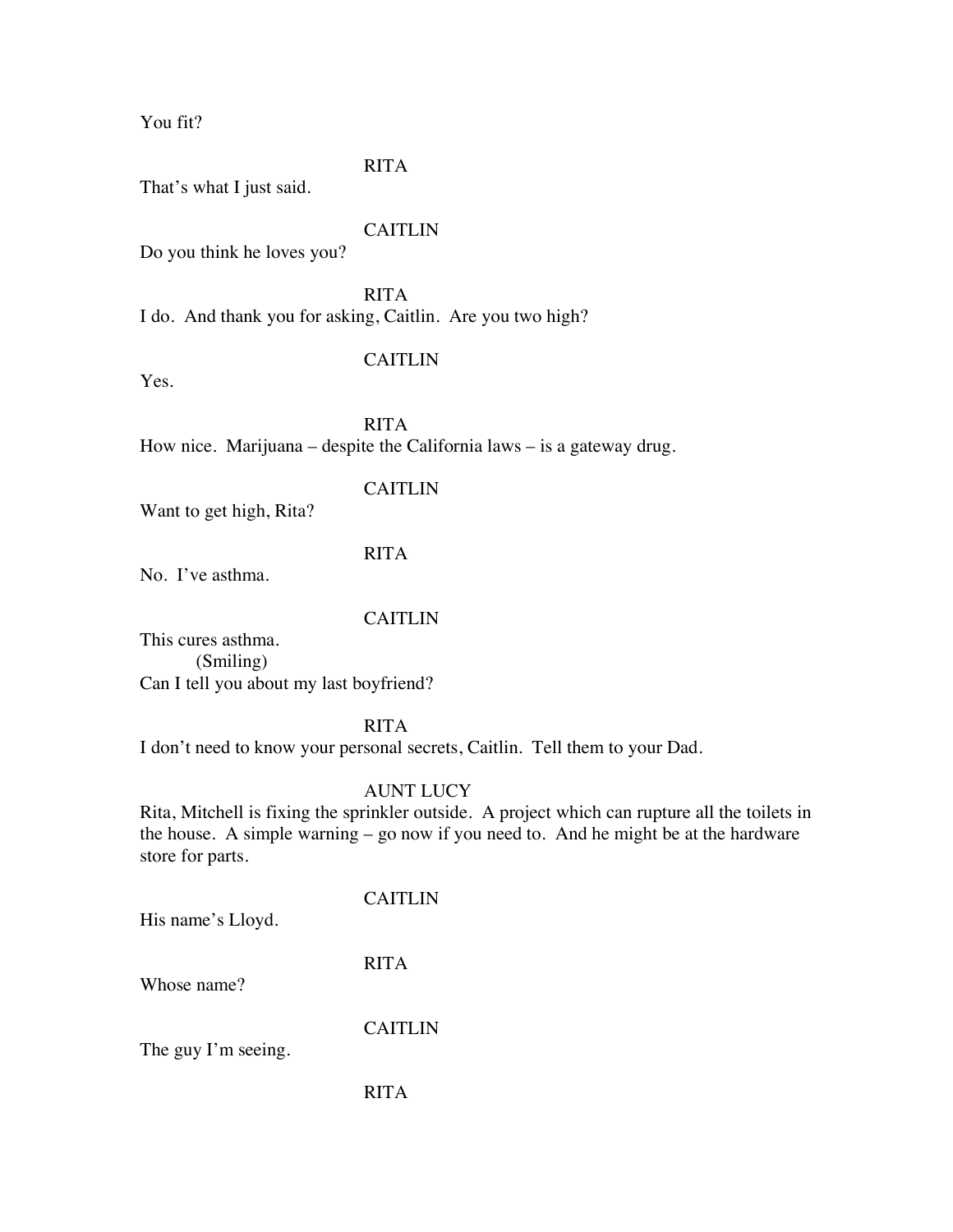That's a nice name.

## CAITLIN

He's at UCLA. A freshman.

#### RITA

That's a nice college.

#### **CAITLIN**

Lloyd drives a flatbed truck. His father runs a big hedge fund.

## RITA

That's a nice profession.

#### CAITLIN

In the back of Lloyd's F150, he got fucked up on some pill. And I think he drugged my Diet Coke. We hooked up under a creamy full moon. Big soft white ball in the sky. Looked like the moon was coming at us about to crash into the planet. You know that European film *Melancholia*? A planet left its orbit and came directly at Earth. It will happen sometime. We deserve to be sent into oblivion. I blacked out for a while. When I came to, Lloyd was vomiting like a freak.

#### AUNT LUCY

That's so morbid, Caitlin.

#### **CAITLIN**

So that night from the moon Lloyd's eyes went from blue to silver. He sprouted facial hair. Fingers nails popped. Howled like a deranged wolf. I scratched into his raw skin and drew blood. And then he stopped vomiting.

| Wonderful.           | <b>RITA</b>      |
|----------------------|------------------|
| He got me pregnant.  | <b>CAITLIN</b>   |
| Too much information | <b>AUNT LUCY</b> |
| Are you sure?        | <b>RITA</b>      |
| I'm sure.            | <b>CAITLIN</b>   |
|                      | RITA             |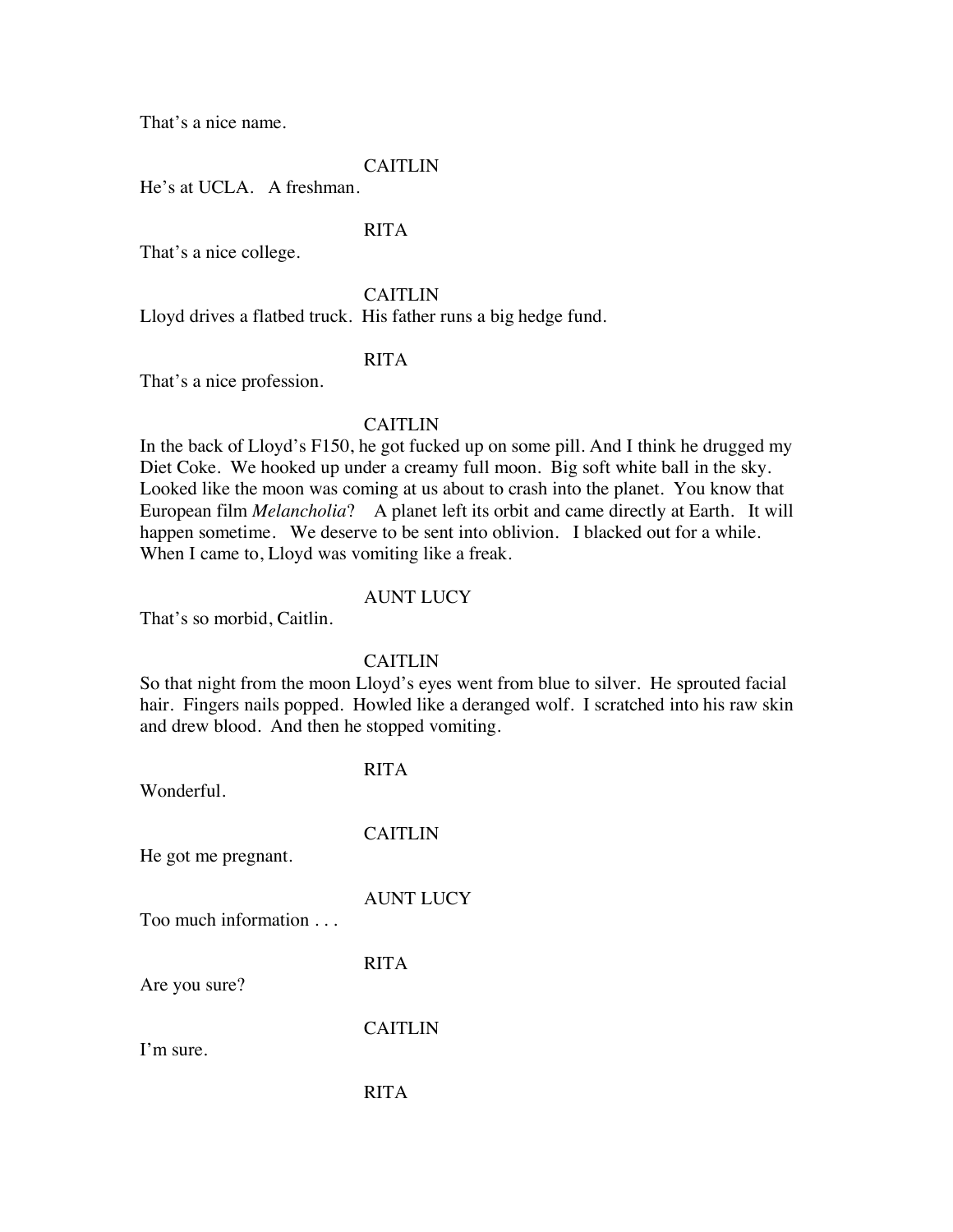Oh Jesus Christ.

#### CAITLIN

Your body changes right away. I see the future. I even feel spiritual. (change in tone) He broke up with me before midterms. What do you think, Rita? Am I a slut?

## RITA

You're not a slut, Caitlin.

## CAITLIN

I am.

## RITA

You're a beautiful young lady. (To Aunt Lucy) I don't know. What do you think, Lucy?

#### AUNT LUCY

Sounds like Caitlin was dating the Wolf man. (Caitlin's cell rings. She scurries off to take the call) And the Wolf man didn't have his hat on.

## RITA

Is she really pregnant?

#### AUNT LUCY

I think so. Half the women in America either get an abortion once in their lives or seriously think about getting one. Which half are you Rita?

## RITA

(ignoring Lucy's question) Stop playing with me.

## AUNT LUCY

Pro choice or pro life?

#### RITA

I'm not taking sides.

It's really how Mitchell wants to handle this.

AUNT LUCY

Do you want to tell him?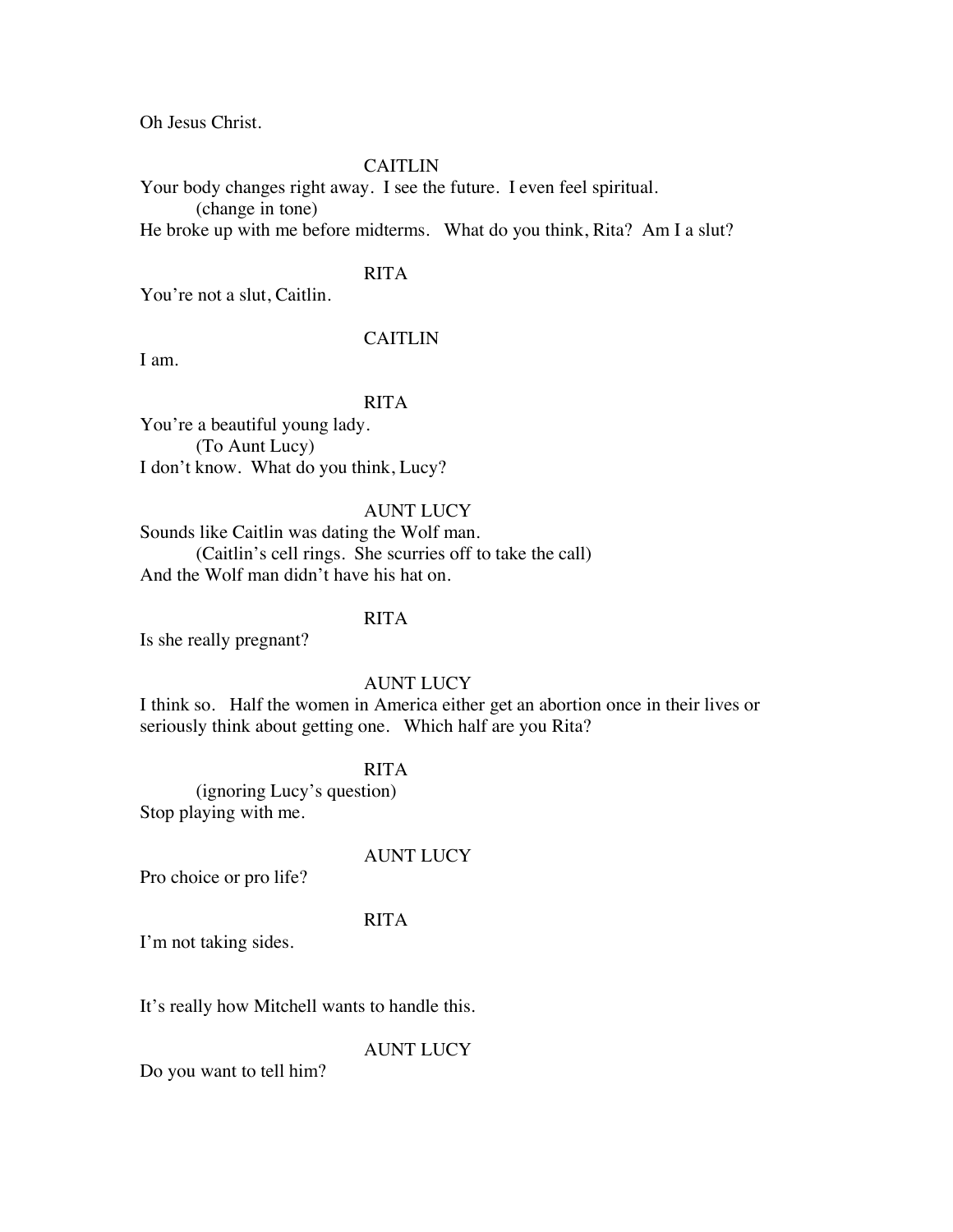#### RITA

No. I prefer that you tell him. You're family.

#### AUNT LUCY

You avoid controversy.

#### RITA

That's right. I certainly do.

AUNT LUCY You think you're just like Mitchell.

## RITA

Yes.

#### AUNT LUCY

That might not be true.

RITA I see that you like to bring negativity to things in this family.

AUNT LUCY I'm trying to build a bridge between Caitlin and Mitchell.

## RITA

Why?

AUNT LUCY

Because Caitlin's pissed at him.

## RITA

She's got a wonderful father.

#### AUNT LUCY

And I agree.

RITA Then she should show some appreciation.

#### AUNT LUCY

She's a teen.

## RITA

I was a teen. You were a teen.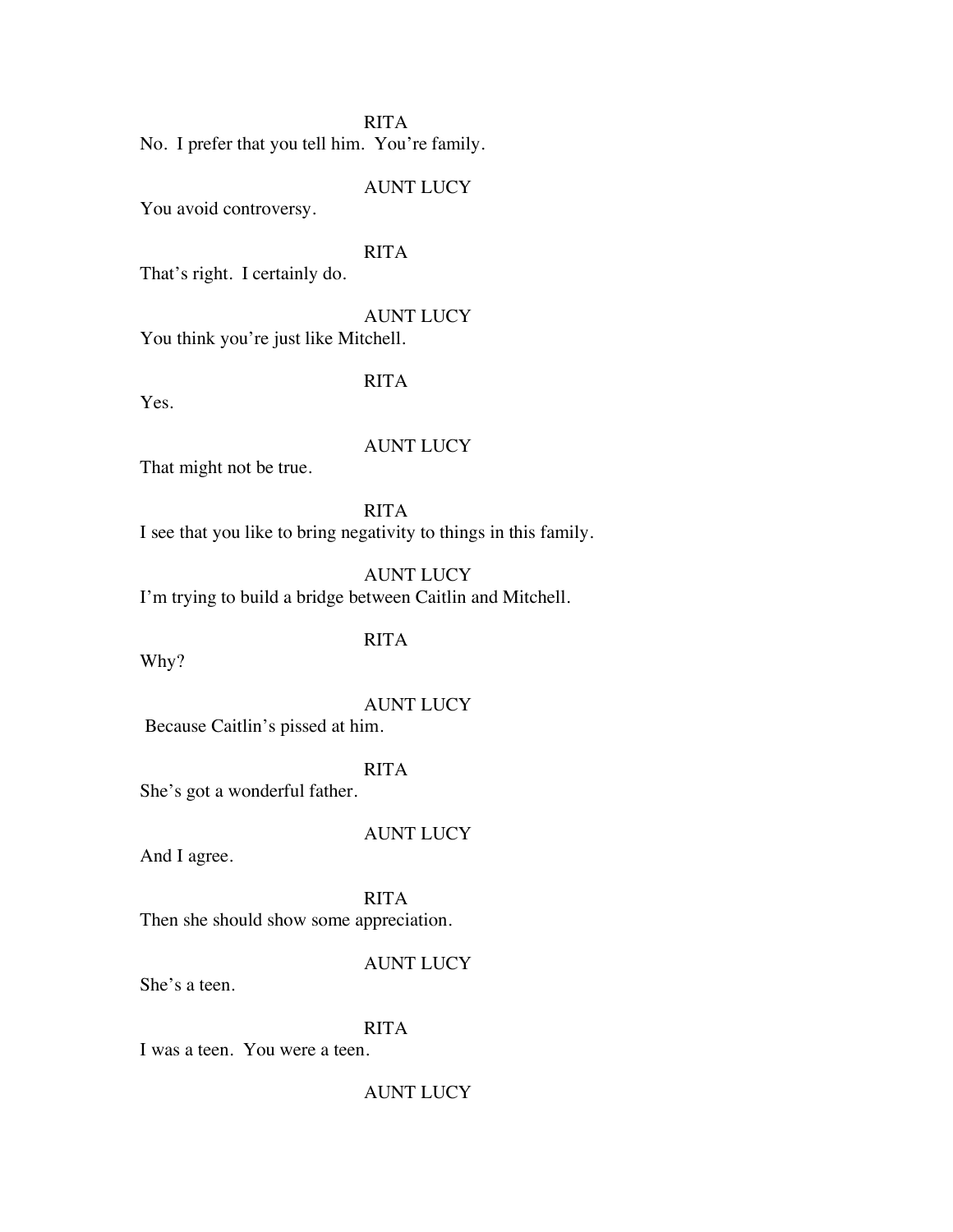It's miserable being a teen, Rita. Maybe we both can change the flow of communication in this home.

#### RITA

And outside this home?

(Pause. Caitlin makes her way back into the room) It's a small community, Aunt Lucy, and Mitchell heads a large high school. You know, Caitlin's news will ripple.

#### CAITLIN

Ripple was a dirt cheap wine?

Yes.

#### AUNT LUCY

CAITLIN

For city bums.

#### RITA

How do you know such things?

#### **CAITLIN**

I watch Nick at Nite stoned.

#### RITA

That's so funny.

#### **CAITLIN**

Yes, I'm trying to be funny.

(Broad smile)

Rita, if you had to choose between having a super power, would you pick flying or would you pick invisibility?

#### RITA

I don't want any super powers.

CAITLIN

It's a game, Rita. Can't you play a stupid little game?

#### RITA

Play a game?

#### CAITLIN

I'm not asking you to strip to your panties. Just play the dumb game.

#### RITA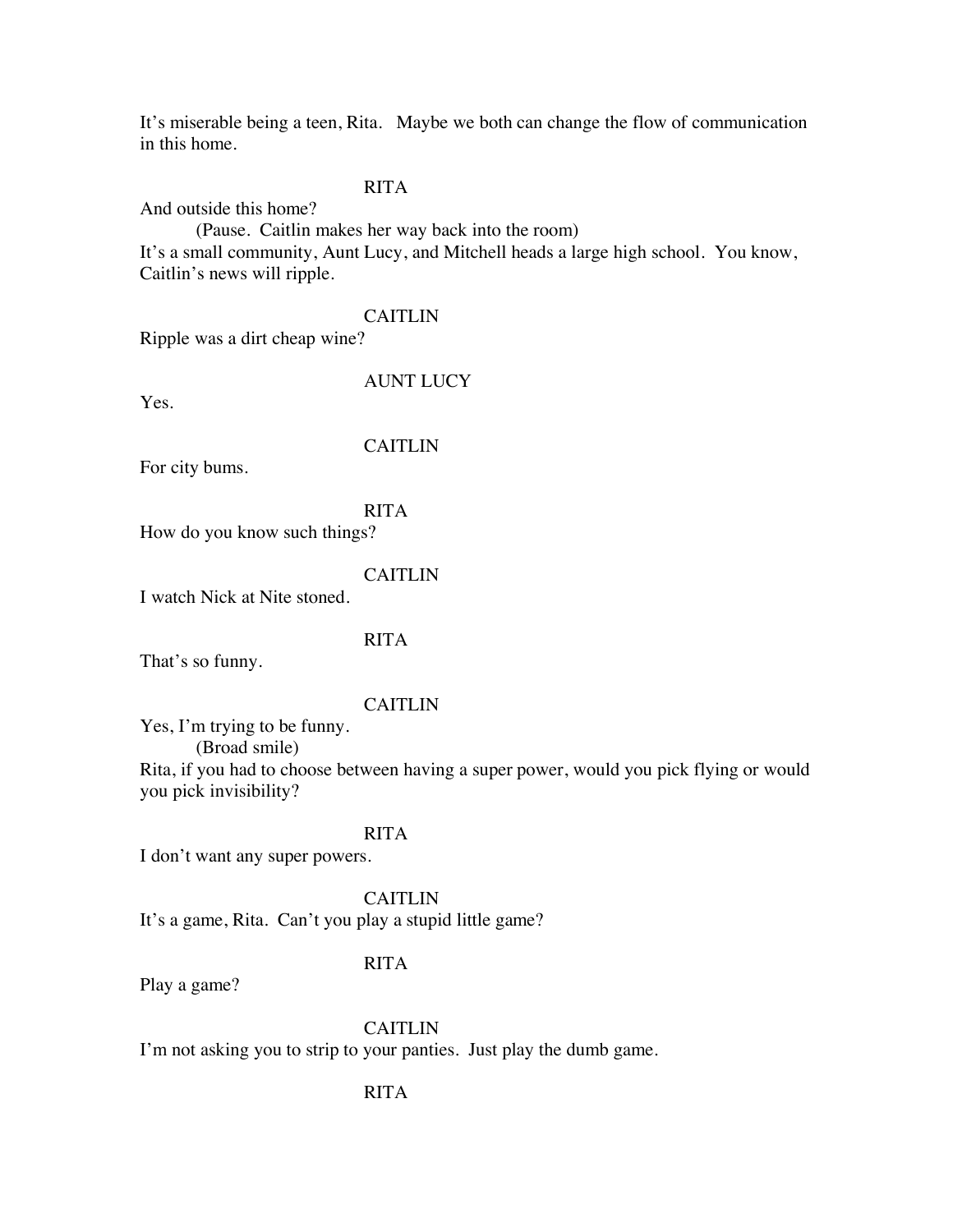I don't like super heroes.

#### CAITLIN

I'm not asking you if you like super heroes. Nobody really likes super heroes. I could have asked you x-ray vision vs. the ability to read people's minds.

(Pause) What's your problem?

RITA

Ask your aunt.

#### CAITLIN

Ask my aunt what?

#### RITA

If she wants to be a super hero.

Rita.

#### CAITLIN

#### RITA

What?

#### **CAITLIN**

Aunt Lucy *is* a super hero. Can't you see her beautifully tapered invisible cape?

#### AUNT LUCY

(She stands and models her invisible cape) So Rita, would you prefer to fly like a bird or be invisible like the wind?

#### RITA

Invisible like the wind.

AUNT LUCY

Why?

#### RITA

I don't know.

#### CAITLIN

Sure, you know. Tell us, Rita.

RITA Because I could come and go as I please.

#### AUNT LUCY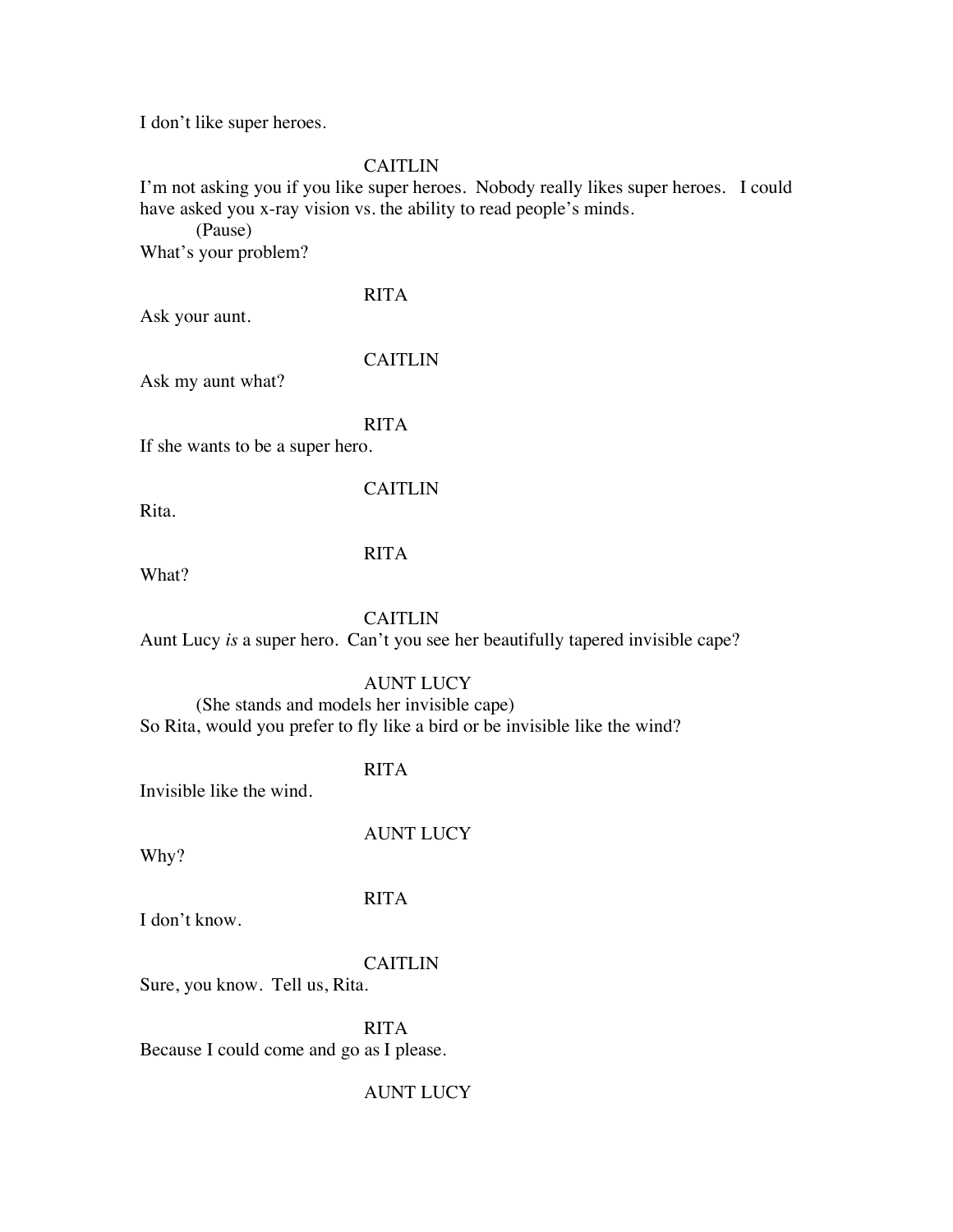Wouldn't you rather just flap your wings and leave the earth?

RITA I have an older sister who is a lot like you Aunt Lucy.

AUNT LUCY

Physically?

RITA

No.

#### AUNT LUCY

Psychologically? (Pause) Spiritually?

RITA

I know you have no spiritual beliefs.

#### AUNT LUCY

Actually I do have spiritual beliefs. I think mother nature exists and most religions are praying to a false God.

(Pause) What's your sister's name?

#### RITA

Elvira.

#### CAITLIN

I always wanted to be called Elvira. And be a vampire. Did you know that Polanski made a horror comedy vampire film with his wife Sharon Tate.

RITA

My sister ruins parties and public events. She ruined her life.

#### AUNT LUCY

That's a well-crafted art.

#### CAITLIN

(to herself) Vampires don't always suck blood.

#### RITA

An art that you mastered?

#### CAITLIN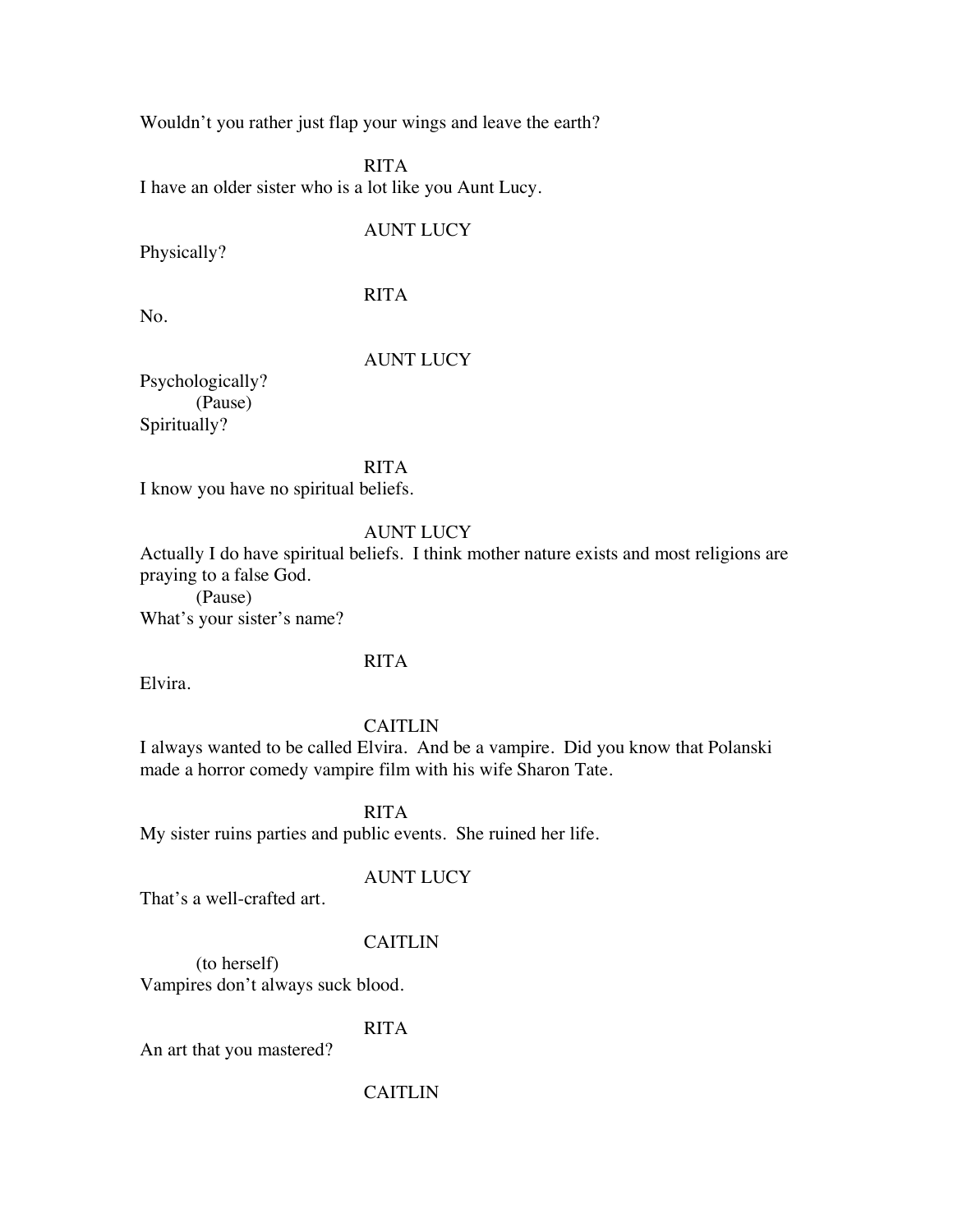(to herself) They also bum cigarettes and steal your Netflix passwords

#### AUNT LUCY

I don't ruin things.

(Mitchell enters. The room falls silent)

#### **MITCHELL**

Just heard over the radio that the wildfires are close to Poway Road and I-15. I just hosed our rooftop. I want you all to think about packing what you need, just in case. Evacuations about to happen for Scripps Ranch, Ramona and Poway.

#### RITA

Oh God.

**MITCHELL** 

Wild fires can't be controlled.

#### RITA

Not just arson, but nature.

**CAITLIN** Nature can be cruel. Just like vampires.

#### RITA

We had no rain in months.

#### AUNT LUCY

Nature doesn't know it's cruel, Caitlin.

RITA I know we've got to pack things up but Caitlin's got news.

#### CAITLIN

Do I?

#### RITA

Yes.

#### AUNT LUCY

We talked about you, nephew.

**MITCHELL** 

Do I smell marijuana?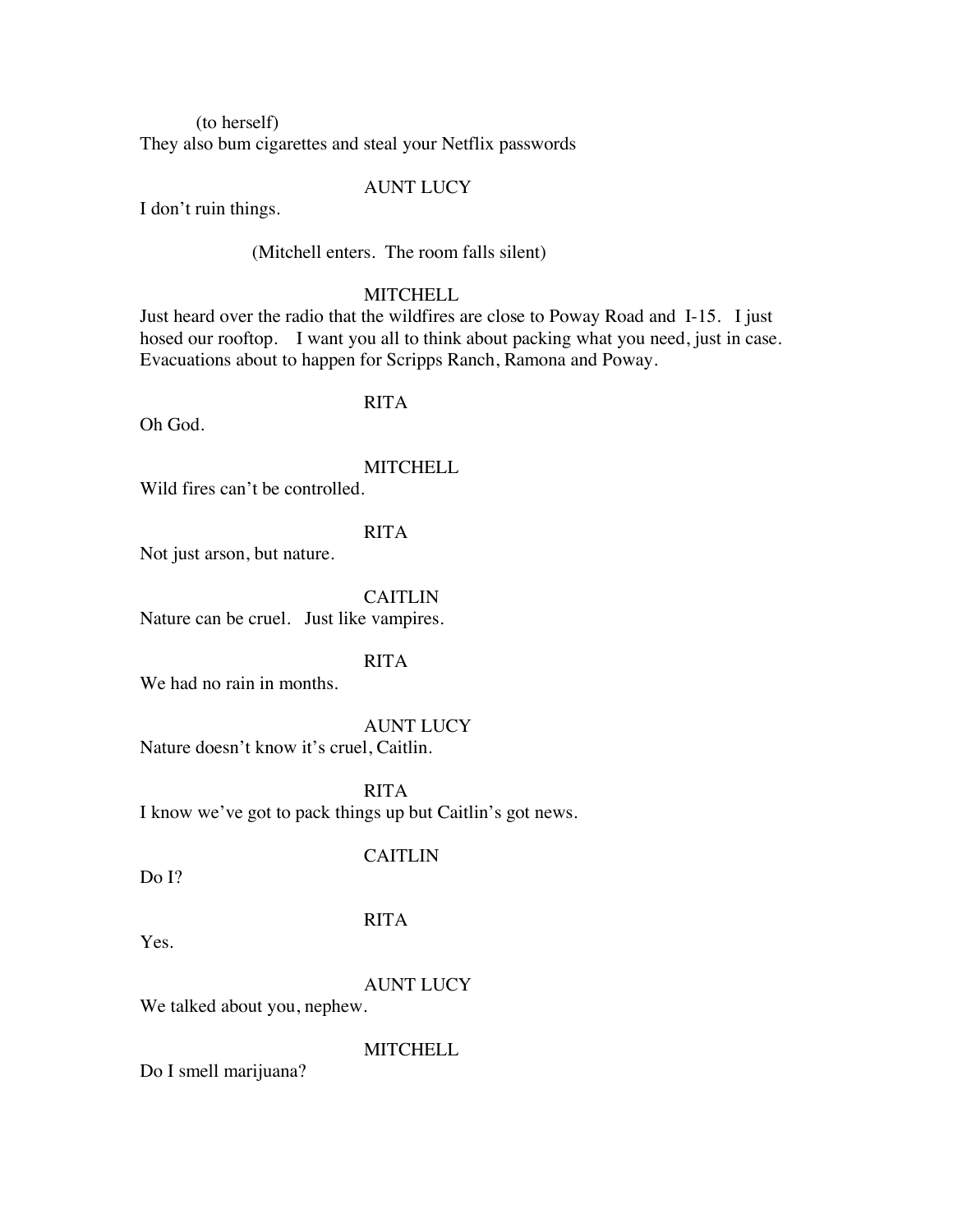|  | <b>AUNT LUCY</b>                                             |
|--|--------------------------------------------------------------|
|  | So do I. It's on my blouse. We've been smoking to calm down. |

What's the family news?

#### CAITLIN

I should live with you now.

#### **MITCHELL**

You're kidding?

#### CAITLIN

No.

**MITCHELL** Why would you say that to me in front of others? (Pause) Why?

CAITLIN I had a super bad fight with Mom two days ago.

**MITCHELL** 

How bad?

#### CAITLIN

I punched her and . . .

**MITCHELL** 

You punched her?

#### CAITLIN

And knocked her tooth out.

### **MITCHELL**

What's wrong with you? (Pause) Caitlin?

#### CAITLIN

I have anger issues.

**MITCHELL** Did she catch you smoking in the house?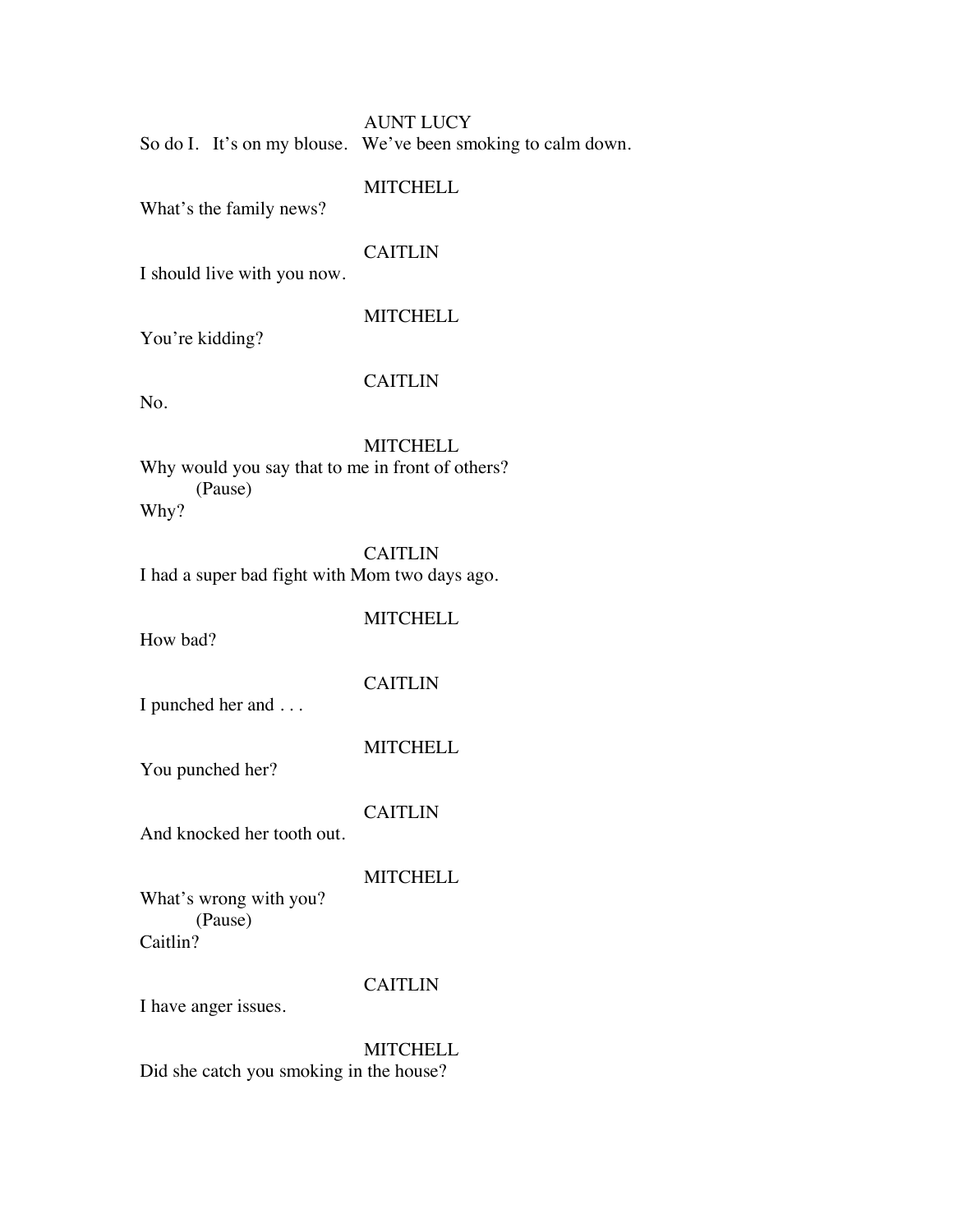#### CAITLIN

No. I don't smoke inside anymore. (Pause)

Something shitty she said. I'll never forget it. I threw away my house key.

**MITCHELL** 

Court order. You have to stay with her.

#### CAITLIN

I'm free of chains.

#### **MITCHELL**

There are laws, Caitlin.

#### CAITLIN

I missed taking my SAT tests.

#### **MITCHELL**

You missed your PSAT before.

#### CAITLIN

Well, this time is different. I can't take standardized tests anymore.

#### **MITCHELL**

We'll do the paperwork for learning disability accommodations and you won't have to test against a clock inside a large gymnasium. You need to take your SATs, Caitlin. (Pause)

Do we have to talk about this in front of everyone?

CAITLIN

Why not?

**MITCHELL** 

Caitlin.

**CAITLIN** 

How pissed are you, Dad?

**MITCHELL** 

I'm not pissed.

#### CAITLIN

Your eyebrows are twitching.

#### **MITCHELL**

I know you want to quit school.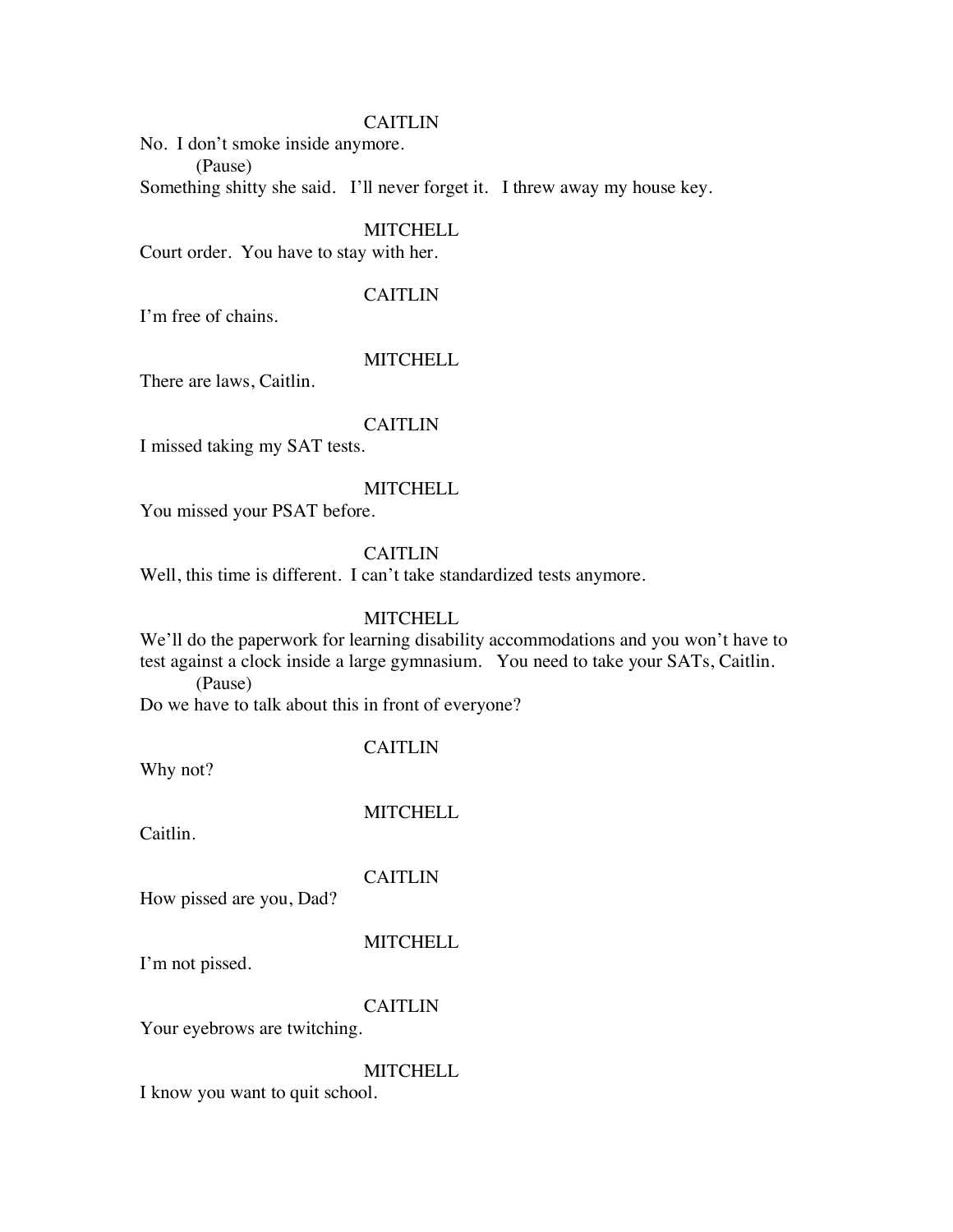#### CAITLIN

That's not what this is about.

#### **MITCHELL**

Isn't it?

#### CAITLIN

I'm going to have a ...

**MITCHELL** 

Did you stop seeing your counselor?

#### CAITLIN

Yes. About two weeks ago.

#### **MITCHELL**

I'll have to phone your mother.

Why?

#### CAITLIN

**MITCHELL** We're still your parents. We'll still on the same page about . . .

#### CAITLIN

And what page is that?

#### **MITCHELL**

Forgiveness. It's within my wheelhouse, darling. Honest to God.

(There is a sudden silence and Mitchell leaves the room slowly)

end of scene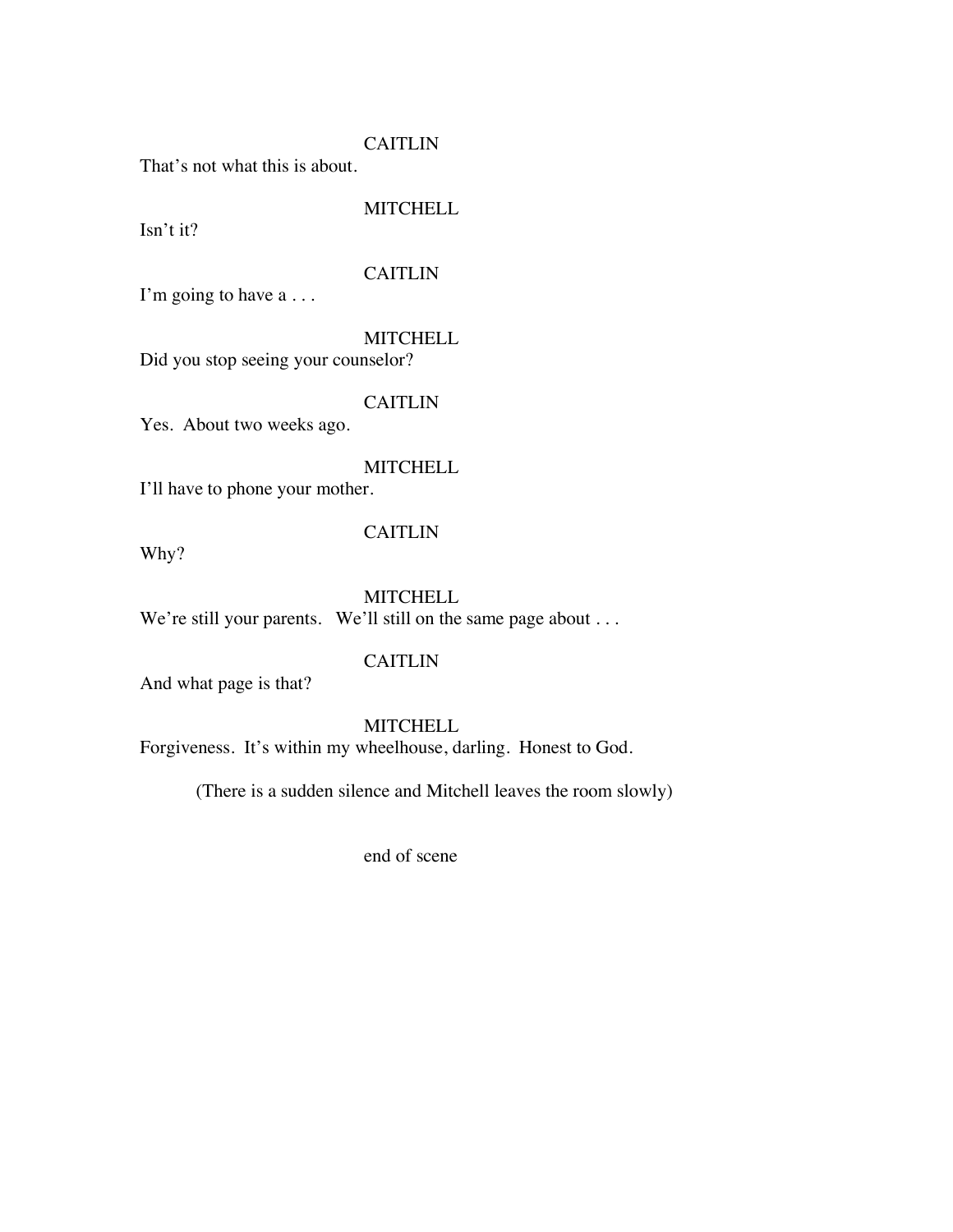#### SCENE THREE

(Later that evening, at the dinner table with meal completed. Caitlin, now setting in for the night, is wearing a terry robe that is loosely belted closed)

CAITLIN I needed to take a bath and calm down, Daddy

**MITCHELL** It's perfectly fine, Caitlin. Stay the night.

#### CAITLIN

Thanks.

**MITCHELL** Stay all week. Stay until Christmas.

CAITLIN

I was also asking for money, Dad.

**MITCHELL** 

Were you?

CAITLIN

Yes.

**MITCHELL** 

I didn't hear you.

CAITLIN

Am I talking to a brick?

**MITCHELL** You are. I am. I've been a brick for over a year.

#### CAITLIN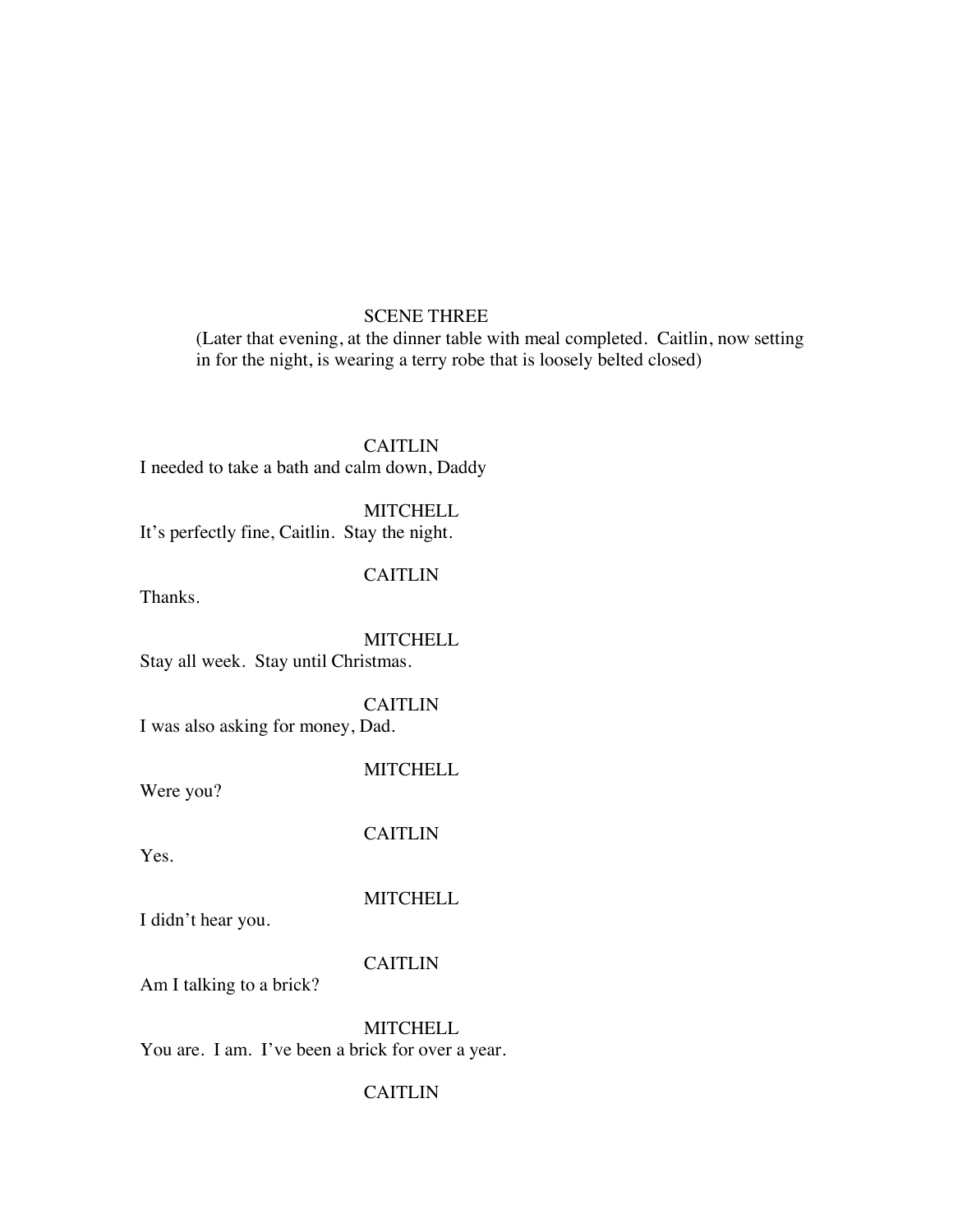You think I'm a spoiled.

#### **MITCHELL**

No.

#### CAITLIN

You think I love Mom more.

#### **MITCHELL**

It doesn't matter.

#### CAITLIN

I promise to get my grades back up. I'll take the SATs in the spring. And I'll have better school attendance. Tonight is the start of a new Caitlin Youngblood.

#### **MITCHELL**

Wonderful. You'll make the Youngblood family proud.

#### **CAITLIN**

Thanks, Daddy . . .

#### **MITCHELL**

You never call me Daddy.

#### CAITLIN

It makes you look younger, *Daddy.* (Pause) How about we make this a small loan or just a Christmas gift?

#### **MITCHELL**

Stay the night and we can discuss this in the morning.

(Partially scene from the kitchen reveal, Aunt Lucy and Rita continue their conversation as they are about to enter the living room/dining room)

#### AUNT LUCY

Do you love your brother, Rita?

#### RITA

I do.

AUNT LUCY How nice that you have close relations with a sibling.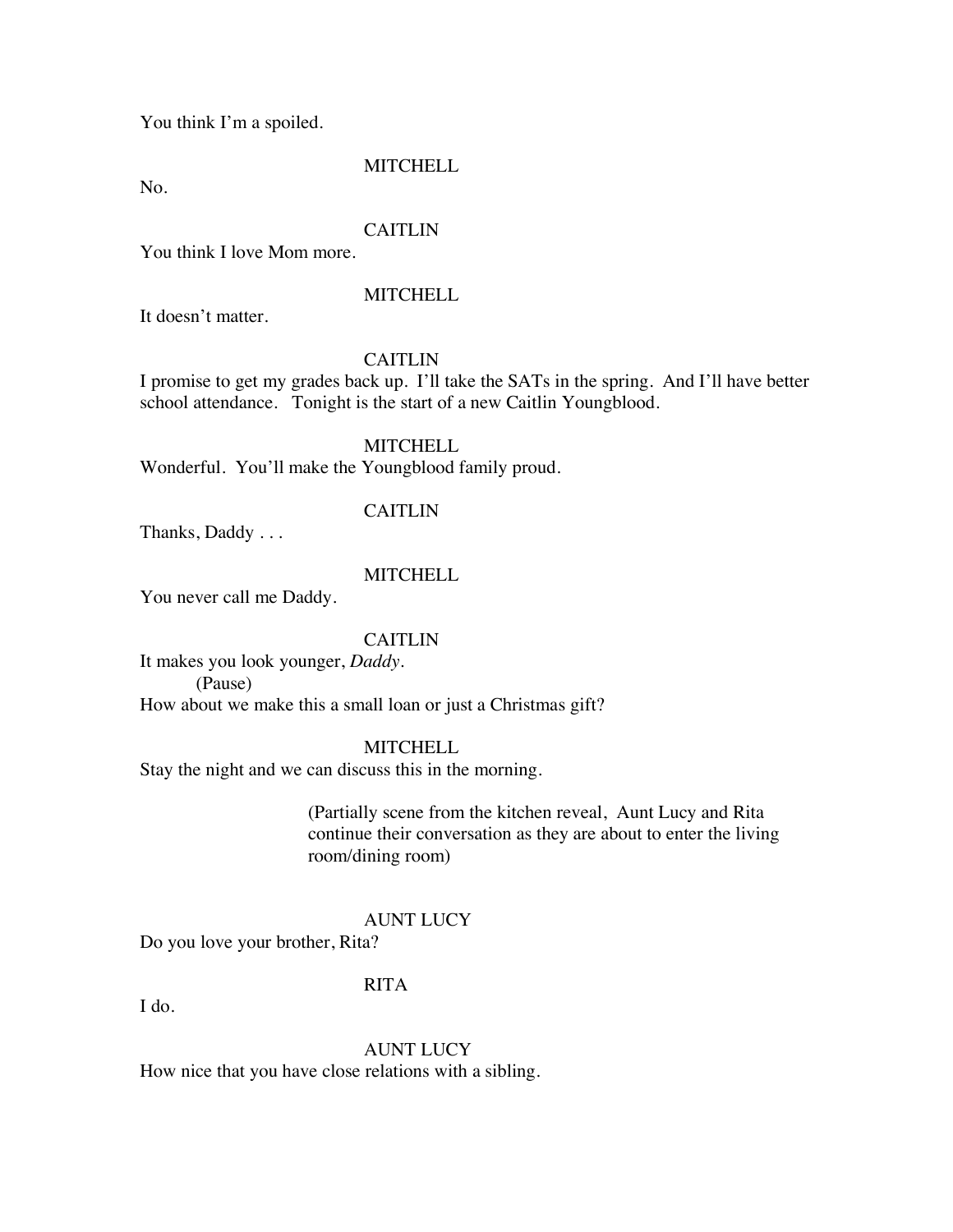#### RITA

I looked after my brother even after he left college. I'm protective.

#### AUNT LUCY

Mitchell will benefit by you.

#### **CAITLIN**

Dessert?

#### RITA

(To Caitlin) Coming soon. (Caitlin rises to help out in the kitchen)

**MITCHELL** Could you please belt your robe, Caitlin?

#### CAITLIN

Why, Daddy?

**MITCHELL** 

Because you're a little exposed.

So?

#### **CAITLIN**

**MITCHELL** 

You're almost 18. (Aunt Lucy enters with pie on a tray)

CAITLIN

I'm with family.

#### **MITCHELL**

Aunt Lucy . . .

AUNT LUCY

Yes?

#### **MITCHELL**

Tell her to belt her robe.

#### AUNT LUCY

Pumpkin, please belt your robe. It's making your father very uncomfortable. (Caitlin belabors this request by flashing her body in the direction of Mitchell with her back to the audience. Rita enters with pot of coffee)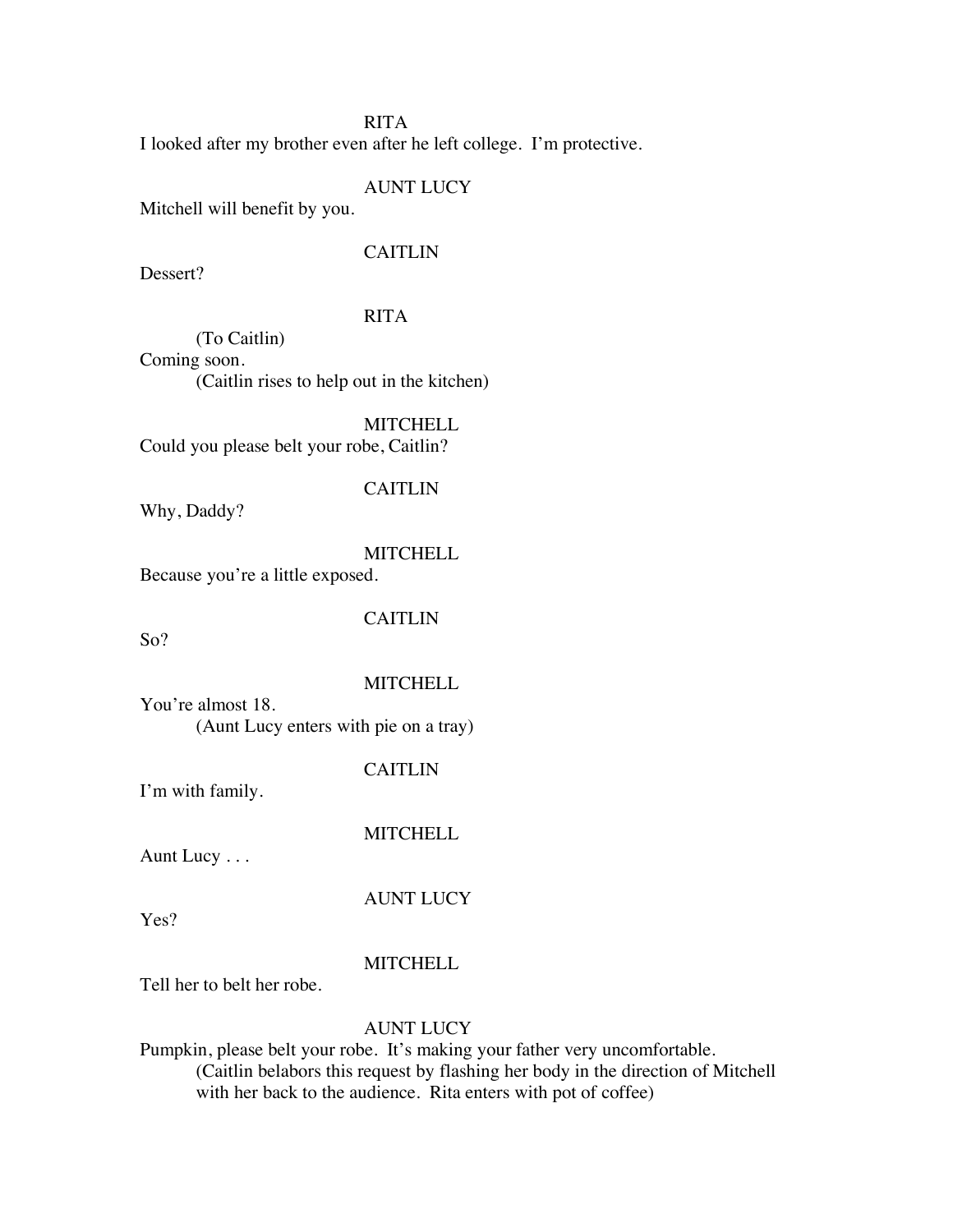#### RITA

Your mother's a bad role model.

#### **CAITLIN**

Yes, you're absolutely right. And if she was here now she'd call you a witch.

#### **MITCHELL**

Caitlin . . .

#### AUNT LUCY

So did you know that last month Harrison Ford was driving north of L.A. on a two lane road and saw a woman careen off the lane into a ditch. So he pulled over and helped her out of crashed vehicle. She probably had to think for an instant: Was this Hans Solo or Indiana Jones coming to save her? Or was this Blade Runner coming to kill her?

#### RITA

True story?

**MITCHELL** 

AUNT LUCY

**MITCHELL** 

AUNT LUCY

**MITCHELL** 

She's in trouble, Mitchell.

Yes. It was in the news.

I know.

No.

This time it's a little worse.

Not the SATs?

AUNT LUCY

Speeding ticket?

AUNT LUCY

**MITCHELL** 

A little worse.

**MITCHELL** Are you going to tell me or will Caitlin tell me?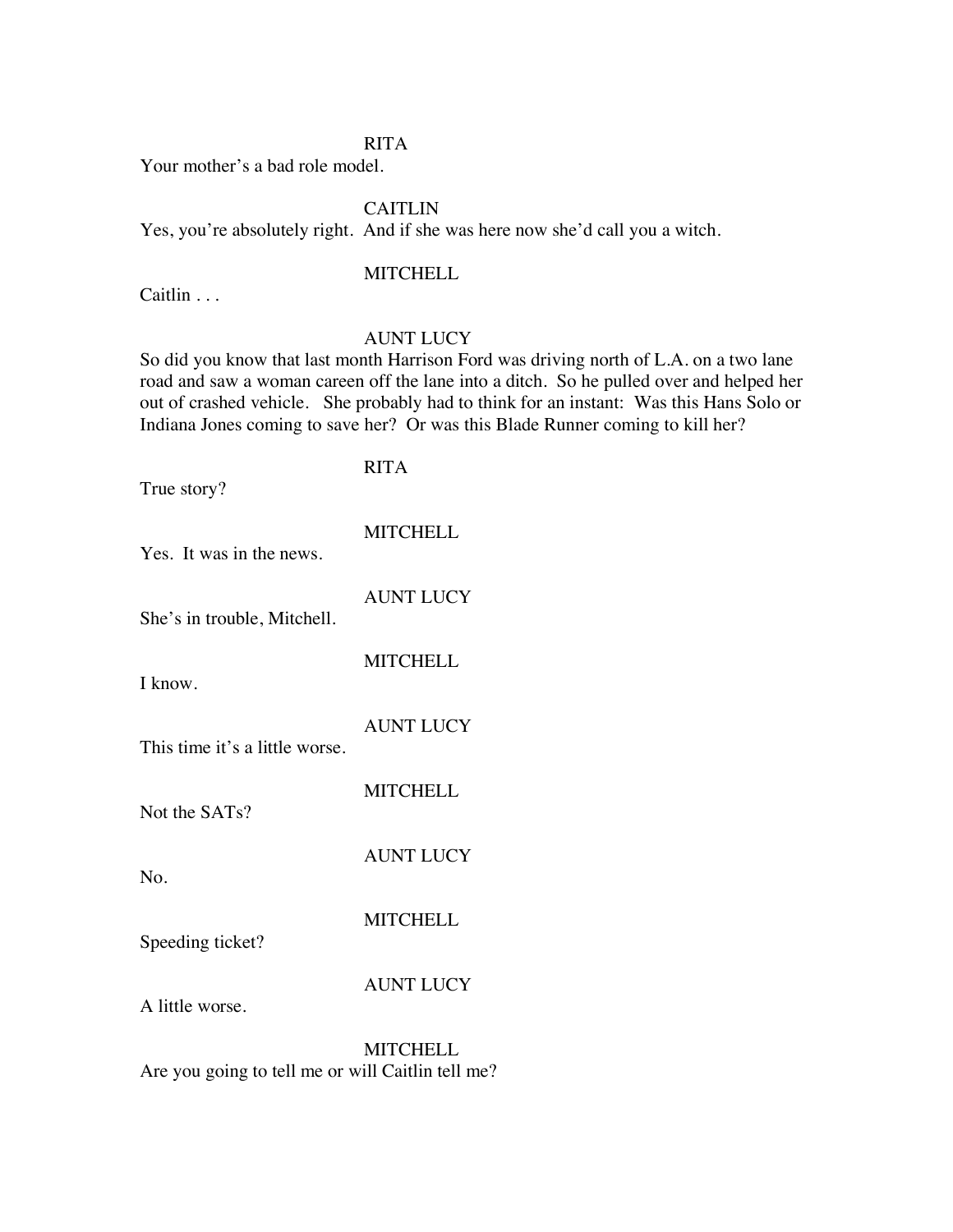She's pregnant.

RITA

What?

**MITCHELL** 

#### CAITLIN

Daddy . . .

#### **MITCHELL**

And how do you know?

RITA

I walked into the conversation hours ago.

**MITCHELL** 

And you didn't want to tell me earlier?

#### RITA

I was in shock.

#### **MITCHELL**

(To Caitlin) Are you sure? Does your mother know? Did you see a doctor yet?

#### CAITLIN

I will.

#### MITCHELL

Oh God.

**CAITLIN** 

Pregnant teens and fighter pilots experience increases in serotonin in their eyes.

#### AUNT LUCY

Last week in Washington, a Navy EA-18G Growler drew over a blue sky a well-defined penis, sketched in white jet exhaust.

#### RITA

Aunt Lucy?

#### **MITCHELL**

Caitlin, you don't understand who I am.

CAITLIN

I do understand you, Daddy. And that's why I'd rather live with you now.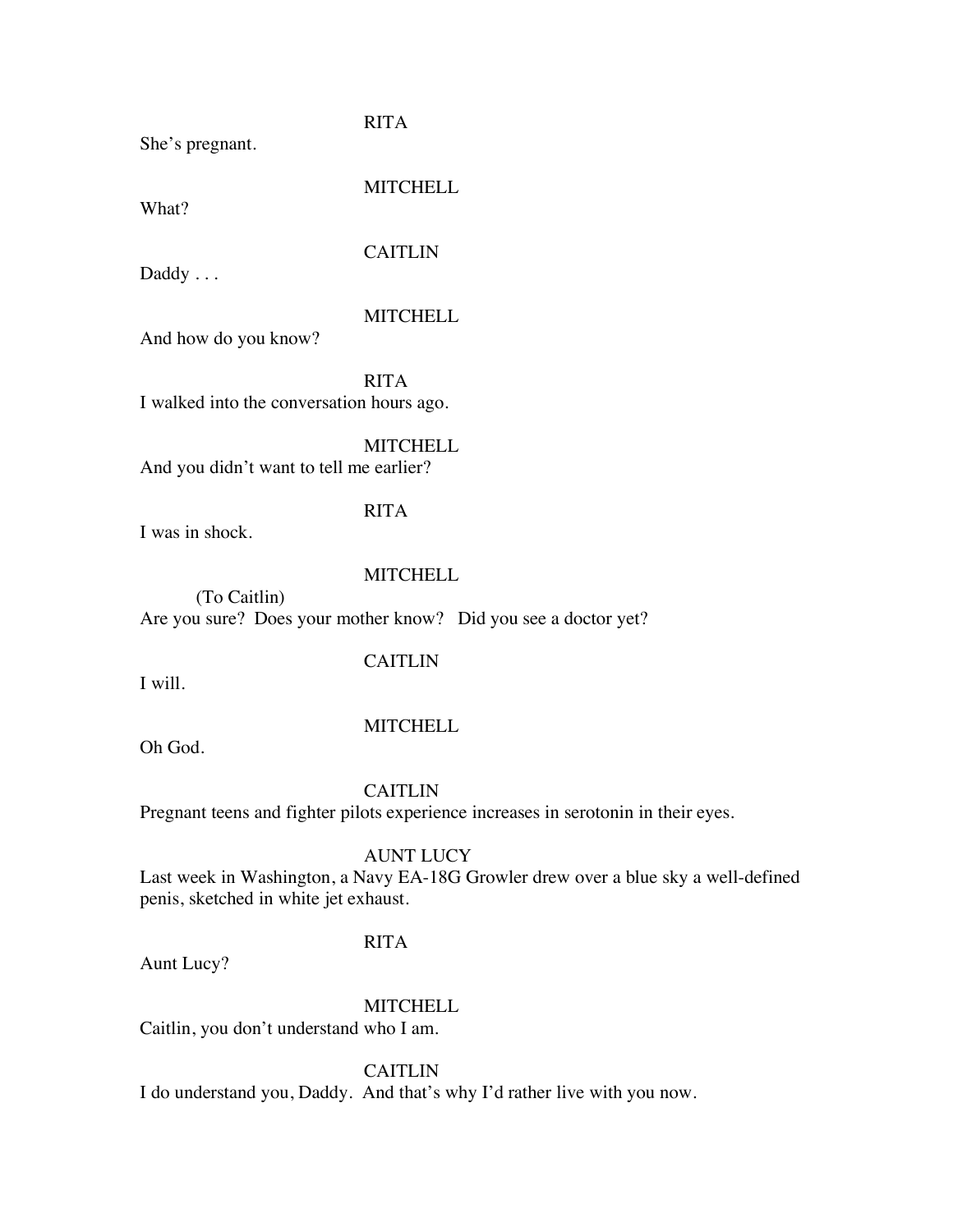Okay.

#### **CAITLIN**

I need a few days to think this out. And I need to wear thin, loose clothes.

#### **MITCHELL**

I see only a child.

#### CAITLIN

I'm not a child.

**MITCHELL** 

Whom do you admire, Caitlin?

#### **CAITLIN**

I used to admire my mother.

**MITCHELL** 

And now?

CAITLIN

Meghan Markle.

RITA Would you like to marry a prince?

#### CAITLIN

Yes.

#### RITA

Don't we all?

#### CAITLIN

From age 6 Markle was raised by her mother after a divorce. African American. Her Dad white.

(pause)

When she was 11 she wrote to a soap company to change their shitty ad about women in the kitchen. So the company fixed the ad. When I was 11, I was just obsessing about being overweight.

#### **MITCHELL**

You were never heavy.

#### CAITLIN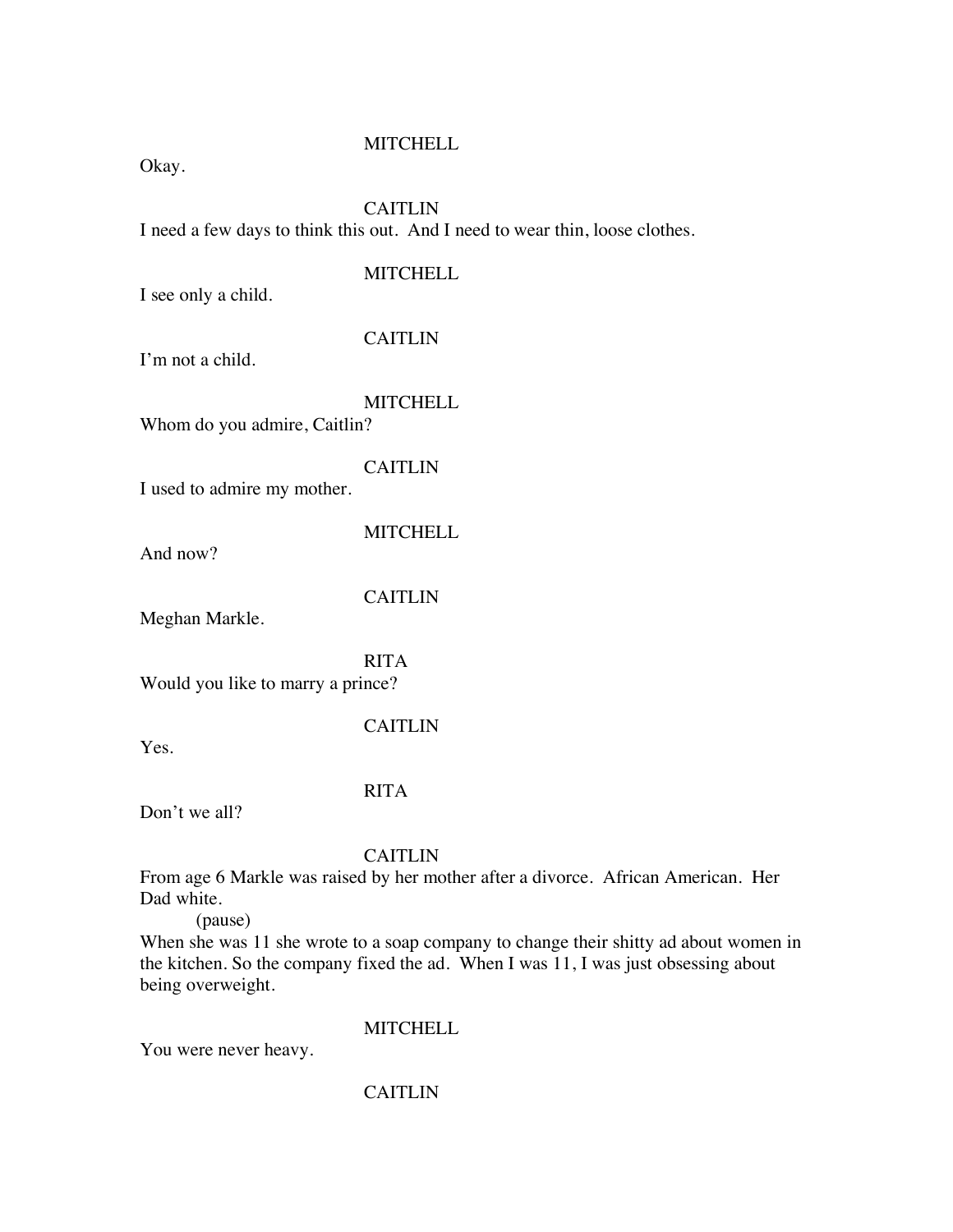I was.

#### **MITCHELL**

I'm your father, Caitlin. Flaws and all. (Pause) I felt your support at the funeral.

#### CAITLIN

Grandma suffered.

**MITCHELL** Yes, she did. The last year was hard on her.

CAITLIN

I hated her doctor.

#### **MITCHELL**

He's not friendly.

#### CAITLIN

He looks like Andre the Giant.

**MITCHELL** Well, yes. Dr. Schneider is very tall.

**CAITLIN** You pick the weirdest doctors in the galaxy.

**MITCHELL** I don't pick her doctors, Caitlin.

#### AUNT LUCY

80% of doctors are quacks.

**MITCHELL** Who do you thank for your cancer surgery?

AUNT LUCY Five years ago I had a good surgeon, yes.

RITA We're not setting a good example for Caitlin.

AUNT LUCY I'm a terrible model. I'm a lunatic, in fact.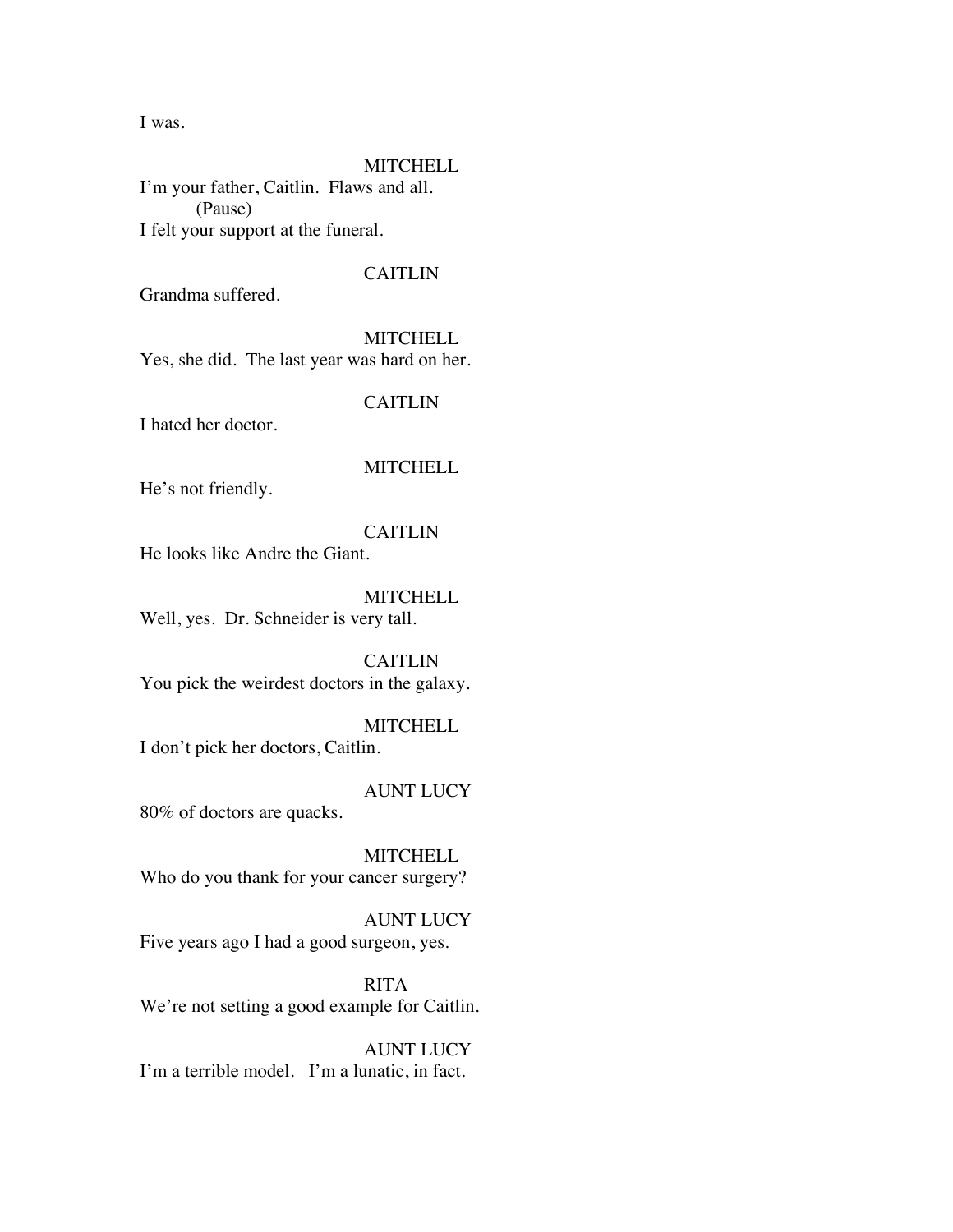Caitlin, go visit Planned Parenthood and get some good counseling.

RITA

Yes.

#### AUNT LUCY

Your Dad's right.

#### **MITCHELL**

And whatever you do will be the right thing.

#### AUNT LUCY

The right thing is always the personal thing, Caitlin. When I was Caitlin's age, I had some trouble too.

RITA Thank you for sharing, Aunt Lucy.

**MITCHELL** 

Aunt Lucy, maybe that's enough wine for tonight?

#### AUNT LUCY

*Moi?*

#### **MITCHELL**

Yes.

#### AUNT LUCY

I withhold things, Mitchell. I should share more with all of you. Then you won't think I'm so hard to read.

#### **MITCHELL**

I don't need to know more things, Aunt Lucy. Honest to God.

#### AUNT LUCY

Before Ohio, I had seven bizarre years in Boca Raton. At the time I never thought I would leave Florida. Not because I need warm winters, but I loved to laugh at rich fat bald retirees. I married in Boca Raton. My second husband Redford died after eating a poisonous blowfish, the Japanese delicacy fugu. He left me a small inheritance of anonymous bearer bonds and a string of old Jaguar sedans. He loved Jaguars from the 1970s. Reddy's business partner – an fat Cuban who was related to Nixon's buddy Bebe Rebozo - thought I had secret assets from their company. This was 1998 the year that Rebozo dropped dead. There was mob connections left and right – maybe Redford was under the thumb of a thug from Havana? Rebozo began like Reddy, buying low rent laundromats and bodegas, before buying the Key Biscayne Bank & Trust. There's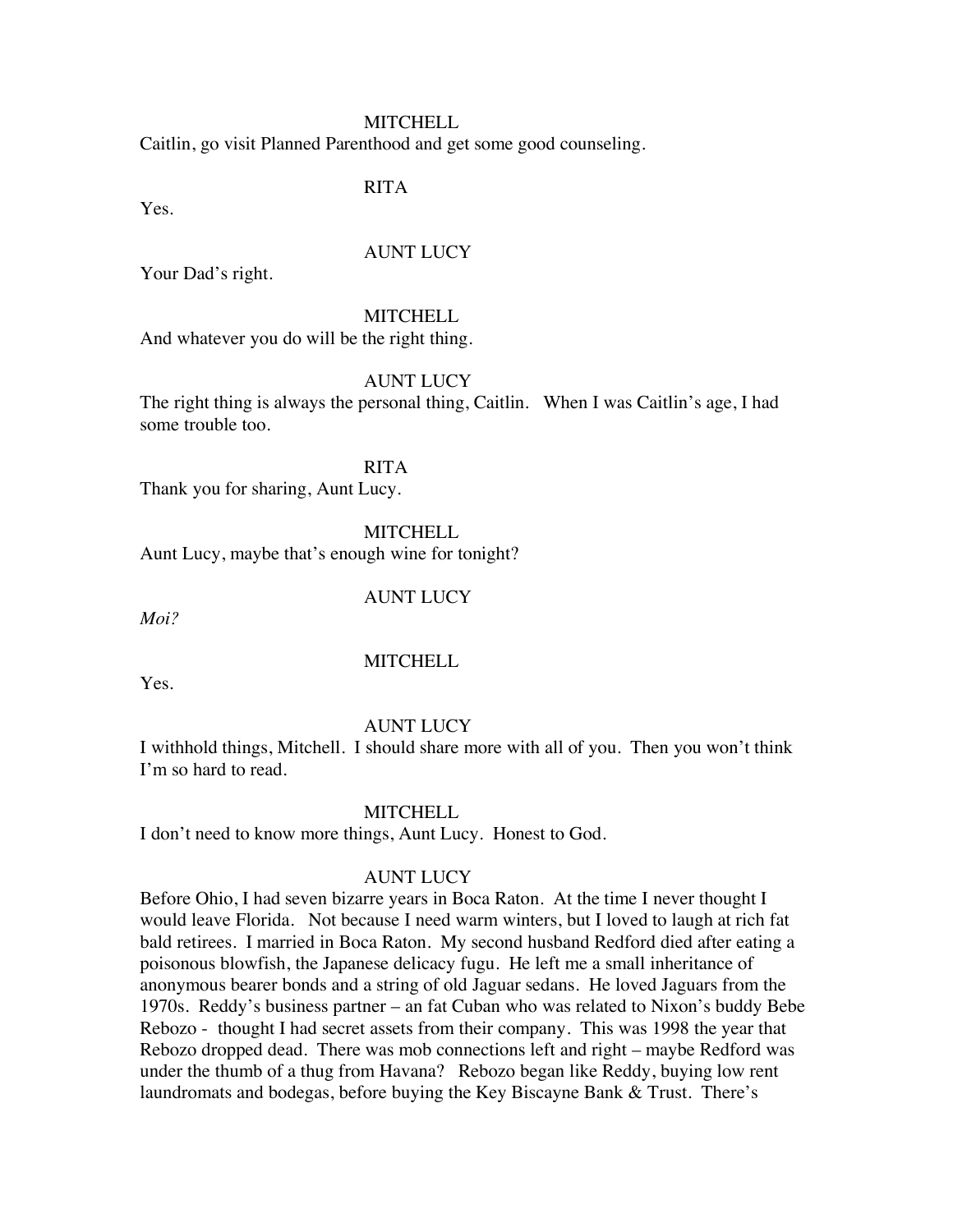something fishy about all the small banks in southern Florida. But no one in government really cares.

(Pouring herself a drink from a decanter)

I didn't know why that year in 1998 I felt threatened, but I bought a Glock 19 9mm and went to shooting practice every Saturday. Found that I had a great marksmen eye. And I liked my Glock immediately and fell in love with its kickback. Kind of got orgasms from the recoil.

(Pause)

I know there was gossip that Rebozo and Nixon were fucking. And we'll never know but I don't think Nixon was the guy on top. I think was catcher, not pitcher. I think he was the guy who would swear like a whore and bleed like a stuck pig. Or is it swear like a pig and bleed like a whore?

end of scene

#### SCENE FOUR

(The next morning)

#### RITA

That was a heavy rain last night, thank God with these wild fires.

#### MITCH

Yes, thank God.

#### RITA

(pause. Looking out the window wistfully) It's been a little easier for you with winter recess, even if she's driving you crazy.

#### MITCH

She's just in shock about my mother's death.

#### RITA

I don't see shock.

#### **MITCH**

The sisters were close many years ago and something horrible had happened. (Pause)

Lucy's fond of my daughter but . . .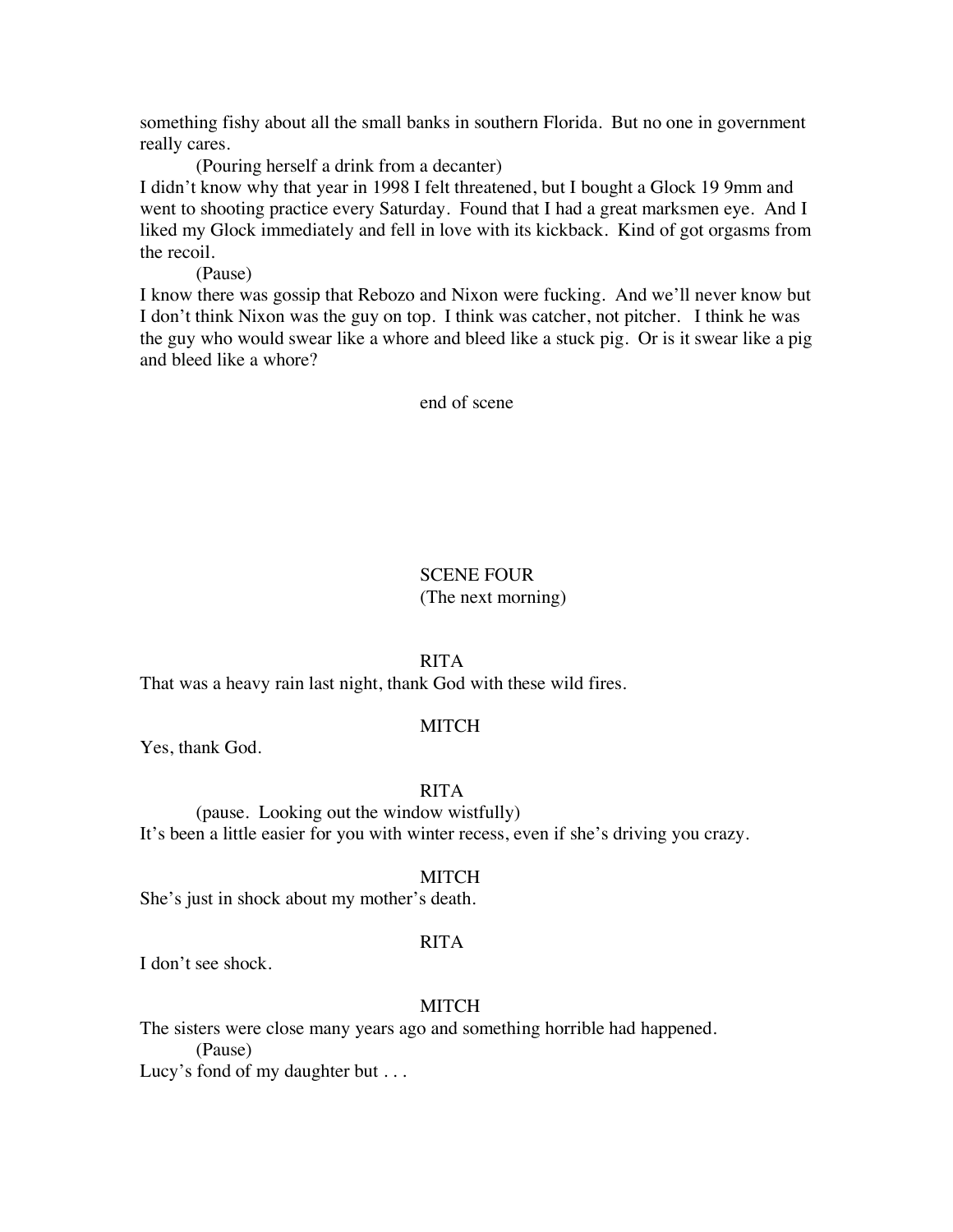#### RITA

It's not good exposure for Caitlin.

#### **MITCH**

At this point in time, Caitlin's been exposed to everything noxious under the sun.

#### MITCH

There was a student last week – Justin Miller - with a gun found in his locker.

#### RITA

Oh Christ.

#### **MITCH**

It wasn't loaded but he had ammunition in his backpack. A freshman from a good family. His two sisters graduated here a few years ago. His father's a university professor and his mother's a lawyer for the city. The teen was off his medication and got the gun from a friend. This was a scheme to scare one of the teachers. We're keeping it out of the news unless a teacher leaks this to the press. This conforms to national trends. Teens are bringing weapons to school and even metal detectors can't prevent mayhem. (pause)

What's outside the window?

#### RITA

Nothing.

#### **MITCH**

You look dreamy.

#### RITA

Yes, I should be a runway model for the AARP set.

#### MITCH

(laughing but not naturally) Will you marry me, Rita?

What?

# **MITCH**

RITA

I thought it over the last few days.

Marry you?

#### RITA

#### MITCH

We don't have to live in this house.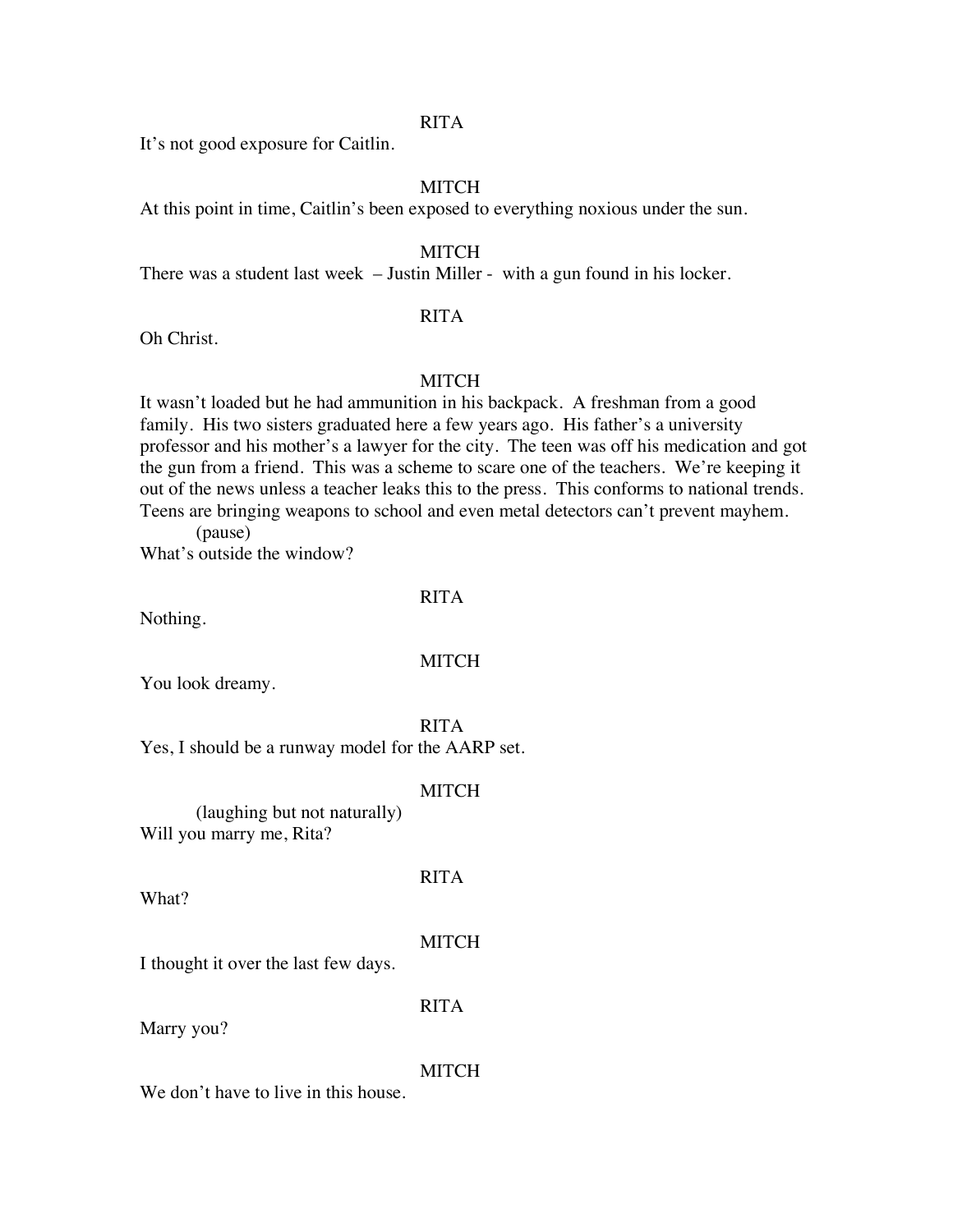| Why are you asking me of all times?                  | <b>RITA</b>  |
|------------------------------------------------------|--------------|
| I thought we had talked about the idea.              | <b>MITCH</b> |
| We haven't.                                          | <b>RITA</b>  |
| We talked about living together.                     | <b>MITCH</b> |
| Not really. Your divorce isn't final yet.            | <b>RITA</b>  |
| It will be in six weeks.                             | <b>MITCH</b> |
| Okay. Let's be patient.                              | <b>RITA</b>  |
| We talked about adopting children.                   | <b>MITCH</b> |
| No, Mitch.                                           | <b>RITA</b>  |
| Rita                                                 | <b>MITCH</b> |
|                                                      | <b>RITA</b>  |
| I think you're shell shocked.                        | <b>MITCH</b> |
| A church wedding.                                    | <b>RITA</b>  |
| Your mother just died. Focus on that.                |              |
| You're nothing like my mother. Nothing like my aunt. | <b>MITCH</b> |
|                                                      | <b>RITA</b>  |

Thank God.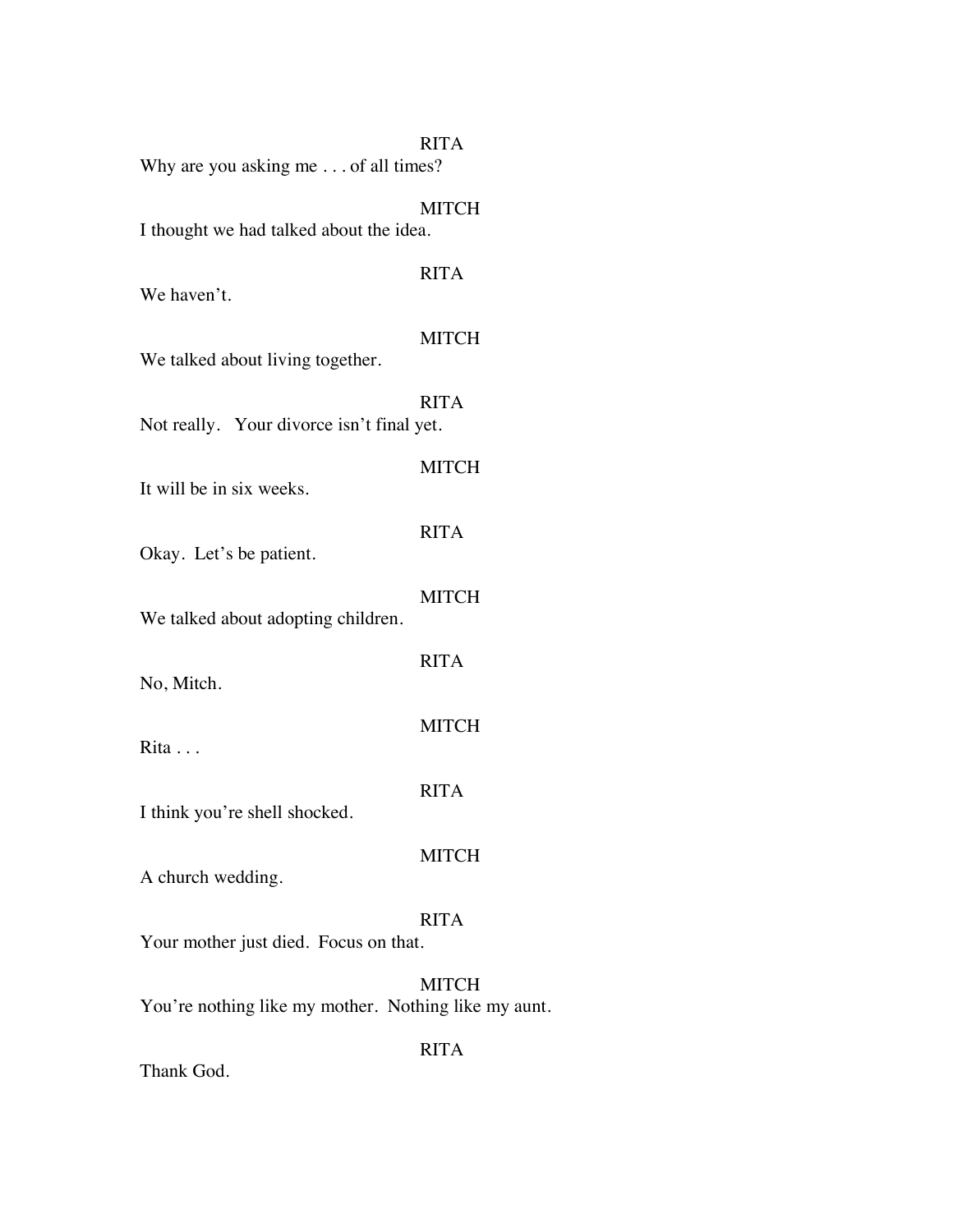#### **MITCH**

You're nothing like my wife.

RITA

You're daughter's pregnant.

#### **MITCH**

RITA

I love you with all my heart and soul.

Have you been drinking?

I had a dream last night.

RITA

**MITCH** 

And?

#### **MITCH**

I don't usually remember my dreams. But you were in a beautiful white chiffon gown with a train and a sheer veil. Your hair was longer than how you wear it. There were Arabian horses. I was in a very tight suit. The priest was taller than a sequoia tree and I think there were violins playing Mendelsohn.

#### RITA

Horses and violins . . .

#### MITCH

It was a happy dream and I don't want to forget something that nice.

RITA A dream doesn't mean that you put a plan into action.

#### **MITCHELL**

You don't want to get married before the summer?

#### RITA

I didn't say that.

#### **MITCHELL**

Sounds like you're saying that.

#### RITA

You're a special person in my life, Mitch.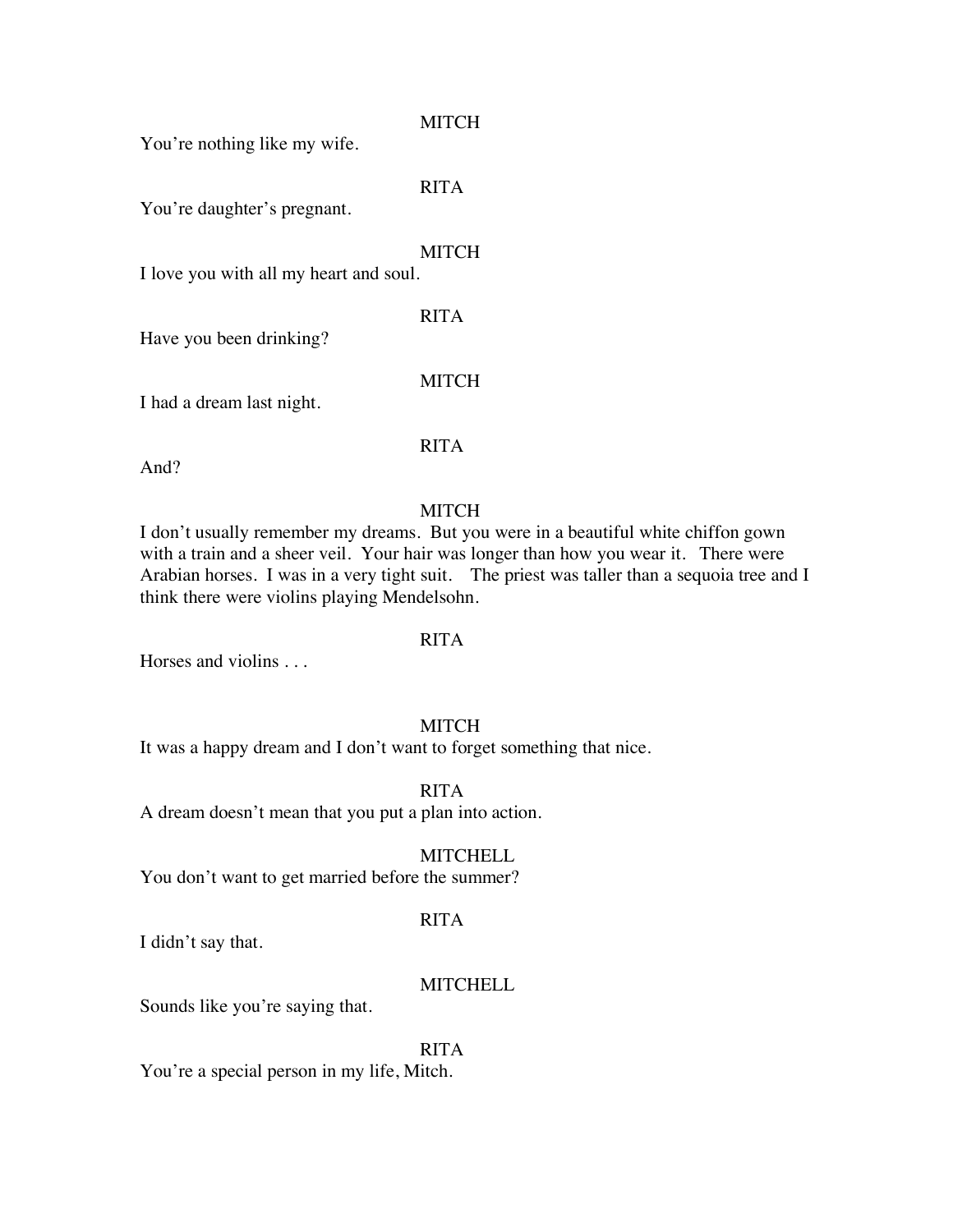You don't love me?

RITA

I do love you.

#### **MITCHELL**

Then say yes.

#### RITA

Not after a funeral . . . it's so morbid.

#### **MITCHELL**

Do you think I'm morbid?

#### RITA

That's not what I'm saying.

#### MITCH

At least think about moving in with me.

RITA Could we talk about this a month from now?

#### MITCHELL

What will change in a month?

### RITA

Well, Lucy might finally get the hell out of your house.

#### **MITCHELL**

She's leaving this weekend.

#### RITA

Did you see her airline ticket? (Pause) Did she buy a ticket?

#### **MITCHELL**

She said she's on standby with an award ticket.

#### RITA

Did you give her your ATM pin number?

#### **MITCHELL**

No.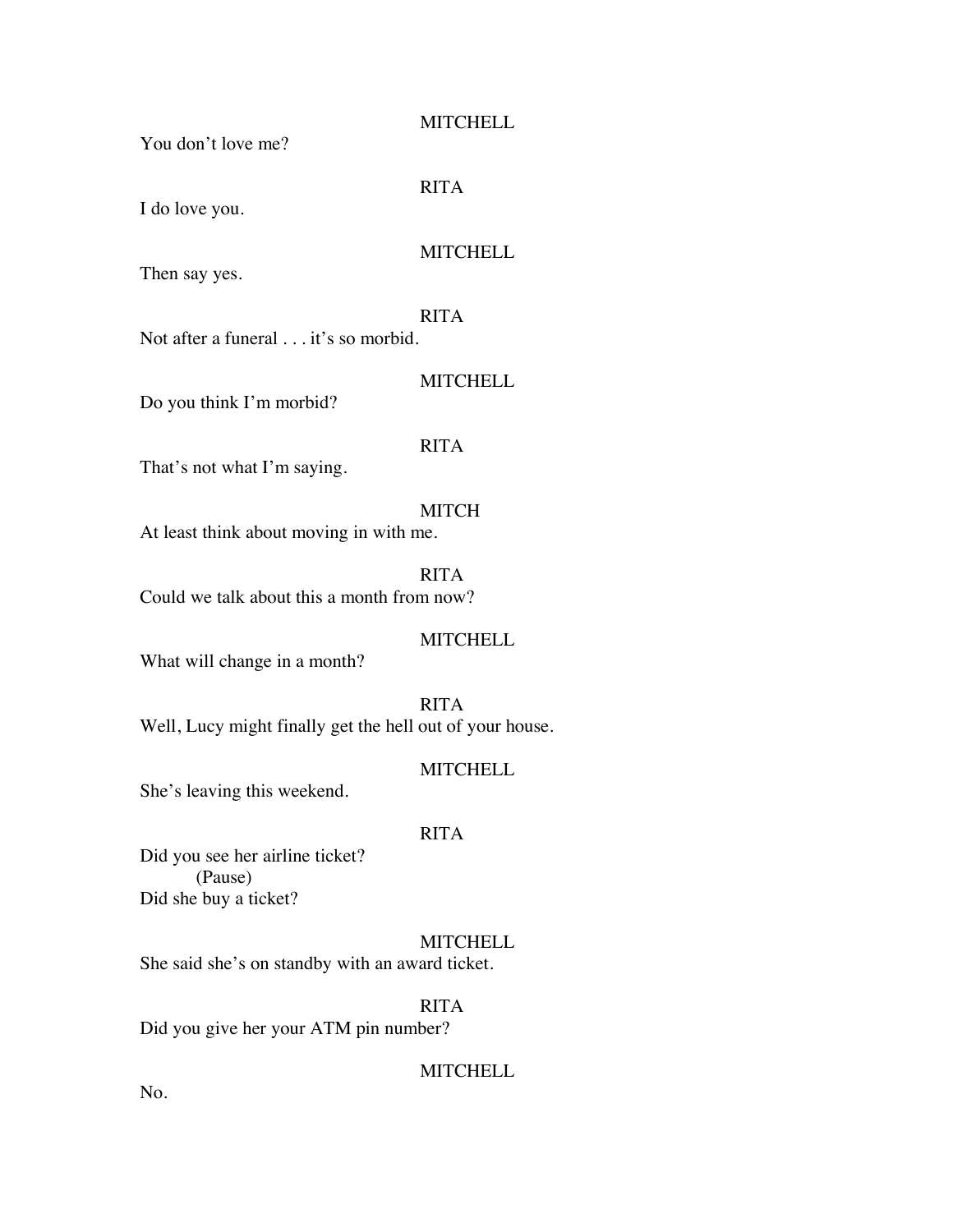#### RITA

Have you found your wallet yet?

#### **MITCH**

Not my thick wallet. Just my jogging wallet.

RITA

When we visited your mother in hospice, she was livid about Lucy.

#### **MITCHELL**

She knew Lucy had issues.

RITA

I hate your crazy aunt. Her crazy stories.

#### **MITCHELL**

I know. Most of them are true.

#### RITA

She keeps a gun in her purse.

#### **MITCHELL**

That's not a gun, it's a novelty cigarette lighter she got from eBay.

#### RITA

Why are you defending her?

#### **MITCHELL**

I don't have many living relatives left, Rita. You're blessed with a large family.

RITA Lucy can't remind you of your mother. I don't care if they look alike.

#### **MITCHELL**

She's going back to Columbus and Ohio is almost 2000 miles from us.

#### RITA

I think she did embezzle from Habitat for Humanity.

#### **MITCHELL**

I don't.

RITA

You should call Habitat.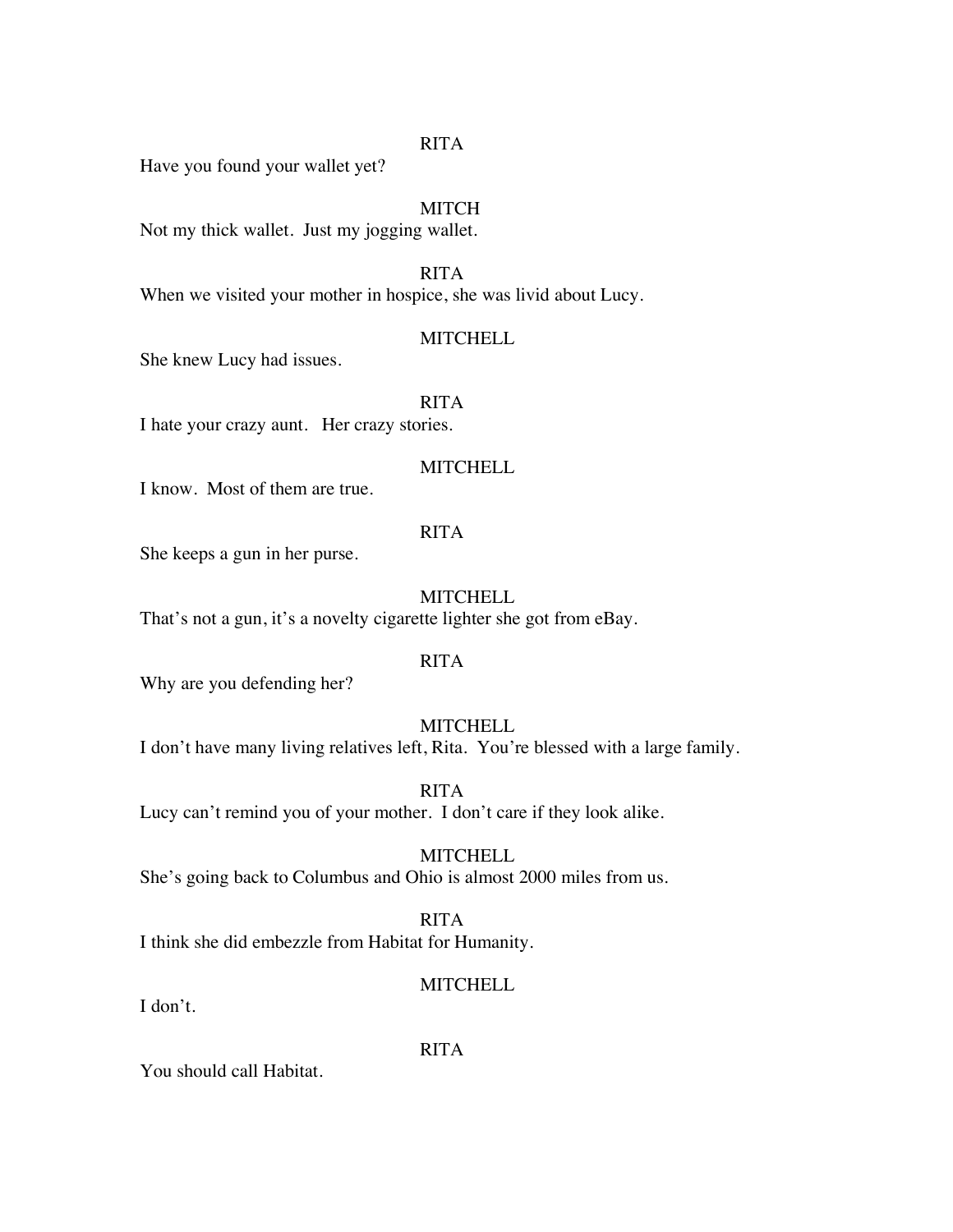And say what? That Lucy Carmichael is here seeing her sister's burial and has a brief case of \$700,000?

#### RITA

Does she have that much cash?

#### **MITCHELL**

I didn't look and I don't want to know.

#### RITA

You risk being an accessory to a crime.

#### **MITCHELL**

What?

#### RITA

You know things and you're sitting on your hands.

#### **MITCHELL**

All of this is ridiculous. (Pause) I asked you to marry me and you go on and on about my aunt.

#### RITA

I would marry Mitch . . .

#### **MITCHELL**

Would?

RITA My therapist thinks you're not stable right now.

**MITCHELL** 

What does this have to do with your therapist?

I trust him.

#### **MITCHELL**

I thought you were getting rid of him?

#### RITA

RITA

He lowered his rates.

#### **MITCHELL**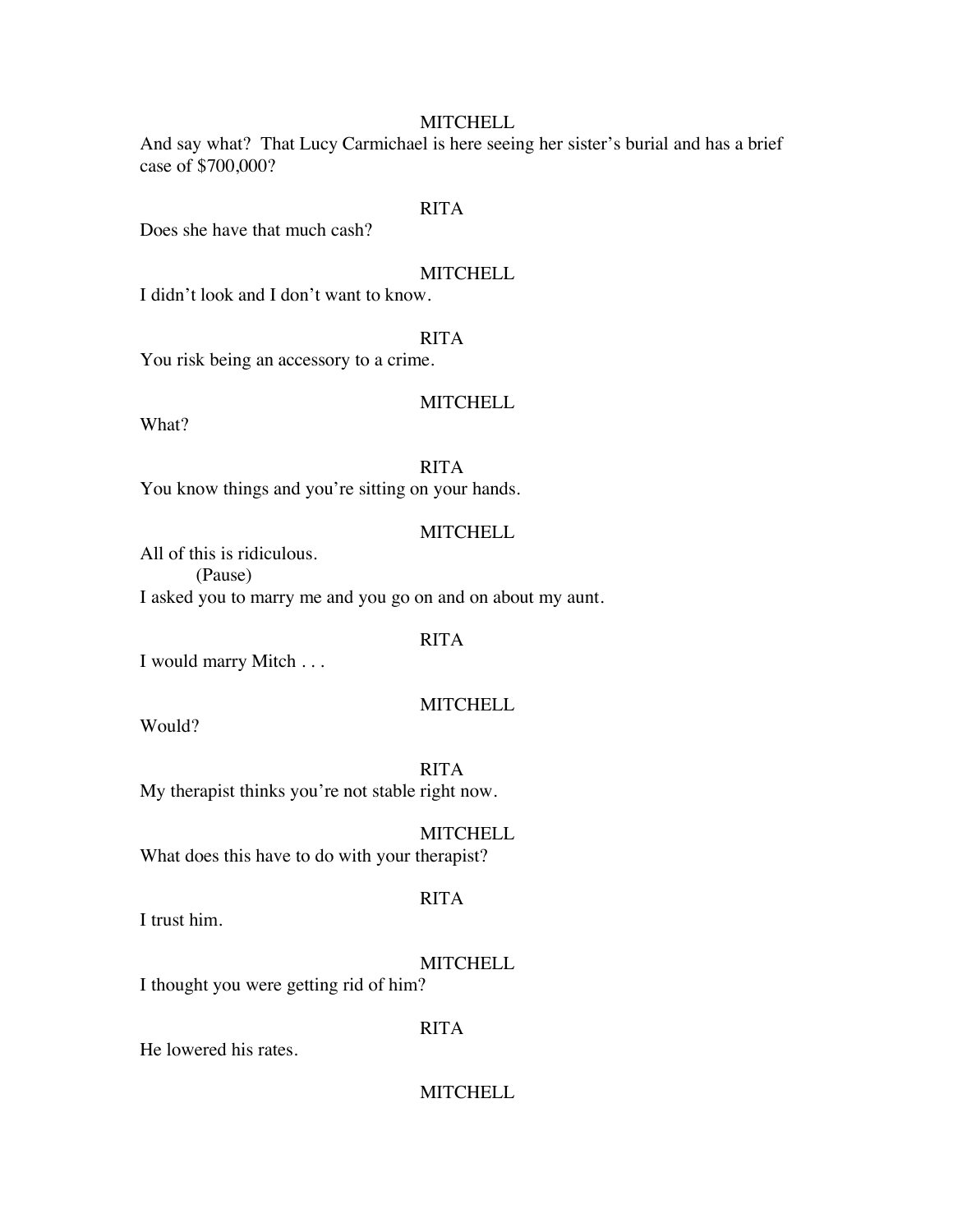| Oh.                                                   |                 |  |  |  |
|-------------------------------------------------------|-----------------|--|--|--|
| He's outside my list of providers.                    | <b>RITA</b>     |  |  |  |
| Did Dr. Levine give you his 10% Valentine's special?  | <b>MITCHELL</b> |  |  |  |
| Knock it off.                                         | <b>RITA</b>     |  |  |  |
| Didn't he put his hand on your ass?                   | <b>MITCHELL</b> |  |  |  |
| Never.                                                | <b>RITA</b>     |  |  |  |
| You told me he did.                                   | <b>MITCHELL</b> |  |  |  |
| <b>RITA</b><br>He was helping me put on my rain coat. |                 |  |  |  |
| When did it rain?                                     | <b>MITCHELL</b> |  |  |  |
| Knock it off.                                         | <b>RITA</b>     |  |  |  |
| When did you buy a rain coat, Rita?                   | <b>MITCHELL</b> |  |  |  |
| Now you're just picking a fight.                      | <b>RITA</b>     |  |  |  |
| I bought a ring, Rita.                                | <b>MITCHELL</b> |  |  |  |
| You did.                                              | <b>RITA</b>     |  |  |  |
| Yes.                                                  | <b>MITCHELL</b> |  |  |  |
|                                                       | <b>RITA</b>     |  |  |  |

When?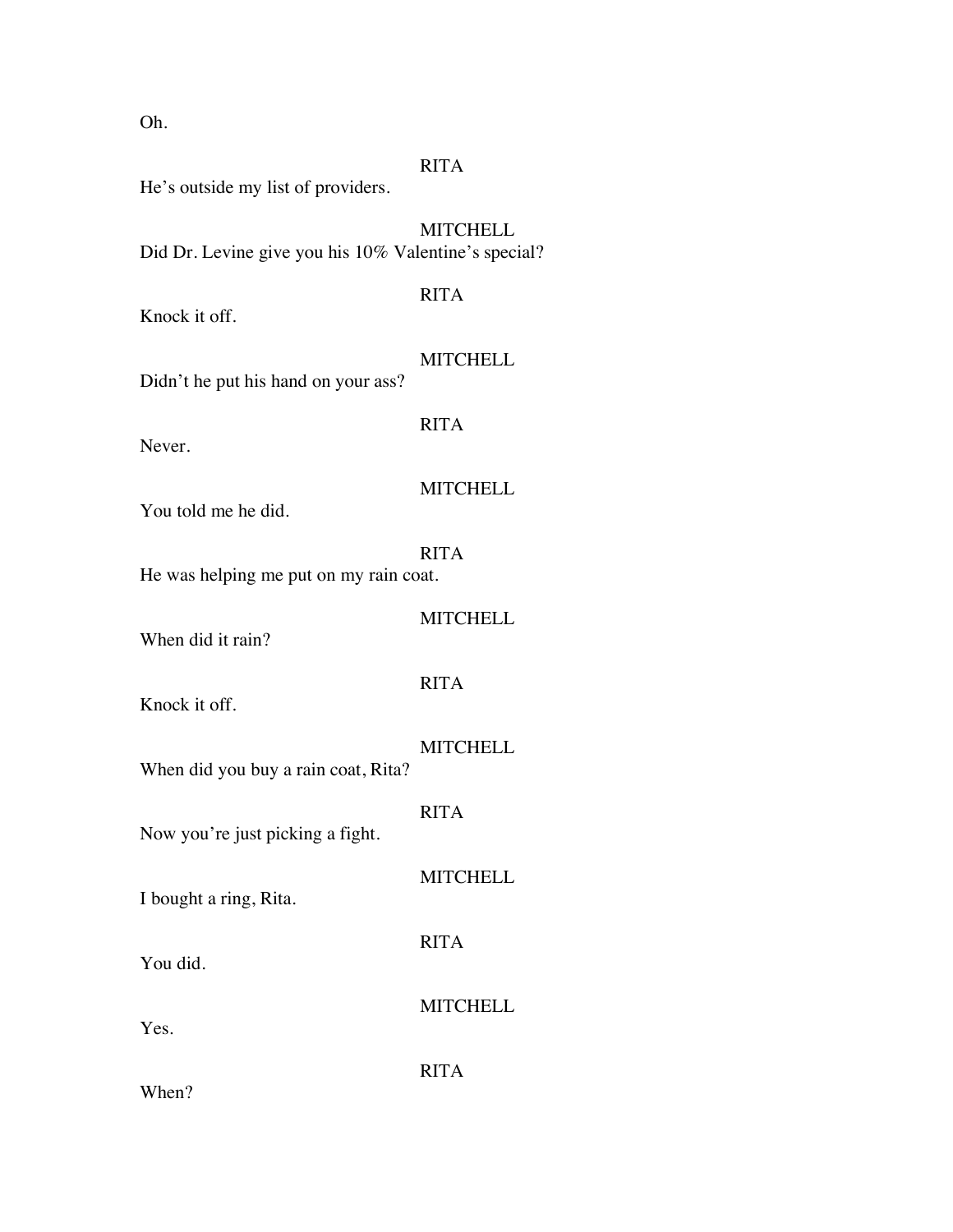Yesterday.

RITA

Did you have Lucy help you pick it out?

Yes.

MITCH

Splendid.

# RITA

Is that sarcasm?

**MITCHELL** 

**MITCHELL** 

RITA

No. It's diplomacy and I'm just not very convincing,

| Two karats.                                                                    |                 |
|--------------------------------------------------------------------------------|-----------------|
| On your credit card?                                                           | <b>RITA</b>     |
| No. I sold one of the cars.                                                    | <b>MITCHELL</b> |
| I don't believe you.                                                           | <b>RITA</b>     |
| (Takes ring in small box out of his pocket)<br>Believe this. I love you, Rita. | <b>MITCHELL</b> |
| I don't want to see the ring.                                                  | <b>RITA</b>     |
| Are you saying you don't love me?                                              | <b>MITCHELL</b> |
| No.                                                                            | <b>RITA</b>     |

**MITCHELL** 

Then say something positive, for Christsake.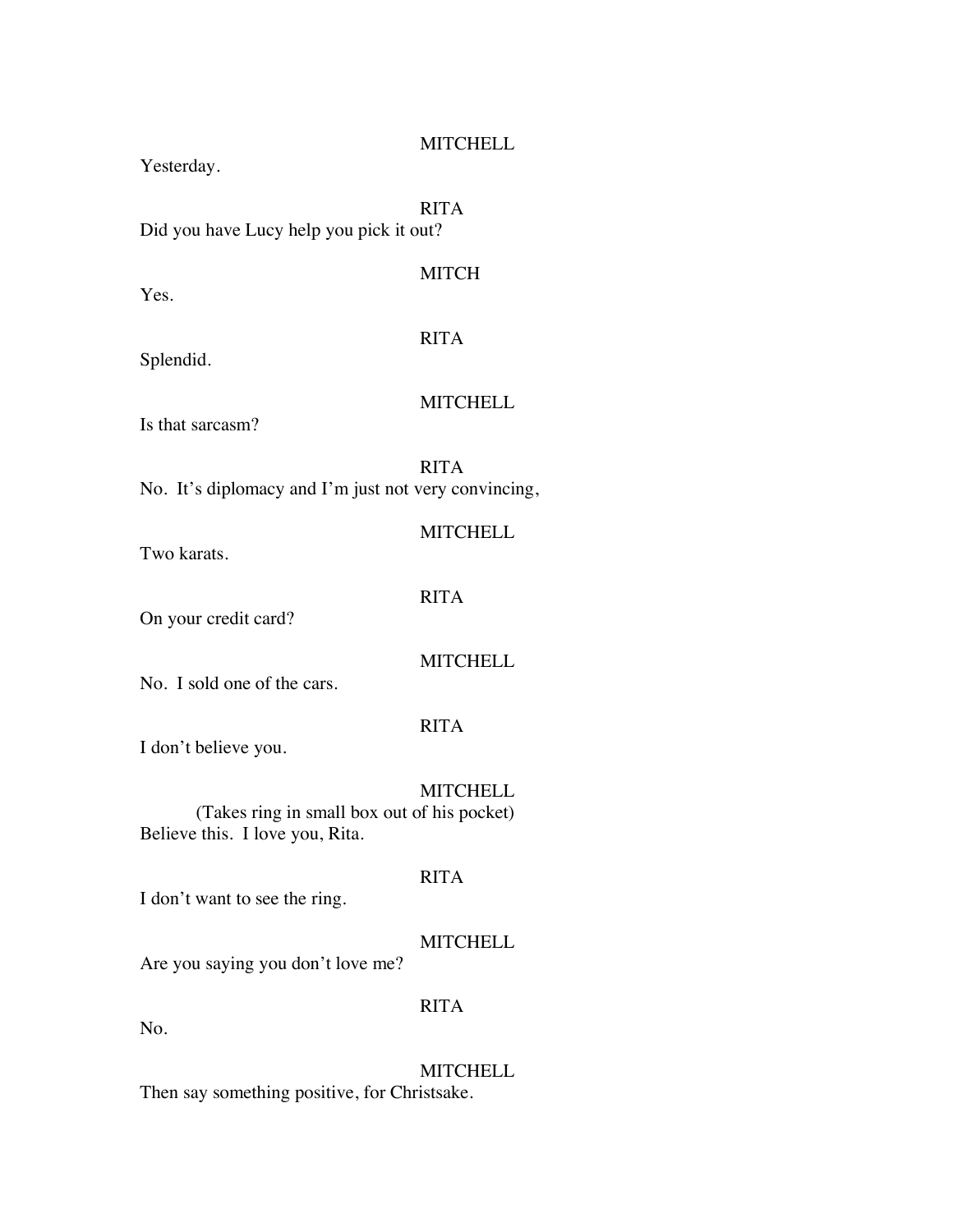RITA I'm scared. **MITCHELL** Something positive. RITA I'm very scared. **MITCHEL** There's nothing to be scared of. I don't have all of Lucy's genes. RITA I didn't say you did. **MITCHELL** I can read your mind. RITA Don't pretend things, Mitchell, that you can't do. **MITCHELL** What? RITA You can't read my thoughts. **MITCHELL** But you can read mine? RITA Yes. **MITCHELL** And? RITA You want to marry me so you won't go insane. **MITCHELL** Why would you say such an awful thing?

RITA I watched you at the cemetery, Mitchell.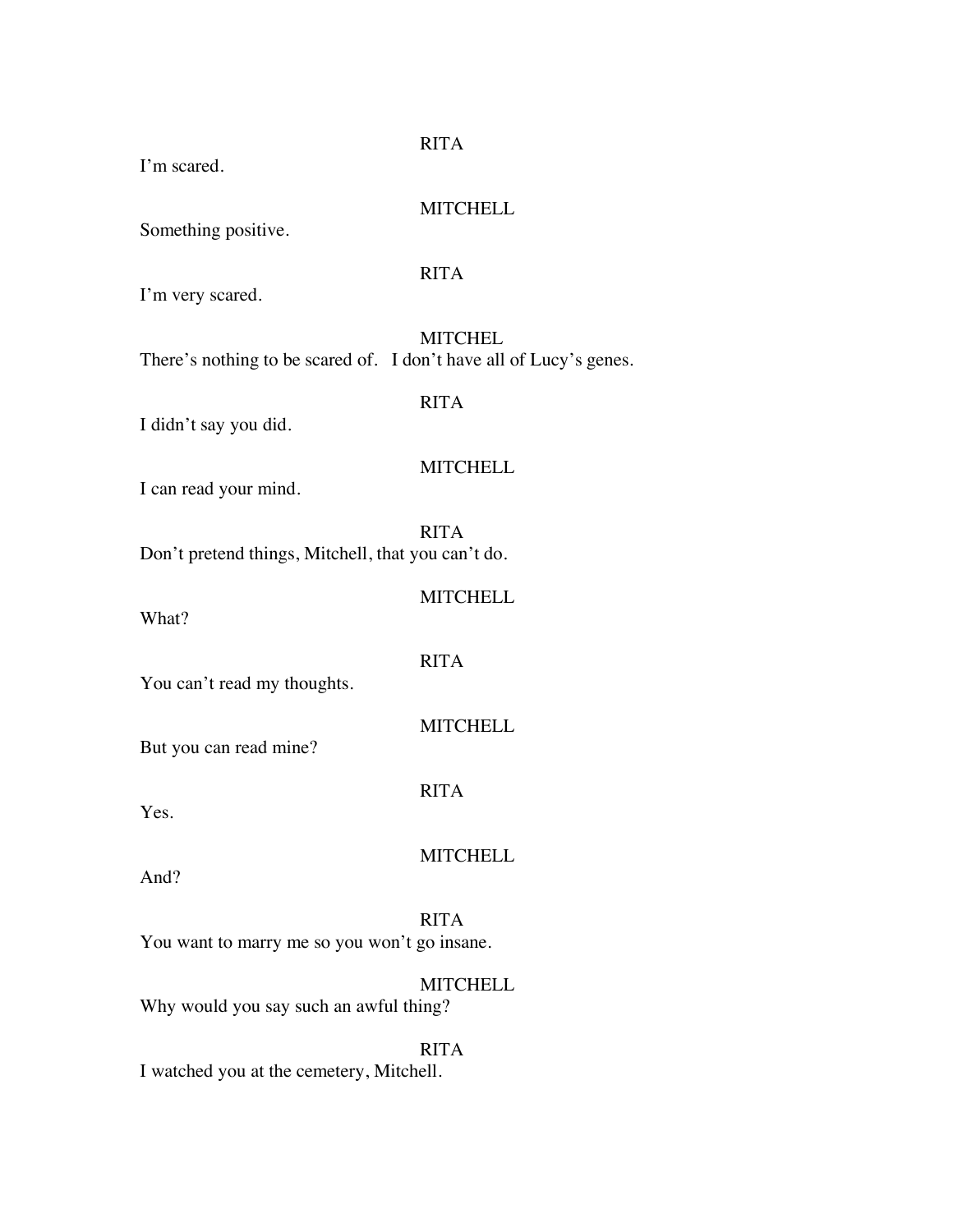Give yourself a day or two to think it over, darling. I don't want to force anything. (She smiles demurely)

And maybe I'll never compete with your ex.

#### RITA

That has nothing to do with you.

#### SCENE FIVE

(Caitlin and Aunt Lucy on the couch eating cereal from two bowls and an open box of raisin bran) CAITLIN

I hate cereal but if I'm hungry I'll eat shit.

AUNT LUCY Raisin bran can be a girl's best friend, Caitlin.

#### CAITLIN

Were you ever arrested, Aunt Lucy?

#### AUNT LUCY

Why are you asking that?

CAITLIN Because Dad told me some stories about you.

AUNT LUCY I don't think you should believe family stories. Not until you're 21.

#### CAITLIN

What's jail like?

#### AUNT LUCY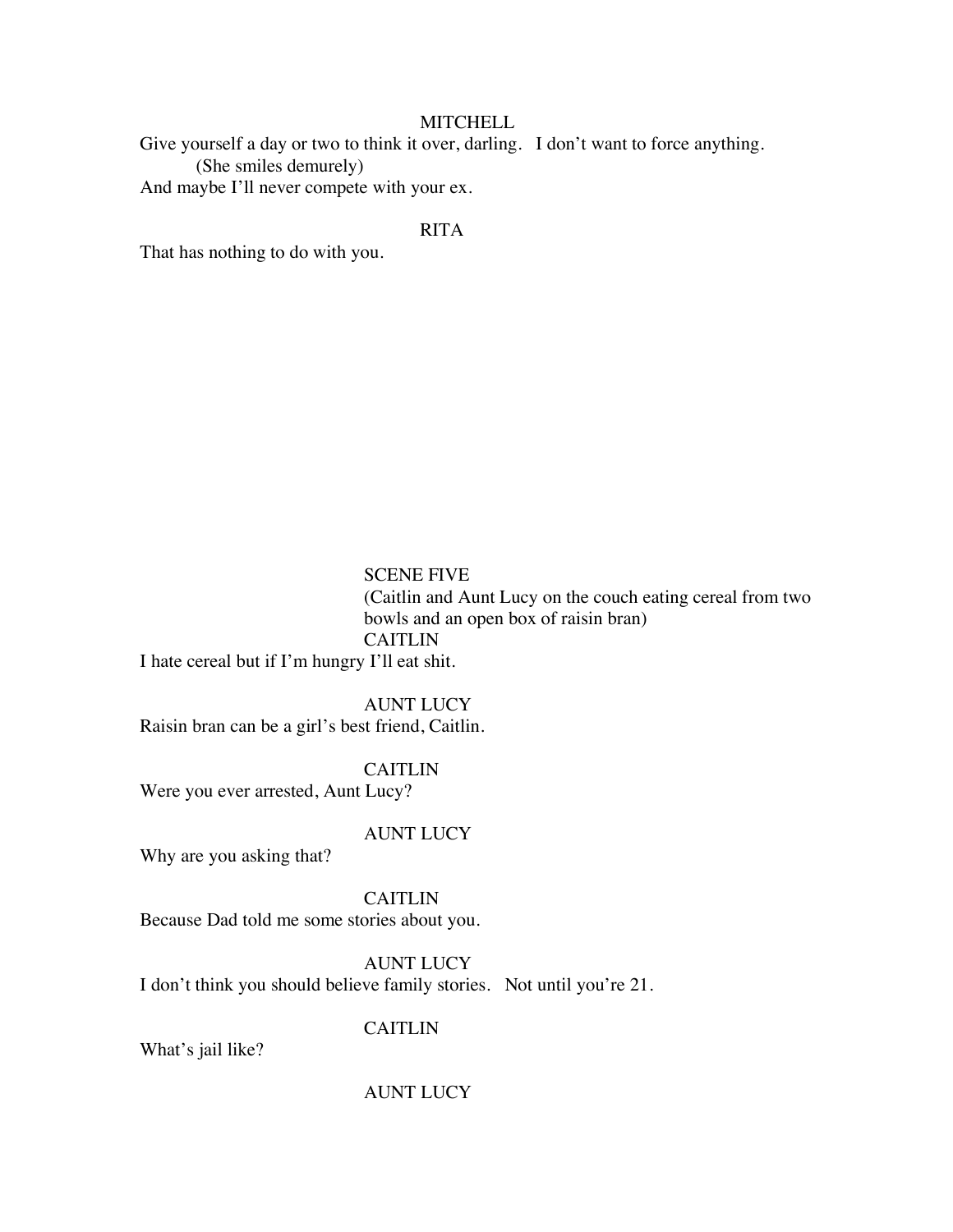I'm told it's cold and you'll get lice in less than one hour.

#### **CAITLIN**

Oh, well fuck that.

#### AUNT LUCY

Get your high school diploma, pumpkin. And let's think about some college before the world blows up.

#### CAITLIN

You said yesterday that you were ambivalent about your third abortion.

#### AUNT LUCY

Yeah.

#### CAITLIN

Why?

#### AUNT LUCY

Because I wanted to be a mother and that was a time when I was coming into some maturity.

#### CAITLIN

How old were you?

AUNT LUCY

My third time? It was in the early 1980s.

#### CAITLIN

Who was the father?

AUNT LUCY

Some idiot who owned the New Jersey Generals. (Pause) It was a team in a ridiculous football league that failed.

#### CAITLIN

One of your husbands?

AUNT LUCY

No. Seemingly all my husbands were sterile.

CAITLIN Did this idiot talk you into the abortion?

#### AUNT LUCY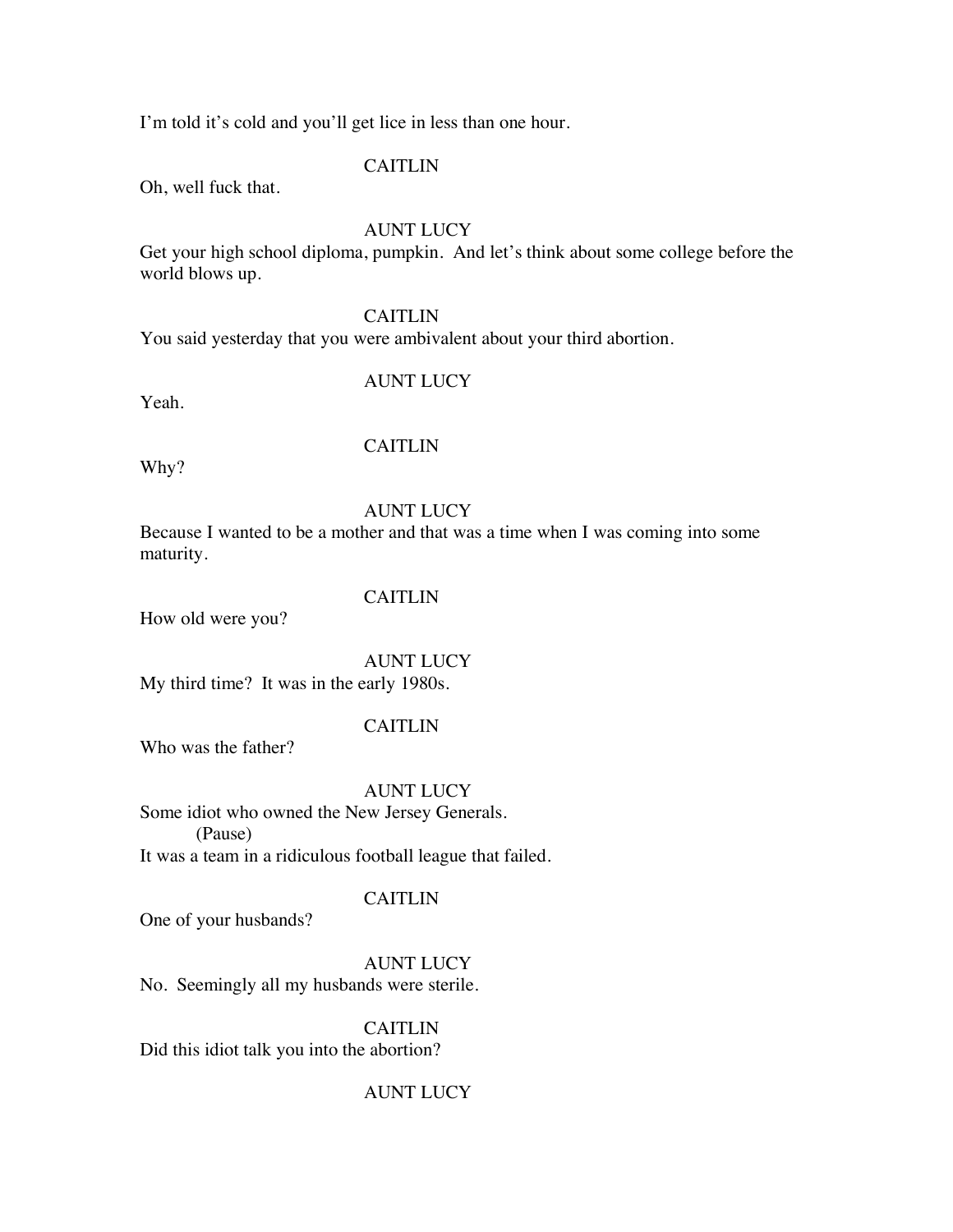No. He claimed it wasn't his.

**CAITLIN** 

Did you get the abortion right away?

#### AUNT LUCY

Yes.

#### CAITLIN

Did you cry?

AUNT LUCY Yes. This would be my final effort getting pregnant.

#### CAITLIN

How did you know that?

AUNT LUCY It was just a feeling but you know deep down.

#### CAITLIN

I think I know how you felt.

AUNT LUCY Do you, Caitlin? I wasn't a teenager the third time around

CAITLIN I do know. Sort of. Female to female.

#### AUNT LUCY

Good.

CAITLIN Did you talk to grandma about the problem?

I did.

#### AUNT LUCY

#### CAITLIN

What did grandma say?

AUNT LUCY She said to keep the baby. She knew how I dearly felt inside.

#### CAITLIN

Grandma was good at that.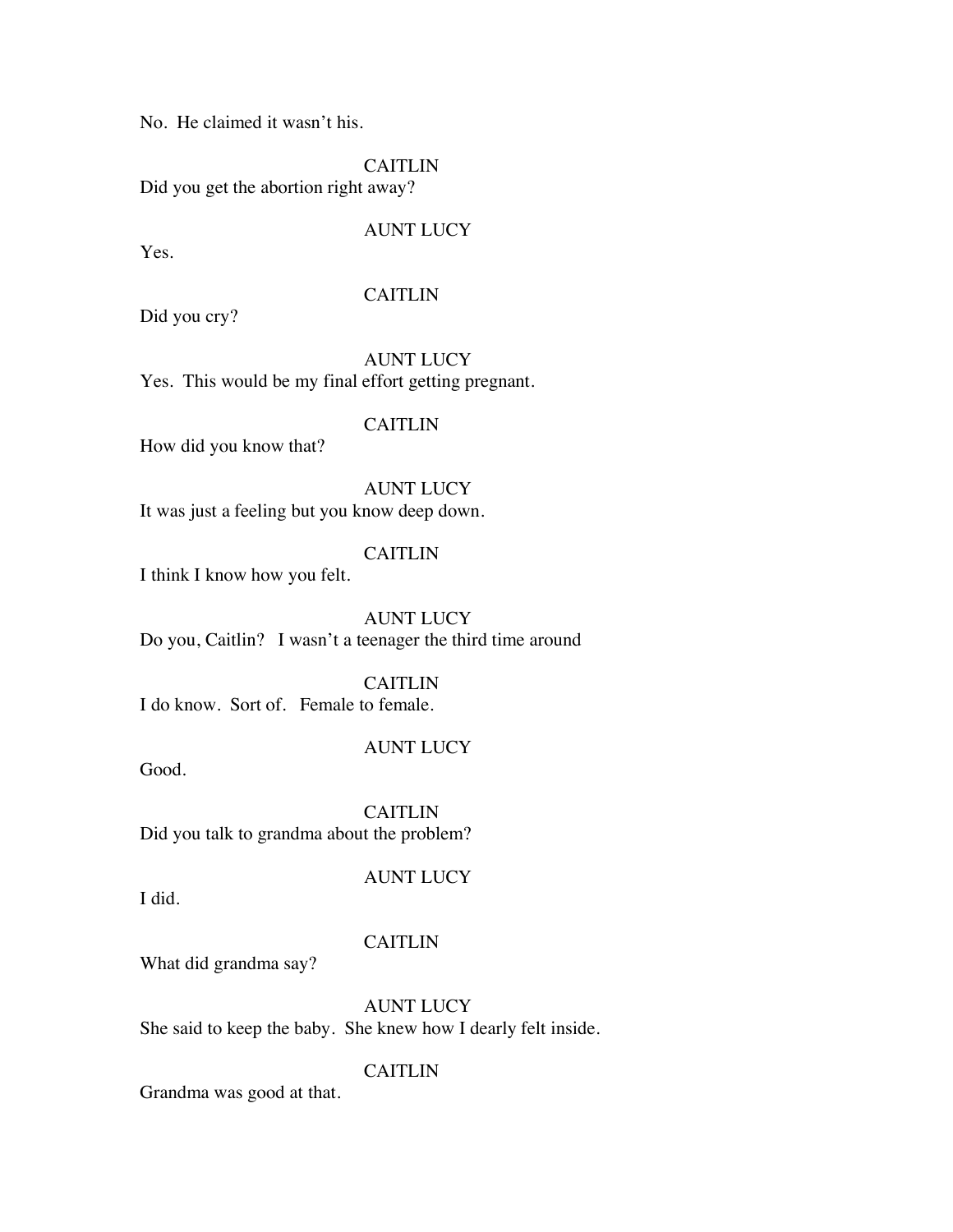#### AUNT LUCY

Yes. She was. Grandma was very against the idea of abortions. It was a church thing to her. You know, Caitlin*. A church thing.*

#### CAITLIN

Yeah. Yeah. (Pause) You said some beautiful things about her at the funeral.

#### AUNT LUCY

Thanks.

#### **CAITLIN**

You made Dad cry. He never cries.

#### AUNT LUCY

I'm sorry I made him cry.

#### CAITLIN

Don't be sorry.

#### AUNT LUCY

Okay. I take it back.

#### CAITLIN Why don't you move to California? L.A. maybe. San Francisco? Or even here?

#### AUNT LUCY

I would if Mitchell would say so.

**CAITLIN** Why do you have to wait for him to say anything?

#### AUNT LUCY

Because.

#### **CAITLIN**

That's not an answer.

AUNT LUCY It's is. It's a good answer. You'll understand when you're 21.

CAITLIN

Fuck 21.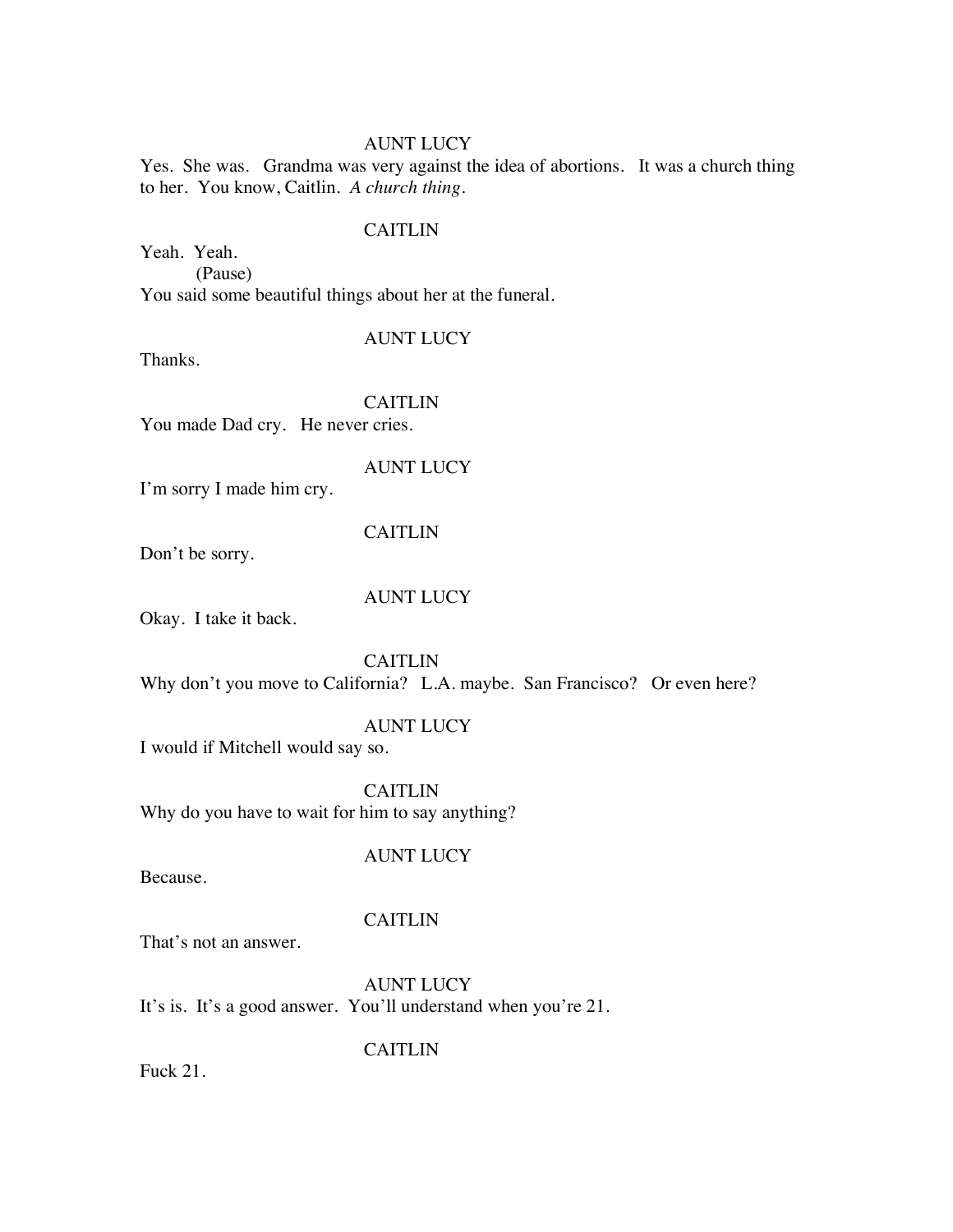AUNT LUCY

Yes, fuck 21.

#### CAITLIN

I don't believe in Jesus.

#### AUNT LUCY

Okay.

CAITLIN

I never did, Aunt Lucy. I maybe believed in him when I was six but that doesn't count.

AUNT LUCY

Actually it does count, Caitlin.

#### CAITLIN

When you were six, did you . . . .

AUNT LUCY Yes. I did. Even when I was twelve. Imagine that?

(end of scene)

SCENE SIX (Later that Tuesday afternoon)

#### RITA

Mitch, I thought about this carefully. Yes.

AUNT LUCY

Should I leave the room?

#### RITA

No, I think we're all family.

AUNT LUCY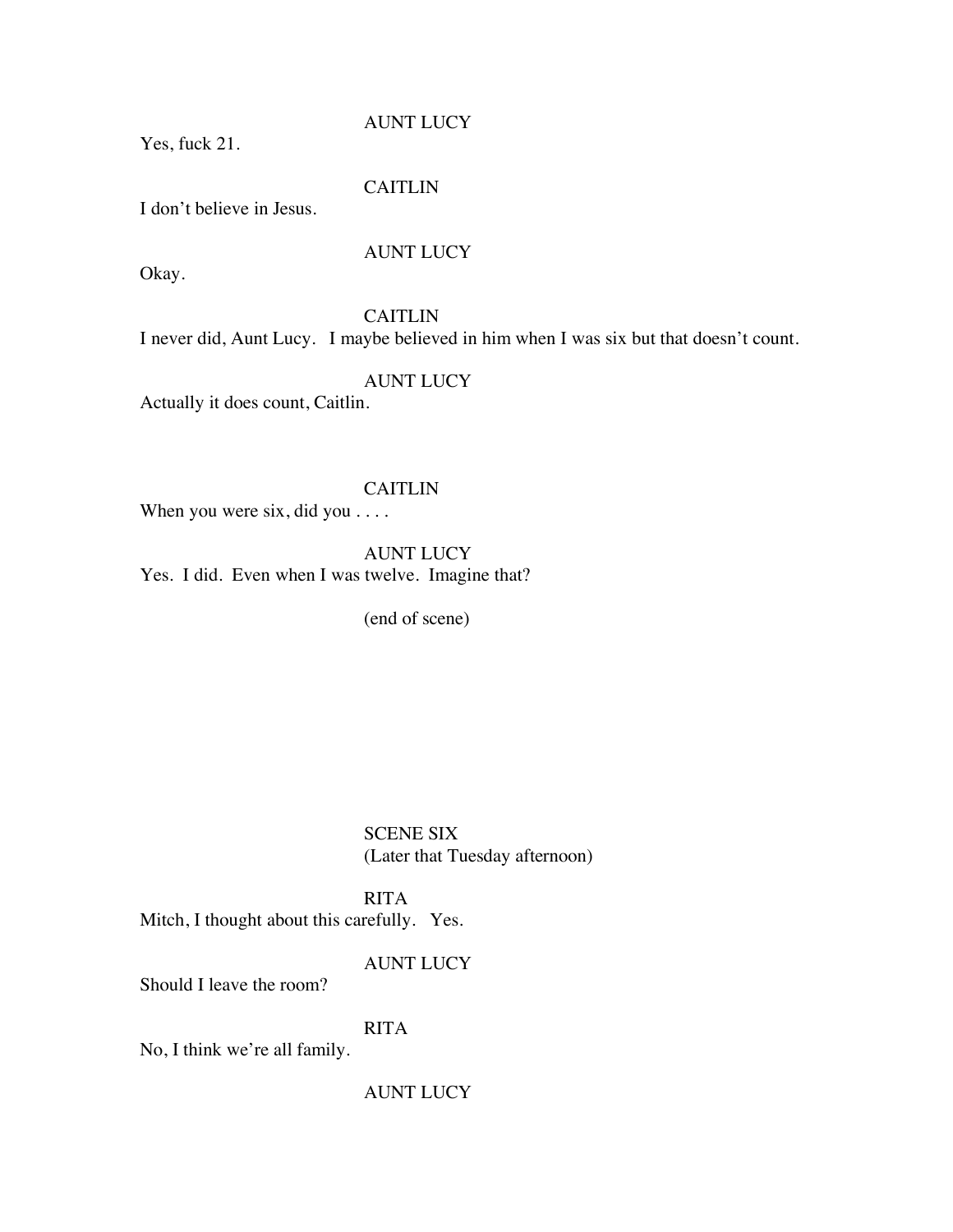That's a nice way to frame it.

| Yes?                                                                                                                          | <b>MITCHELL</b>  |  |  |  |
|-------------------------------------------------------------------------------------------------------------------------------|------------------|--|--|--|
| Yes.                                                                                                                          | <b>RITA</b>      |  |  |  |
| Marriage?                                                                                                                     | <b>MITCHELL</b>  |  |  |  |
| Marriage?                                                                                                                     | <b>AUNT LUCY</b> |  |  |  |
| Marriage.                                                                                                                     | <b>RITA</b>      |  |  |  |
| Did you propose, Mitchell?                                                                                                    | <b>AUNT LUCY</b> |  |  |  |
| Yes.                                                                                                                          | <b>MITCHELL</b>  |  |  |  |
| But you didn't tell me.                                                                                                       | <b>AUNT LUCY</b> |  |  |  |
| <b>MITCHELL</b><br>I waited for a positive answer.                                                                            |                  |  |  |  |
| How wonderful!                                                                                                                | <b>AUNT LUCY</b> |  |  |  |
| Mitch bought a ring.                                                                                                          | <b>RITA</b>      |  |  |  |
| Do we have champagne, for Christsakes?                                                                                        | <b>AUNT LUCY</b> |  |  |  |
| We have champagne.                                                                                                            | <b>MITCHELL</b>  |  |  |  |
| I was so scared, Mitchell. I'm still shaking inside.<br>(They approach each other and embrace)<br>I took a Xanax an hour ago. | <b>RITA</b>      |  |  |  |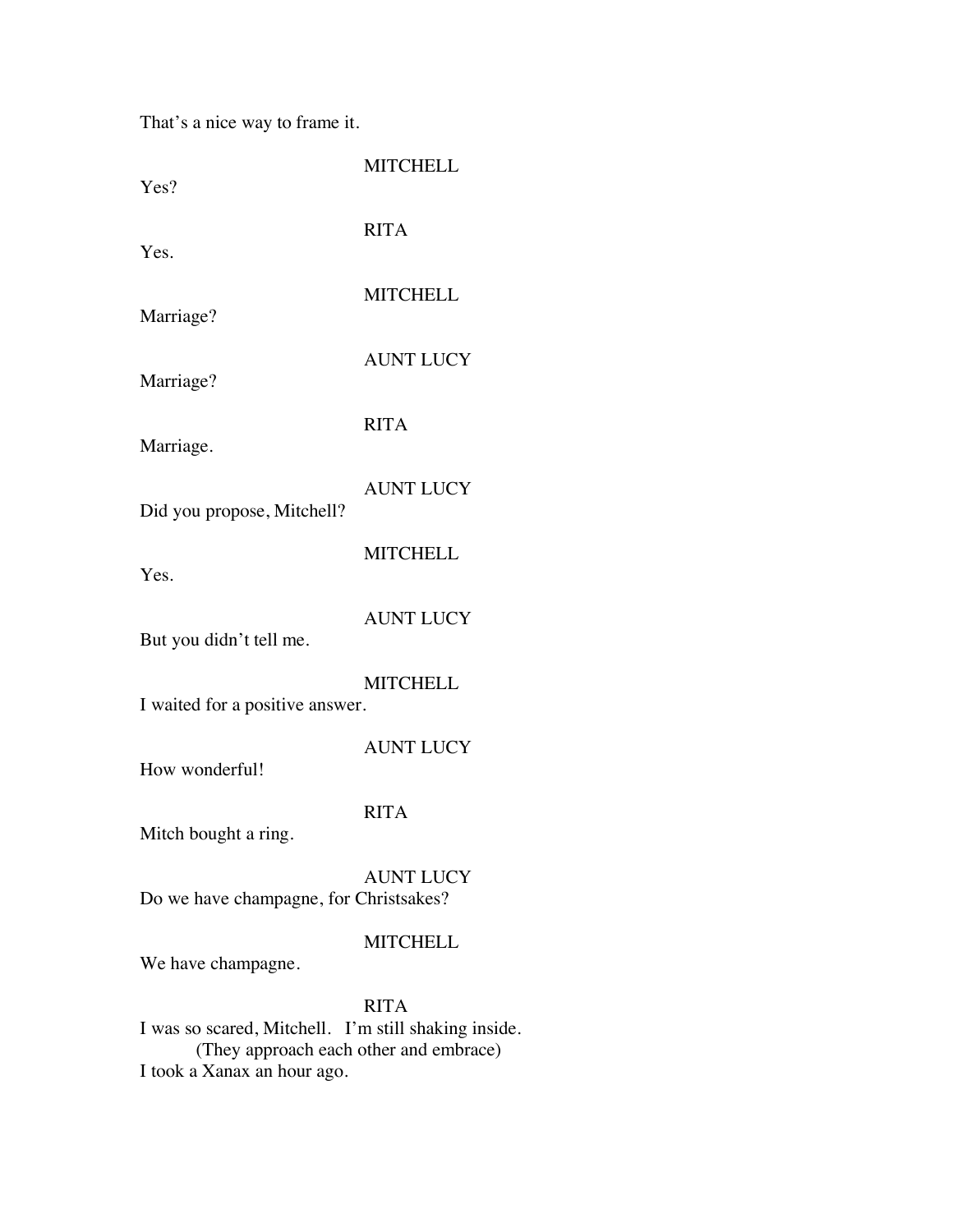#### AUNT LUCY

Good for you, pumpkin!

**MITCHELL** 

Can we elope?

#### RITA

And avoid a wedding?

#### **MITCHELL**

A large wedding.

#### AUNT LUCY

Large weddings are for whores.

#### RITA

I'm not a whore, Aunt Lucy.

#### AUNT LUCY

When I was half your age I was.

#### **MITCHELL**

Very funny.

#### AUNT LUCY

Funny that I was half her age?

RITA We can have a small wedding, Mitchell, and La Valencia Hotel.

#### **MITCHELL**

Would that make you happy?

RITA

Under a hundred guests. It would be make me very happy.

#### **MITCHELL**

Of course.

(leaves to get the champagne)

#### AUNT LUCY

He's a good man. You could do much worse, Rita. Did I tell you story when I met Putin's niece Svetlana on a Viking cruise along the Danube a few years ago?

#### RITA

I love your humor, Aunt Lucy.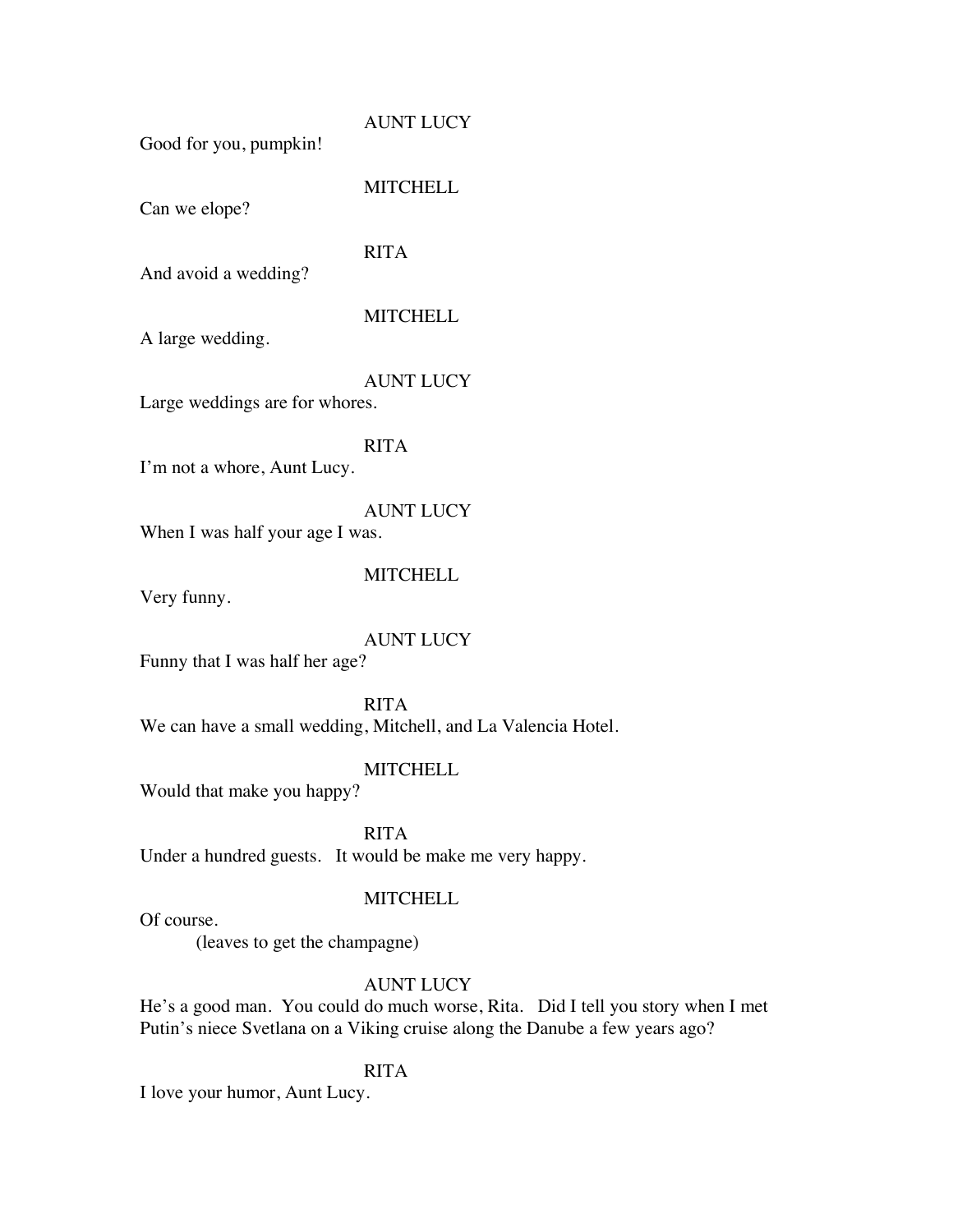#### AUNT LUCY

And I love your humor.

RITA I'm glad you convinced Caitlin to think about abortion.

AUNT LUCY Does it matter which way she decides?

RITA I think that she'd be a horrific mother.

AUNT LUCY Nature changes us sometimes overnight.

I don't believe in miracles.

#### AUNT LUCY

RITA

You don't like Caitlin very much.

RITA What makes you say that? I do like her. I need more time to appreciate her.

#### AUNT LUCY

Take all the time you need, Rita.

RITA Mitch told me that you might have a lucky break with Habitat for Humanity.

#### AUNT LUCY

A lucky break?

RITA That you would cooperate with the investigation.

AUNT LUCY You mean that I would return the money to Habitat?

#### RITA

Was there money missing?

AUNT LUCY

\$562,000 to be exact.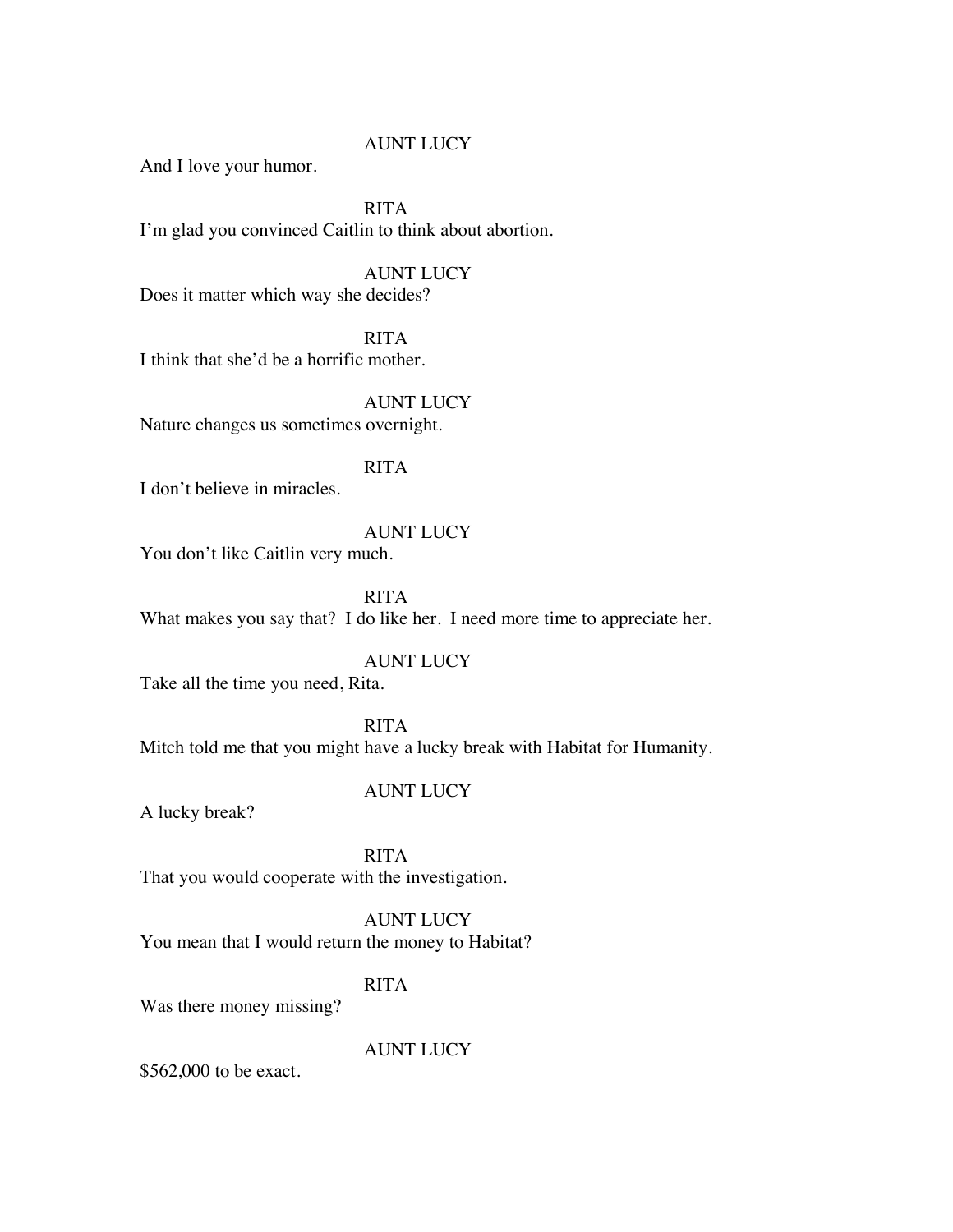#### RITA

Incredible.

#### AUNT LUCY

I plan on returning every penny.

#### RITA

So you were responsible?

#### AUNT LUCY

Just because President Carter gave a year of his personal time to Habitat doesn't make the organization holy.

(Mitchell re-enters with champagne and glasses on tray)

**MITCHELL** 

I wish my mother were alive to be with us for this toast.

#### AUNT LUCY

She is. In spirit.

#### RITA

She's watching us from above.

**MITCHELL** 

I hear her voice in my head at the end of each day. It's so present and emotional.

#### AUNT LUCY

Let's clink glasses.

#### RITA

Yes.

#### **MITCHELL**

A kiss first. (He steals a kiss from Rita) I love kissing you in the daylight.

#### RITA

Your aunt is either pulling my leg or has a thing to get off her chest today.

#### **MITCHELL**

What has she said?

#### RITA

Aunt Lucy?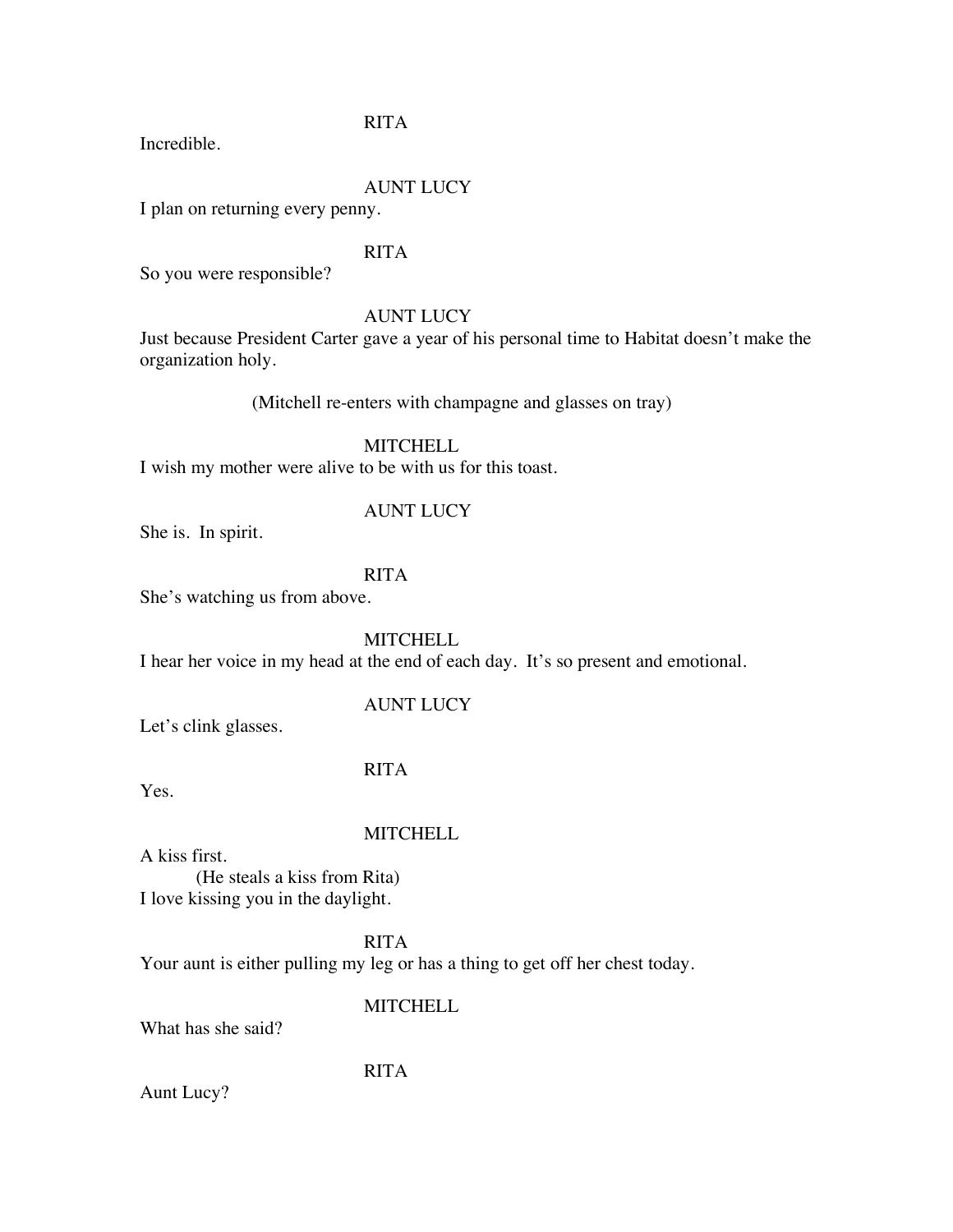Aunt Lucy?

#### AUNT LUCY

I said that Jimmy Carter doesn't make a charity holy. I also said that I'm in the hole for \$562,000.

Gambling?

#### **MITCHELL**

#### AUNT LUCY

No. Embezzlement. I have about \$200,000 left if I cancel some credit card purchases. I need \$362,000 immediately to have Habitat drop the police investigation.

RITA She's asking you for \$362,000 Mitchell.

#### **MITCHELL**

This is insane.

#### RITA

Yes, I agree.

AUNT LUCY You don't have to give me a dollar, Mitchell. I'm not begging for another loan.

#### **MITCHELL**

Aunt Lucy, you'll be thrown into prison.

AUNT LUCY

Probably.

#### **MITCHELL**

You need psychiatric help.

Probably.

## AUNT LUCY

**MITCHELL** I've never loaned you that kind of money before.

AUNT LUCY

I know.

#### **MITCHELL**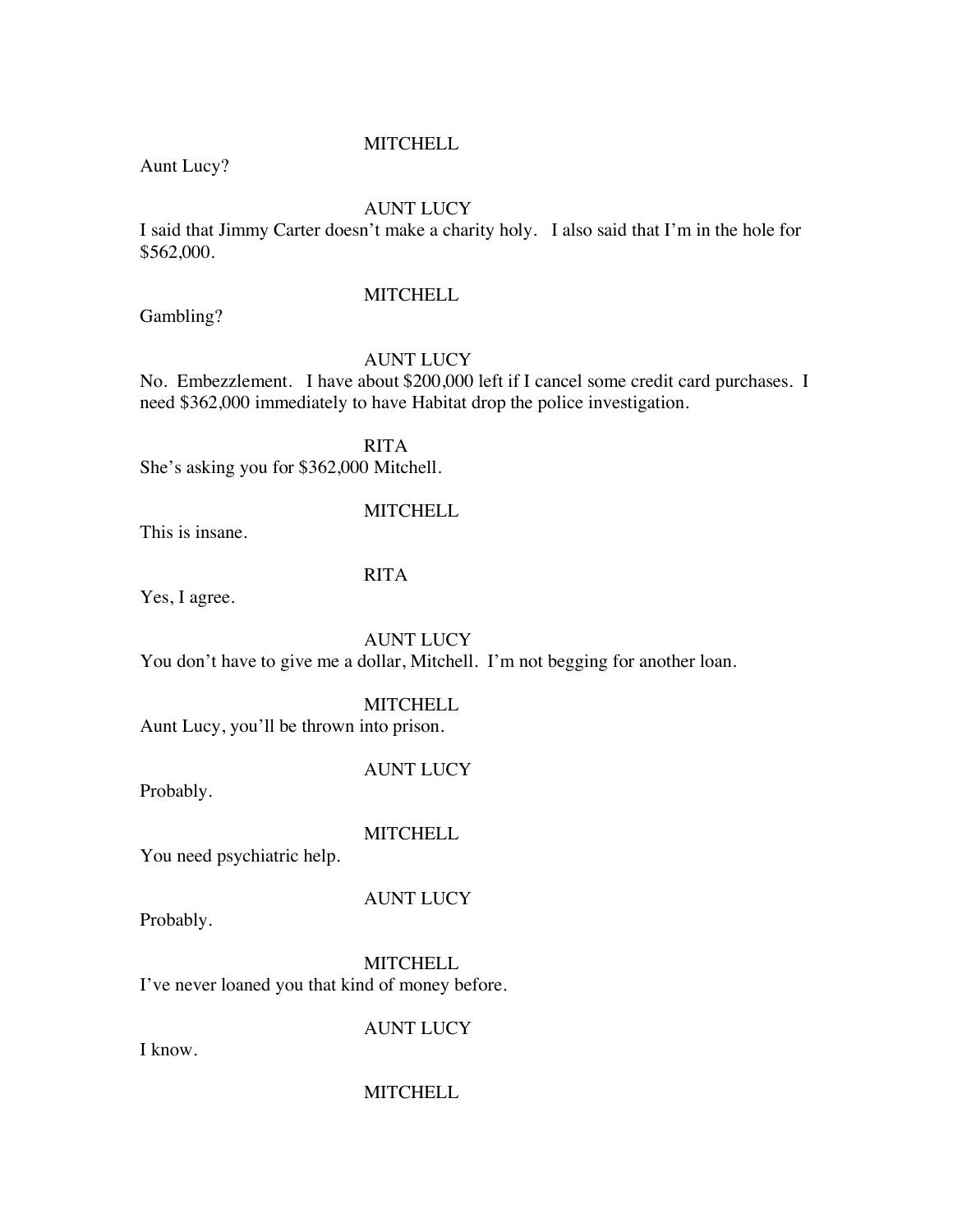I have to talk to my accountant.

RITA

Why?

#### **MITCHELL**

He manages everything.

RITA This isn't a question for your accountant.

**MITCHELL** 

Why not? I'm not going to take it to my priest.

RITA What about speaking to Martha Schyler?

#### **MITCHELL**

I'm not taking this to our couple's counsellor.

#### RITA

I think we should, Mitchell.

#### **MITCHELL**

Aunt Lucy, I have a jumbo CD which is negotiable for early liquidation. I could sell some stocks from my IRA account. I can't do anything with my mother's estate until we file with the state.

#### AUNT LUCY

You can sell some of my sister's portfolio holdings now and advance that to yourself, Mitchell. California will only slap you with a penalty. It's not a criminal offense if you're the only living heir. I swear to you on your mother's grave that I will never do anything illegal again for the rest of my life.

(Caitlin enters)

RITA

Mitchell, at least take a day to think this through.

#### MITCHELL

You're right.

CAITLIN

Lloyd is outside, Dad, in his truck. He wants to speak to you.

#### MITCHELL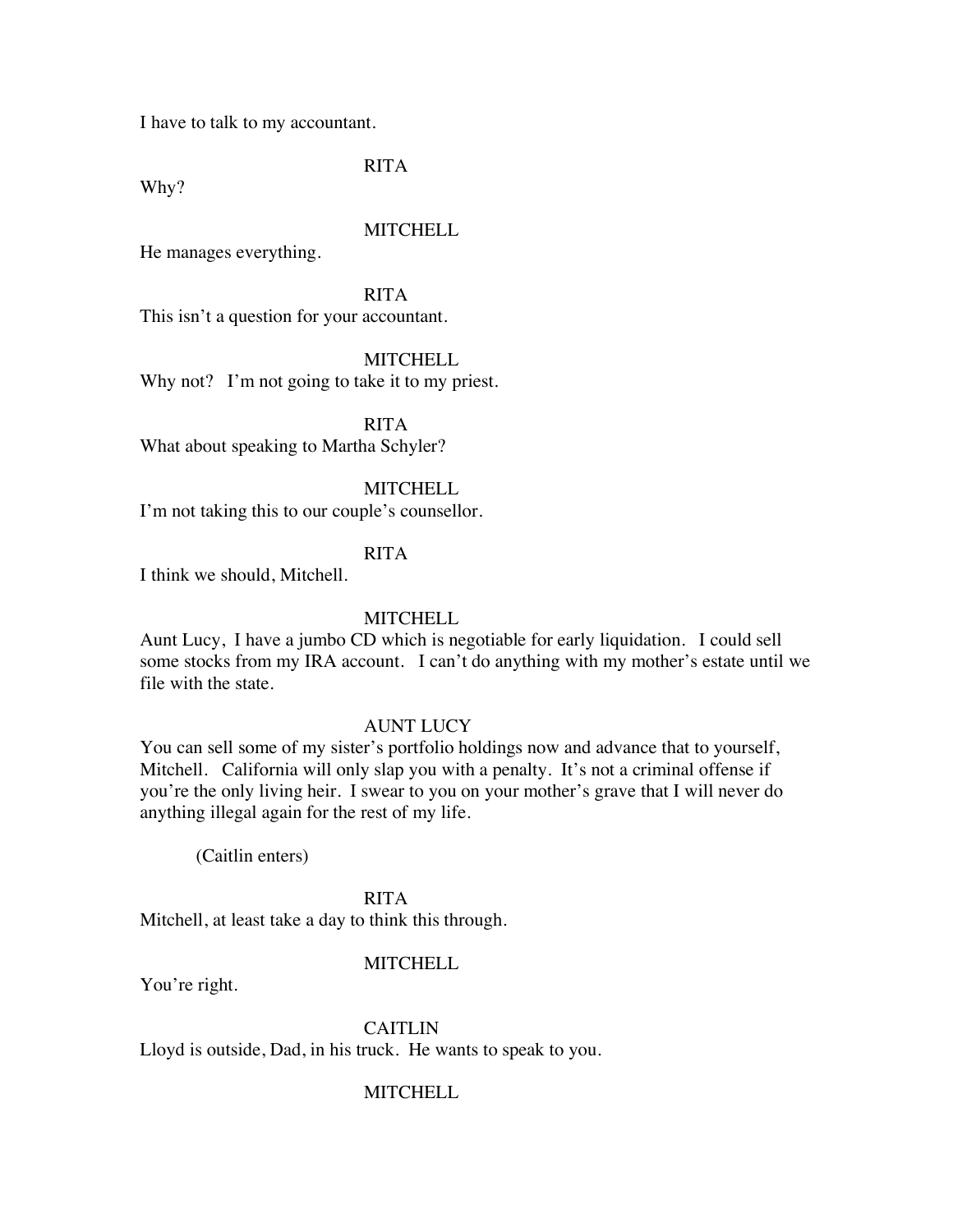Lloyd?

## **CAITLIN**

My ex-boyfriend.

## MITCHELL

This is not the best time, Caitlin.

**CAITLIN** Ten minutes. Then you can flip him off. Or help him.

## **MITCHELL**

How can I help him?

AUNT LUCY Go talk to him, Mitchell. It will help Caitlin.

(After a pause, Mitchell goes outside. Caitlin stays with Aunt Lucy and Rita.

## CAITLIN

AUNT LUCY

(To Aunt Lucy) Thanks.

Hope for the best.

# RITA

Or the worst.

AUNT LUCY Are you a cat or a dog person, Rita?

## RITA

I beg your pardon?

AUNT LUCY

Are you a cat or a dog person, Rita?

RITA

I don't like kitty litter.

CAITLIN

So you're a dog person?

## RITA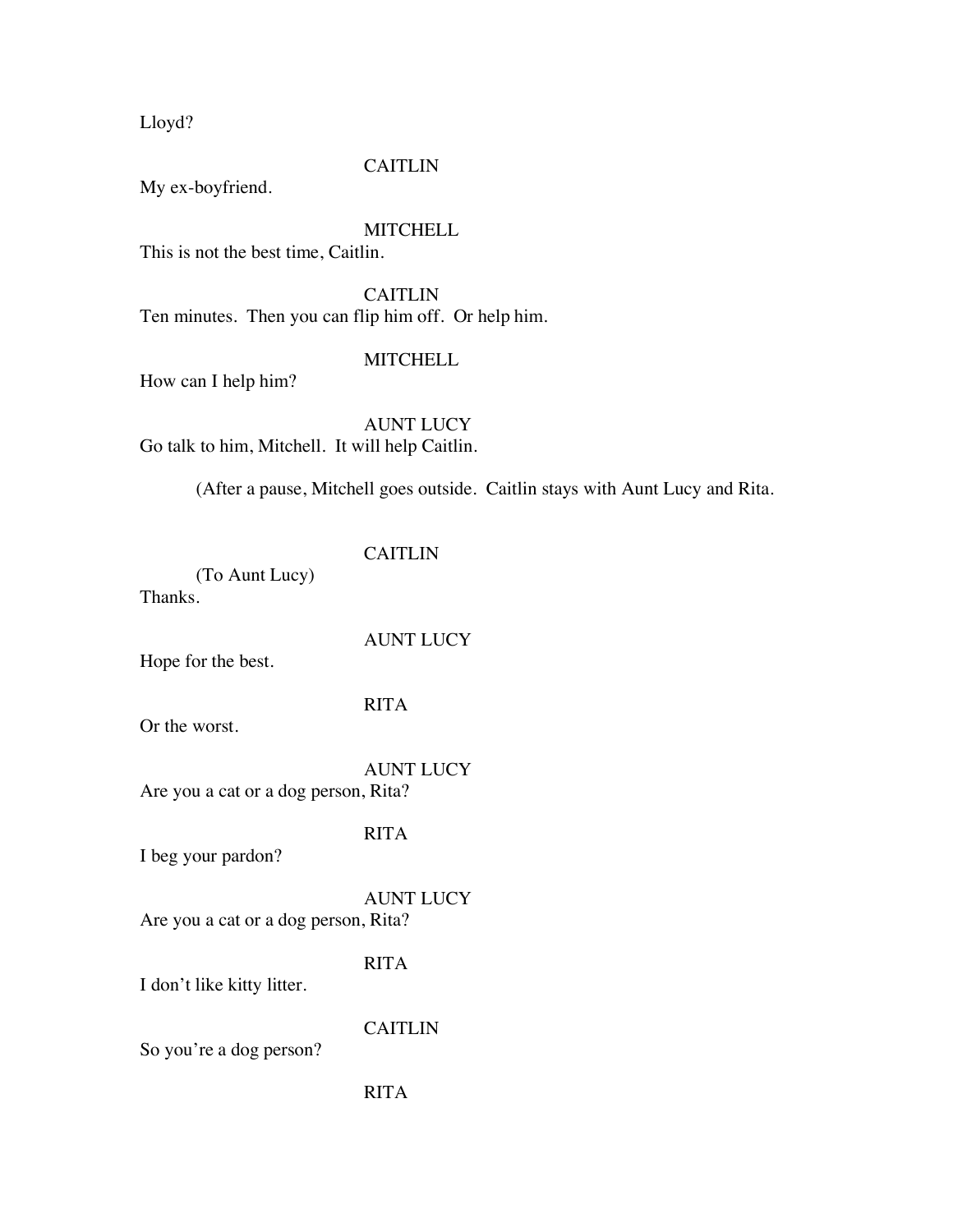I like canaries.

#### CAITLIN

That wasn't the question.

#### AUNT LUCY

Canary in the coal mine? Bad omen.

RITA I think that it's a miracle that the fires stopped ten miles from this house.

## CAITLIN

Yeah.

#### AUNT LUCY

(To Rita) Do you think Marilyn Monroe had an affair with John Kennedy?

#### RITA

What?

## AUNT LUCY

I just read Frank Capell's "The Strange Death of Marilyn Monroe". All of this was just released by the FBI files on Kennedy. Do you think the Kennedys' killed her?

## RITA

No.

(Pause) It was a suicide.

AUNT LUCY

Do you think Fidel Castro killed John Kennedy?

RITA

Aunt Lucy, why the heck are you asking me . . .

## AUNT LUCY

Do you think the CIA killed Castro?

#### CAITLIN

I think the CIA killed everyone, Aunt Lucy. And the Orange guy in the White House is road kill before 2020.

(The lights change and the actors are still, indicating a passage of time. Mitchell re-enters the living room)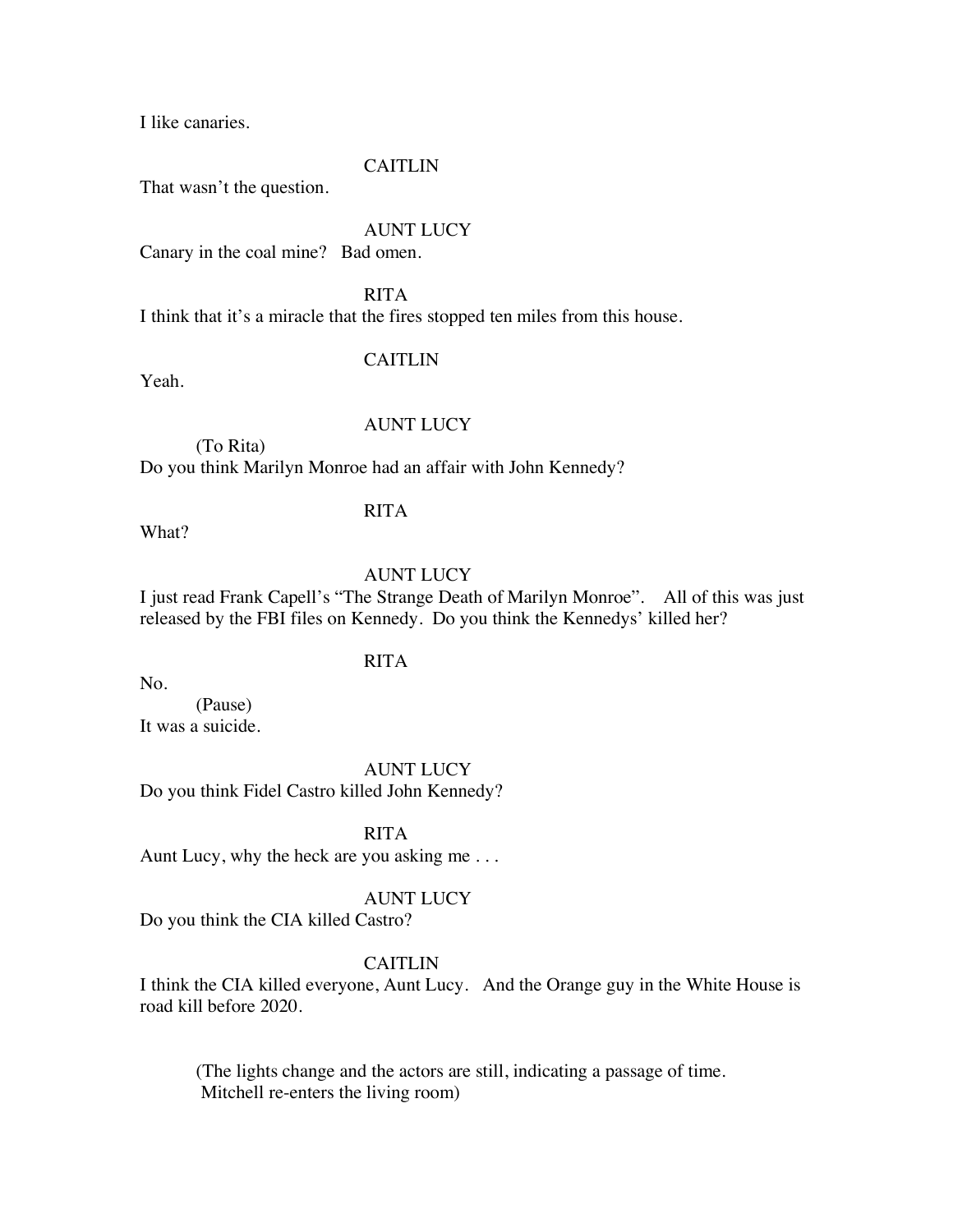#### AUNT LUCY

Mitchell, I can't go back to Ohio without having a heart to heart conversation.

#### MITCHELL

That's all we've had for the last 7 days. I can't think anymore. I'm shattered. (Exhausted by the day)

The boy outside is suddenly serious about Caitlin and I never met him before.

#### AUNT LUCY

Sit down, Mitchell. You'll need to sit. Damn it, sit down.

(He slowly finds a seat.)

Your mother and I were once very close. We were like twins. We even dated some of the same boys in high school. It was a sister thing. She was always prettier and people trusted her immediately.

(Pause)

Unlike me, your mother was stable and solid. She never took risks. I was the maverick. I made some awful mistakes in my life. I regret nothing but I cannot lock these things away from my memory.

#### **MITCHELL**

What *more* do you need to say, Lucy?

#### AUNT LUCY

I was in trouble one year and I was drinking a lot. It was 1969. The year of the moon landing. And Woodstock. And a very explosive protest scene in the country. I know, I know. There are people who think the government faked the moon landing.

(Pause)

I dropped out of school in May and ran off to Boston where one of my old girlfriends moved with her family. She had really cool parents and they helped me find an intern position with Senator Ted Kennedy's office. I met him many times and he kind of liked me. I stayed up that July  $20<sup>th</sup>$  night to watch the broadcast of Neil Armstrong's first steps on the moon. It was two nights after Kennedy's Chappaquiddick incident. He drove off a bridge with this woman. She died and he waited 12 hours to tell the police. It could have killed his career but . . .

(Pause)

I know, I know. There are people who think Ted Kennedy was nowhere near the car that killed Mary-Jo Kopechne. That poor young woman.

(Pause)

So what happened was a tribute party of Bobby Kennedy campaign volunteers a year after his California assassination. Ted Kennedy attended, gave a short speech and drank heavily. He reserved the same hotel as Mary-Jo, age 19, whom he offered a car ride that night. They left in the car, with the Senator driving. Along the way, he spied a police vehicle behind a tree. Kennedy stopped the car and told the girl that he couldn't risk getting caught in another DUI. So Mary-Jo drove to the hotel while he walked. So she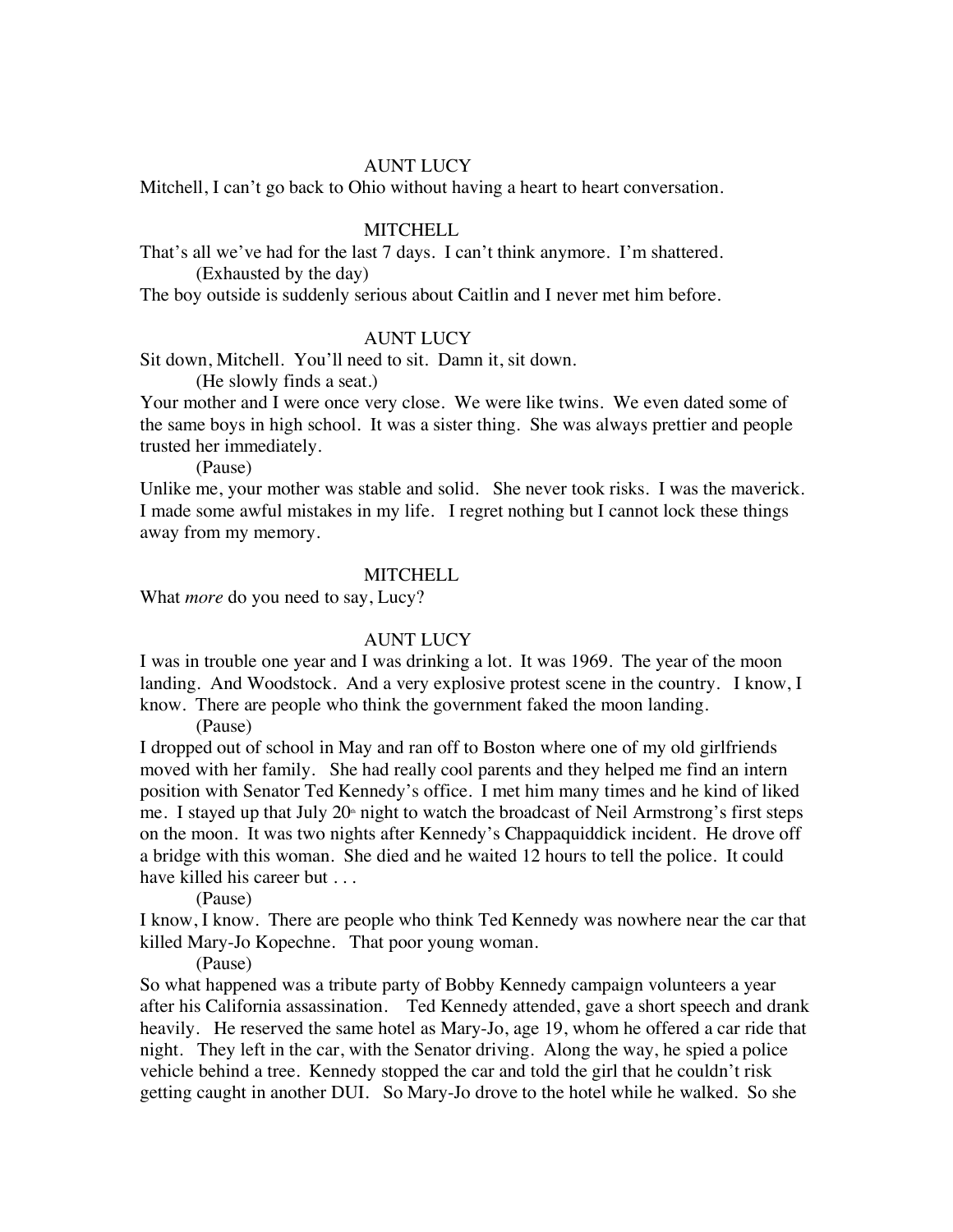drove along an old road to a defective bridge and into the water. The coroner determined that Mary-Jo was alive in an air bubble for five hours before drowning.

(Pause)

Incredible but these reports are convincing to me. Honest to heaven.

(Pause)

In my mind, these two dates - July 18 and July 20, 1969 were very cosmic, Mitchell, even if they were nearly 50 years ago. You realize, had Ted Kennedy *not challenged* Jimmy Carter in 1980 we would have been spared a horrible Reagan television presidency, which eventually led to a more horrid Trump television presidency. It's a theory but I buy it wholesale.

(Pause)

By mid-summer 1969 I was two months pregnant. The first time in my life I was ever pregnant and I wasn't even 18.

(Pause. Mitchell is visibly very uncomfortable)

I wrestled with this problem, Mitchell. I was locked out of my parents' home as I didn't finish high school yet and your mother was in college. Our father had died the year before and our mother was battling breast cancer. She was furious with my behavior and just cut me out of her life. But I actually had faith in a God while this crazy ordeal was happening.

(Pause)

I moved back to California after Boston. But I went to Los Angeles to be with your mother near her campus. And I moved into her apartment. She was so good to me, Mitchell. I loved her more than ever. She convinced me to have the baby. And in time I would decide to give the baby to a good family or to be the mother.

#### **MITCHELL**

Why are you telling me this now?

## AUNT LUCY

Because your mother made me swear to keep it a secret until she passed away.

#### **MITCHELL**

You're making me very unsettled.

## AUNT LUCY

I know, my darling.

(Pause)

So I gave birth that following winter – 1970. And I used your mother's identification at the hospital because she had university health care. We both took care of the baby until your mother finished college.

#### **MITCHELL**

You're telling me that . . . you're my mother, Lucy?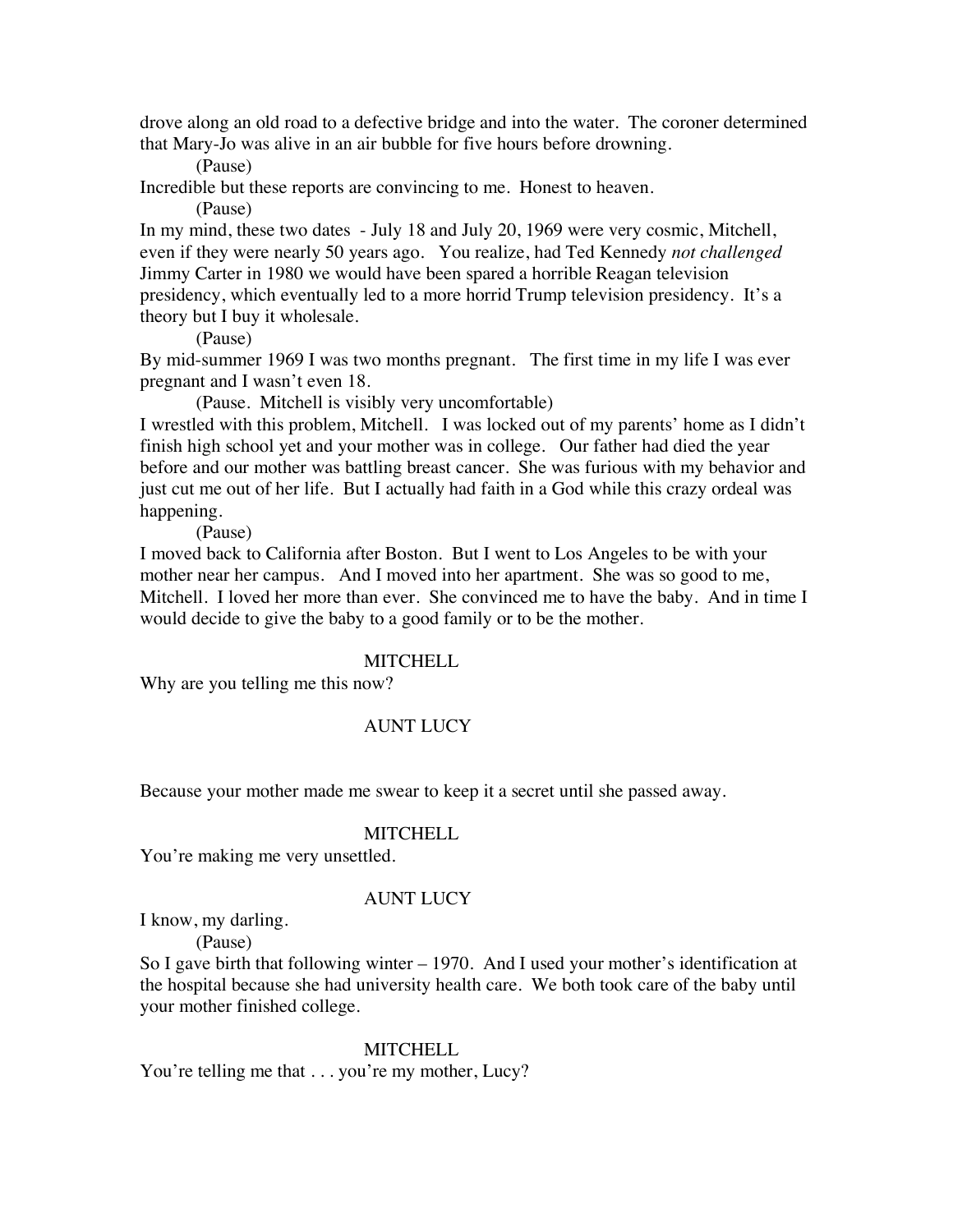#### AUNT LUCY

If you're listening to the truth . . . your mother had amenorrhea. Her periods were very infrequent and finally stopped when she went to college. She knew she would never have a child because of this. She thought this accident was the best thing to have happened. I didn't have the stability to stay with a child. It all felt so right.

#### **MITCHELL**

And if this is true, Lucy, who was the father?

#### AUNT LUCY

Who was your father?

Do you even know?

AUNT LUCY

MITCHELL

I know.

#### MITCHELL

Tell me.

## AUNT LUCY

Really . . . I want to say that it was my high school English teacher. Milton Haverstock. He taught British and American fiction. He had wonderfully long blonde hair. And I had a crush on him.

That's perfect.

## **MITCHELL**

AUNT LUCY But it wasn't Mr. Haverstock. It was Ted Kennedy.

#### **MITCHELL**

Ted Kennedy?

#### AUNT LUCY

That's right, darling. I have some personal letters from him if you really want evidence. They're in the bank vault back in Columbus. He became a decent statesman in his last 15 years of life and a great lion of the Senate for the needs of children, the disabled, and those struggling with poverty.

(Pause)

I could have said your father was a gangster, Mitchell. Or jazz musician strung out on stuff. Isn't this better news?

## **MITCHELL**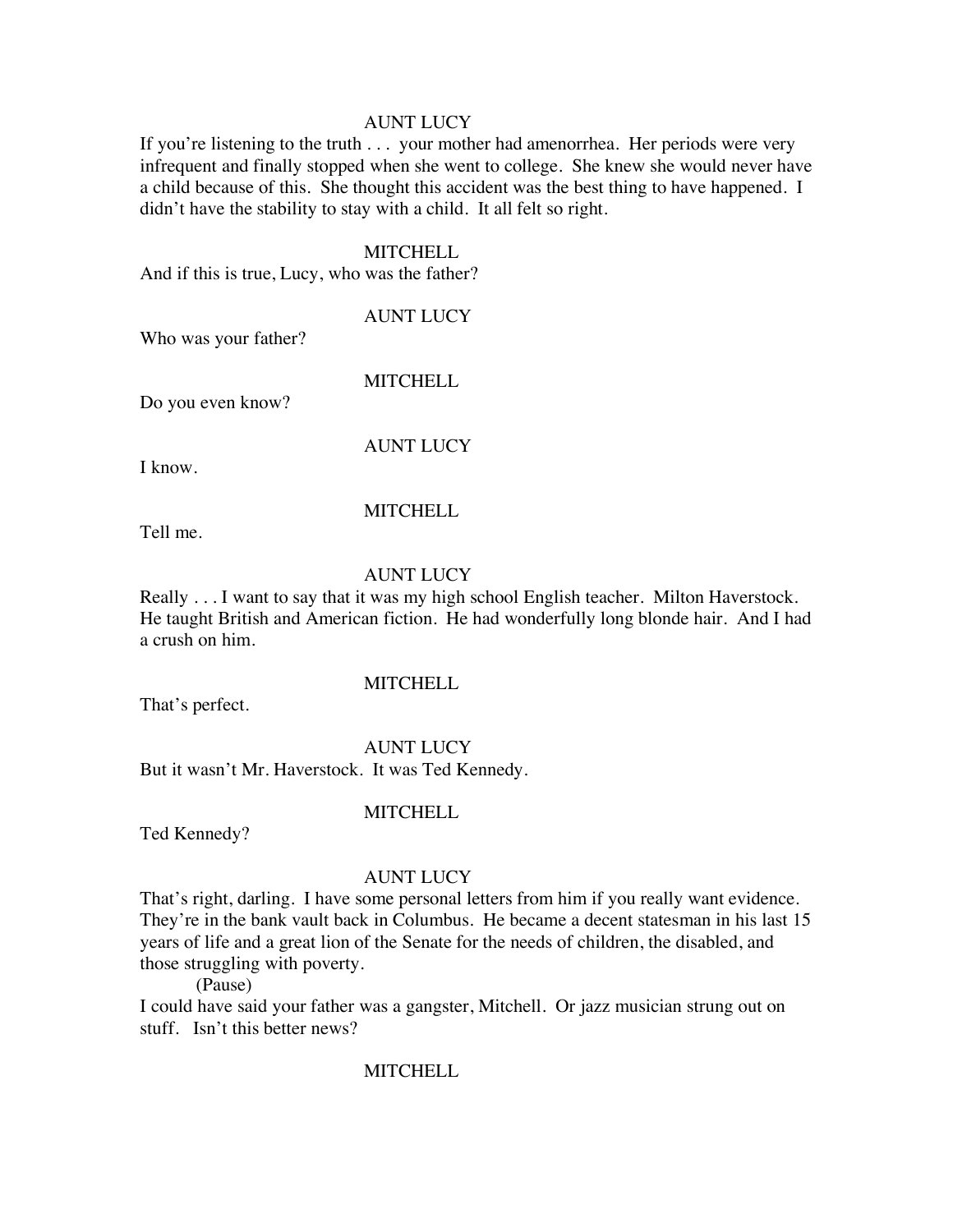Senator Kennedy is not my father. You're not my mother, Lucy. You're certifiably insane with these stories.

#### AUNT LUCY

Your mother is your mother, Mitchell. She raised you. And I'm not insane.

### **MITCHELL**

I know that you'll end up in prison.

#### AUNT LUCY

Maybe so. Will that make you happy?

### MITCHELL

Nothing will make me happy.

## AUNT LUCY

I don't need your money. Not under these circumstances.

#### MITCHELL

But yesterday was different?

#### AUNT LUCY

Yesterday I felt desperate. Today I feel differently.

#### MITCHELL

And how will you feel tomorrow?

## AUNT LUCY

It would be splendid if this life of ours conformed to a story book treasure and your Caitlin had choices different from me. She's more privileged than I was. And that you are entitled to do what you want. Marry Rita. Leave town. Die in the next wild fire. (Pause)

Do you want a DNA sample? I'll run off copies of Kennedy's letters.

## **MITCHELL**

No.

## AUNT LUCY

You're entitled to some Kennedy money. (Pause) What do you want, Mitchell?

## **MITCHELL**

I want my innocence back.

## AUNT LUCY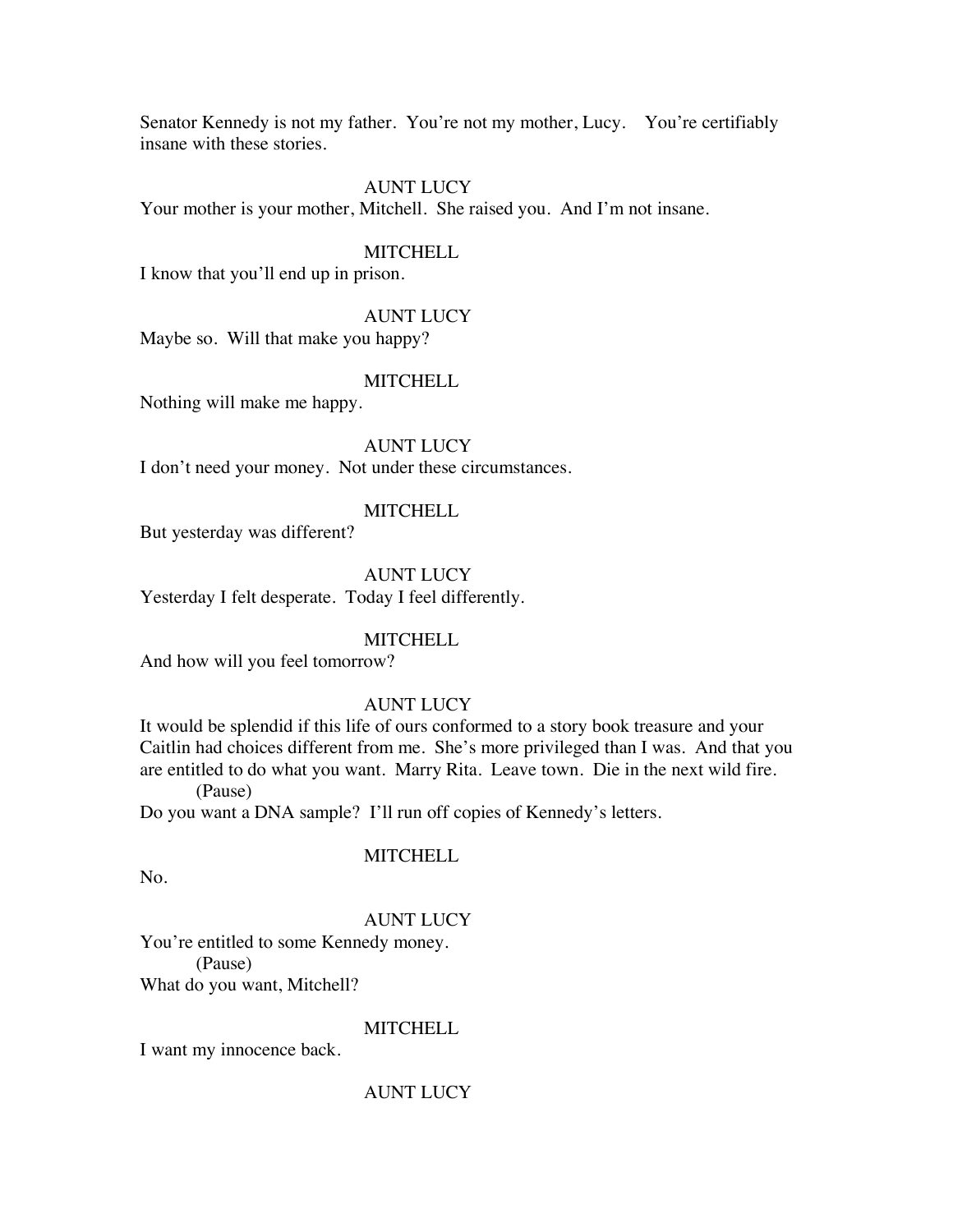What the hell does that look like?

### **MITCHELL**

It's that look I have in church.

## AUNT LUCY

Church.

#### **MITCHELL**

Church matters. God matters. Our souls matter.

AUNT LUCY

Good for you. Talk to God all you want. What can you hear, Mitchell?

## **MITCHELL**

I hear perfect silence.

## AUNT LUCY

Silence is not perfect.

**MITCHELL** 

Where else to go, Lucy? What's clean in our lives?

## AUNT LUCY

For you, it's that church on the hill.

(Pause)

I know what you're feeling. You wish I was the one to pass away and my sister would still be with you.

## **MITCHELL**

That's not in my heart.

## AUNT LUCY

Are you sure?

**MITCHELL** 

I don't know. But it's good enough to say now.

## AUNT LUCY

I want to be able to show some love for you, Mitchell.

## **MITCHELL**

Why in hell do you need to?

## AUNT LUCY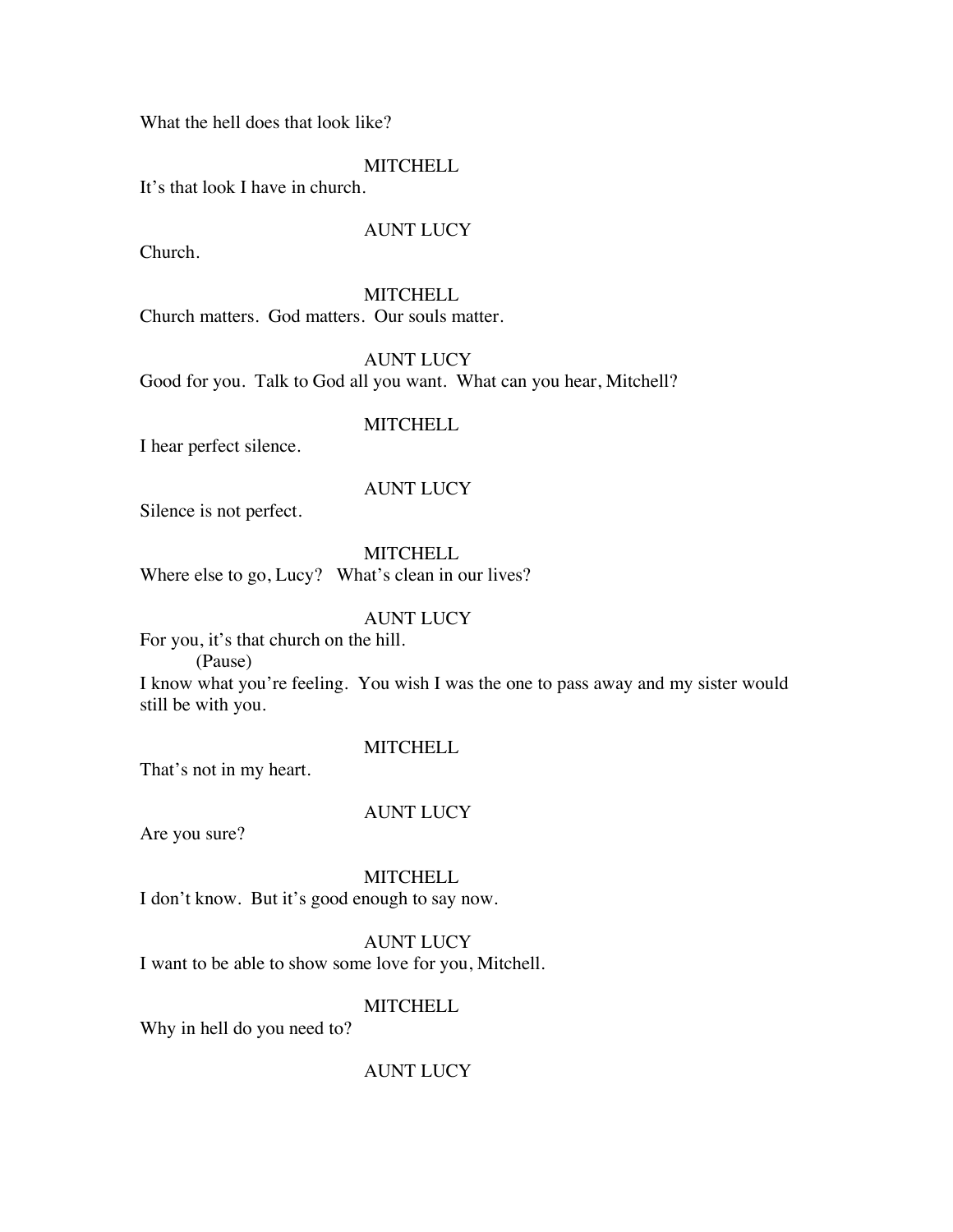Because you're my family. You're my only family left. And even if I'm reduced to being a distant aunt with a modestly criminal record . . . you matter to me.

#### **MITCHELL**

That's a nicely crafted sentence.

#### AUNT LUCY

I can't say another word then.

(She gets out of her chair, finds luggage, and collects her scattered things )

RITA

Why are you just standing there?

### **MITCHELL**

What?

## RITA

You heard me.

### **MITCHELL**

What do you expect me to do?

## RITA

She's your mother, Mitchell. (Pause) I completely believe her. (Pause) You can tell. (Pause) Go out and get Lucy before her Uber ride arrives.

**MITCHELL** 

How do you know that she texted Uber?

CAITLIN

Dad!

**MITCHELL** 

What?

CAITLIN

Move!

**MITCHELL** 

Okay. Okay.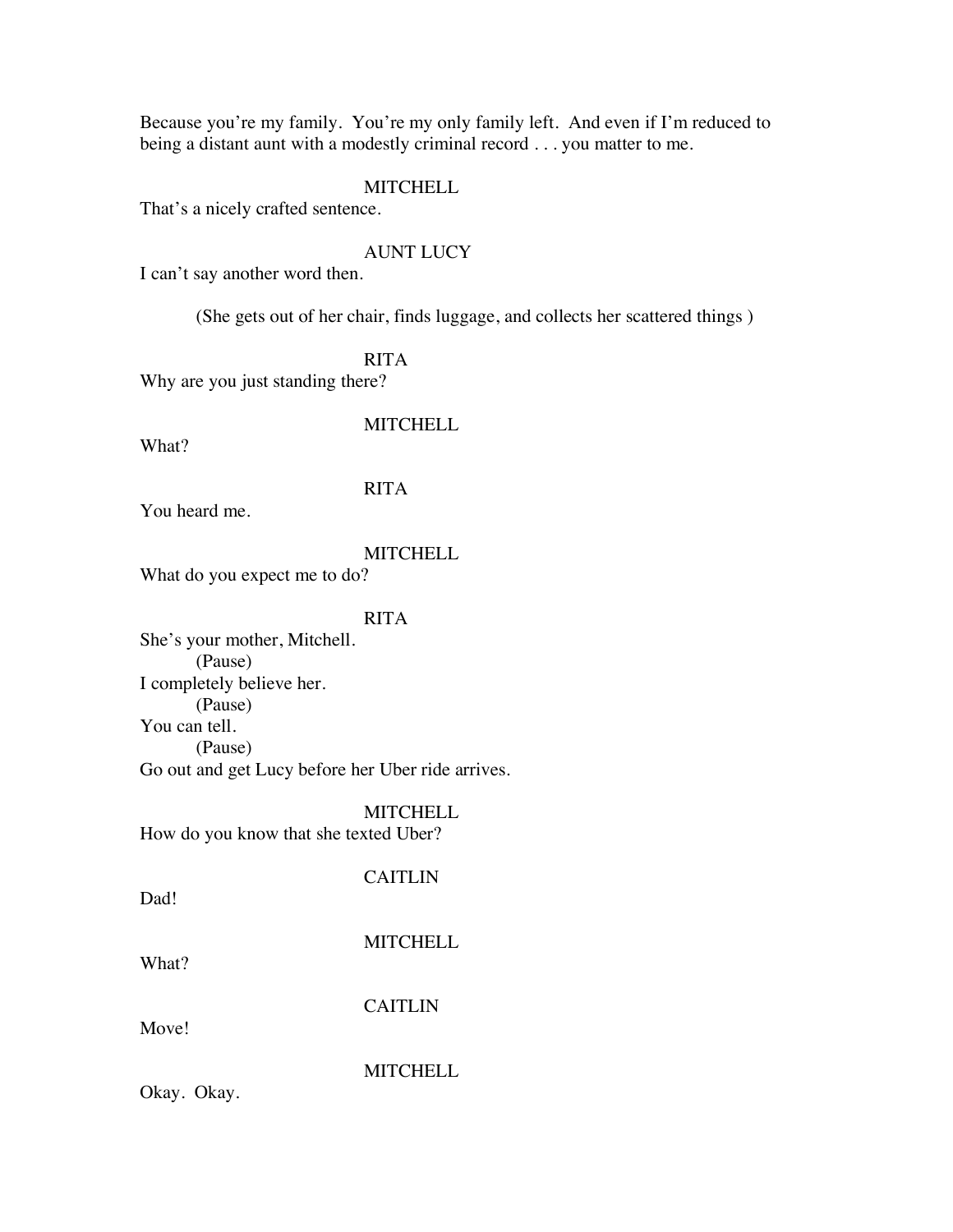(He makes his way to the front door) What the hell am I supposed to say? (Rita and Caitlin throw hellish faces at him) Okay. Okay. (He exits)

### CAITLIN

(To Rita) I hope he doesn't blow it.

## RITA

He won't blow it.

## CAITLIN

I guess I have three grandmothers.

RITA Depends on how you count the truth.

CAITLIN

I guess that's up to me.

Yes.

**CAITLIN** 

RITA

What a day, Rita.

### RITA

Yes, what a day.

#### CAITLIN

Are you going to marry him?

#### RITA

I don't know.

#### CAITLIN

You said yes. Stick to answer.

## RITA

What a family.

CAITLIN At least the house is not burned to the ground.